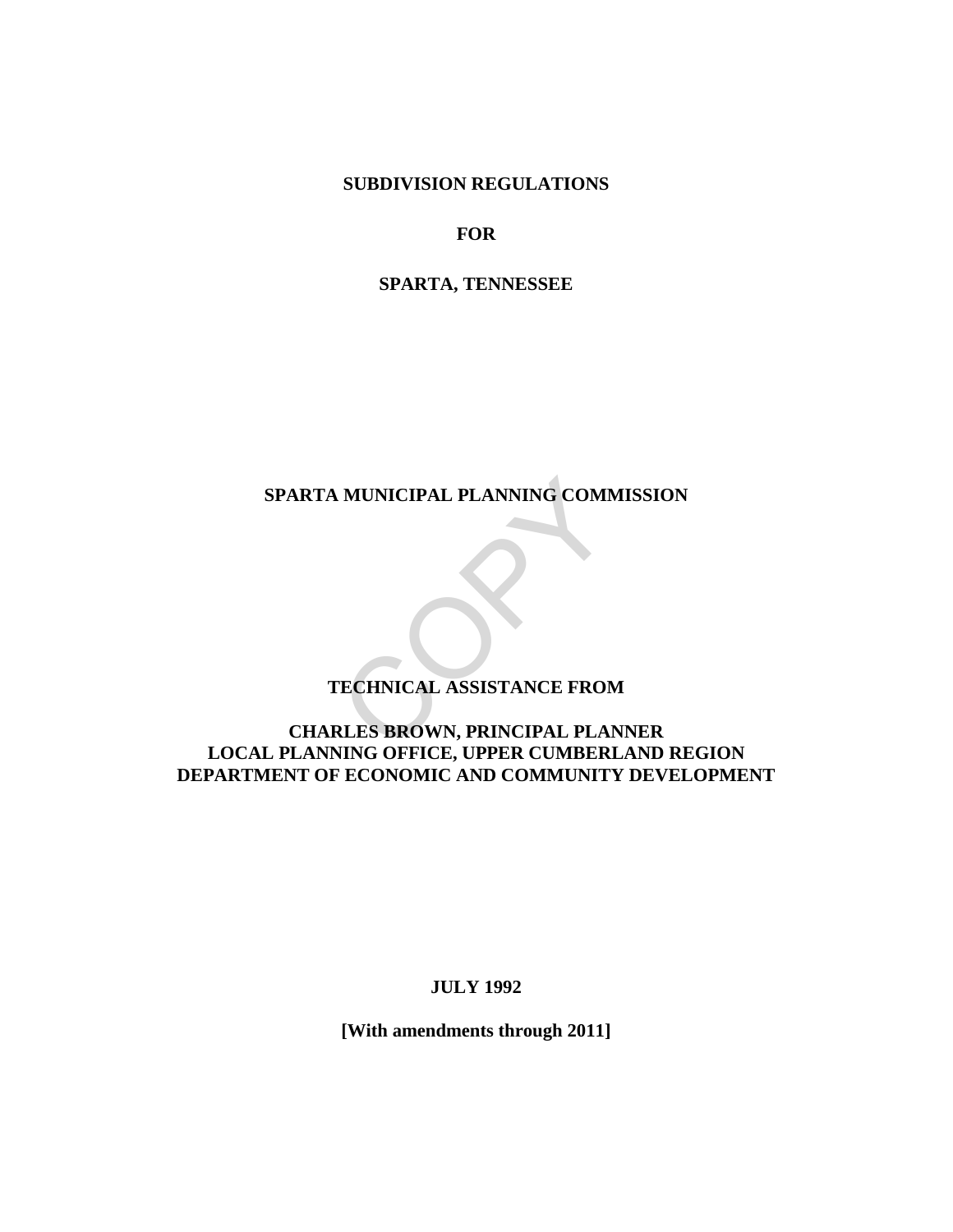# **TABLE OF CONTENTS**

| A.        |                      |  |  |  |  |
|-----------|----------------------|--|--|--|--|
| <b>B.</b> |                      |  |  |  |  |
| C.        |                      |  |  |  |  |
| D.        |                      |  |  |  |  |
| E.        |                      |  |  |  |  |
|           |                      |  |  |  |  |
| F.        |                      |  |  |  |  |
| G.        |                      |  |  |  |  |
|           |                      |  |  |  |  |
| A.        |                      |  |  |  |  |
| <b>B.</b> |                      |  |  |  |  |
| C.        |                      |  |  |  |  |
|           |                      |  |  |  |  |
|           |                      |  |  |  |  |
|           |                      |  |  |  |  |
|           |                      |  |  |  |  |
|           |                      |  |  |  |  |
|           |                      |  |  |  |  |
| A.        |                      |  |  |  |  |
| <b>B.</b> |                      |  |  |  |  |
| C.        |                      |  |  |  |  |
| D.        |                      |  |  |  |  |
|           |                      |  |  |  |  |
|           |                      |  |  |  |  |
|           |                      |  |  |  |  |
|           |                      |  |  |  |  |
|           |                      |  |  |  |  |
|           | Curves <sub>20</sub> |  |  |  |  |
|           |                      |  |  |  |  |
|           |                      |  |  |  |  |
|           |                      |  |  |  |  |
|           |                      |  |  |  |  |
|           |                      |  |  |  |  |
|           |                      |  |  |  |  |
|           | Sidewalks            |  |  |  |  |
|           |                      |  |  |  |  |
|           |                      |  |  |  |  |
|           |                      |  |  |  |  |
| Ε.        |                      |  |  |  |  |
|           |                      |  |  |  |  |
|           |                      |  |  |  |  |
|           |                      |  |  |  |  |
|           |                      |  |  |  |  |
|           |                      |  |  |  |  |
|           |                      |  |  |  |  |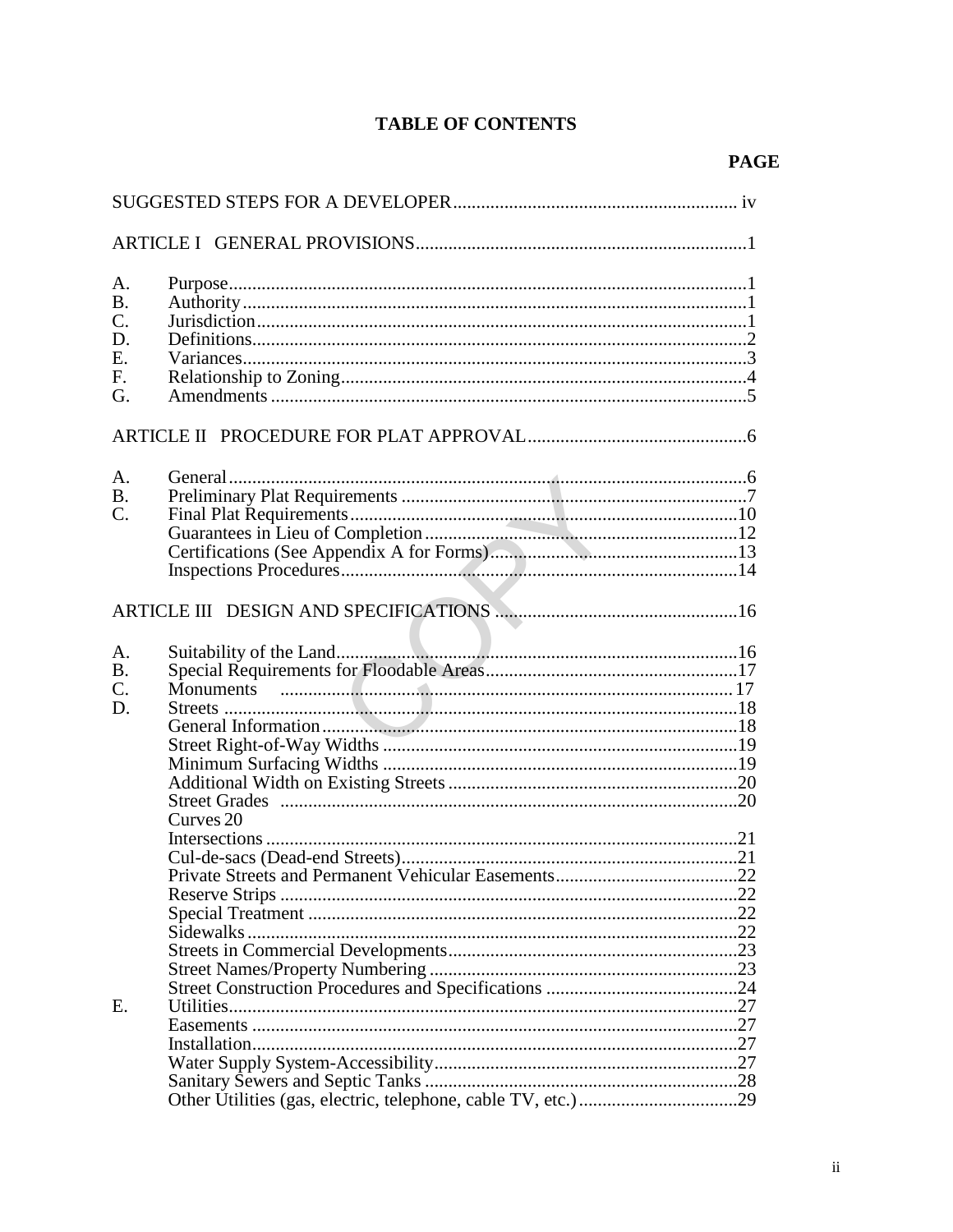| F.                                                     |  |
|--------------------------------------------------------|--|
| G.<br>$H_{\cdot}$                                      |  |
|                                                        |  |
|                                                        |  |
| A.<br><b>B.</b><br>$\mathcal{C}$ .                     |  |
| ARTICLE V ENFORCEMENT & PENALTIES FOR VIOLATION37      |  |
| ARTICLE VI ADOPTION, AMENDMENTS & EFFECTIVE DATE 38    |  |
|                                                        |  |
| IRREVOCABLE LETTER OF CREDIT AGREEMENT42<br>APPENDIX B |  |
|                                                        |  |
|                                                        |  |
| <b>APPENDIX E</b>                                      |  |
|                                                        |  |
| <b>APPENDIX G</b>                                      |  |
| APPENDIX H AFFIDAVIT TO AUTHORIZE REPRESENTATIVE57     |  |
|                                                        |  |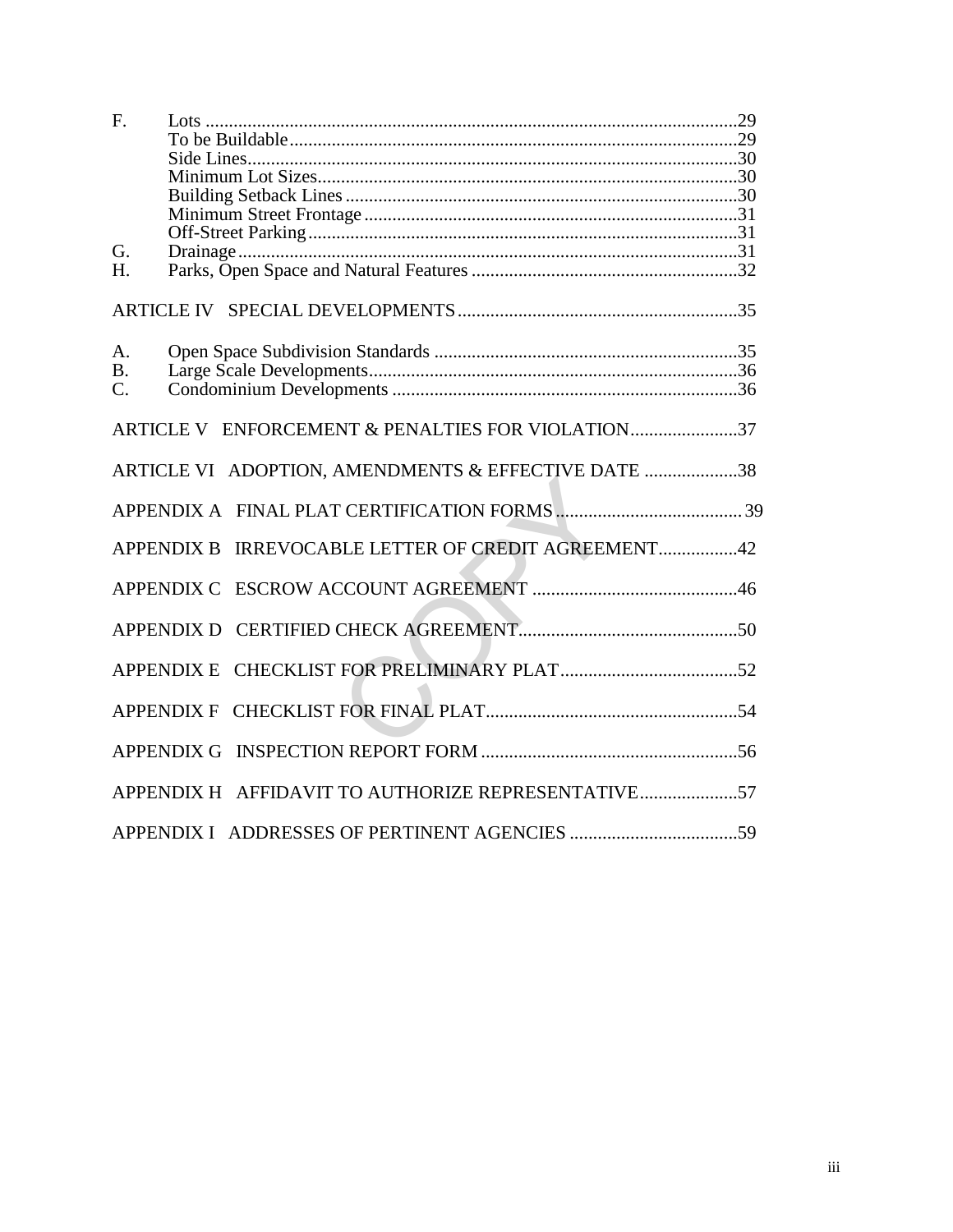# **SUGGESTED STEPS FOR A DEVELOPER OF A SUBDIVISION**

Throughout the following process, the owner/developer is strongly encouraged to participate personally in consultations and meetings regarding the development.

- 1. Confer with the Planning Commission's Staff Planner (Phone: 372-0070) to become thoroughly familiar with the subdivision requirements, the Major Street Plan and other public improvements which might affect the area to be subdivided.
- 2. Have Preliminary Plat prepared by a reputable state-licensed surveyor.
- 3. Discuss Preliminary Plat with Staff Planner. This preapplication review by a trained land planner may save the subdivider time and costly revisions as well as possible savings through better design.
- 4. If the proposed development can not be connected to the public sewer system and individual septic tanks will be used, discuss plans for subdivision with State Department of Environment and Conservation, which may place restrictions on number, size and use of lots. The Department of Environment and Conservation approval is based on a detailed mapping of all soils on the site by a licensed soils scientist. The timing of approval by the Sparta Planning Commission is dependent on the Department of Environment and Conservation results. onservation, which may place restrict<br>ment of Environment and Conserva<br>all soils on the site by a licensed s<br>rta Planning Commission is deper<br>servation results.<br>s of the Preliminary Plat to the Plann<br>gular monthly meeting.
- 5. Submit required copies of the Preliminary Plat to the Planning Commission at least five (5) days before their regular monthly meeting.
- 6. See appropriate Sparta Street and Utility Supervisors, Sparta Water Department and/or other designated approving agent(s) for street and utility specifications.
- 7. Obtain Department of Environment and Conservation approval of plans for water and sewer line extension plans and submit signed plans to the Sparta Sewer Supervisor.
- 8. After Preliminary Plat approval has been granted, develop subdivision and install all improvements according to Preliminary Plat and any required modifications.
- 9. Prepare Final Plat.
- 10. Obtain signatures on Certifications from appropriate officials certifying that improvements have been completed and approved (or that a performance bond has been posted).
- 11. Submit Final Plat to the Planning Commission for approval. When approved, the Planning Commission Secretary will sign the Certificate of Approval for Recording.
- 12. The subdivider records the plat with the White County Register of Deeds office and is now ready to sell the lots.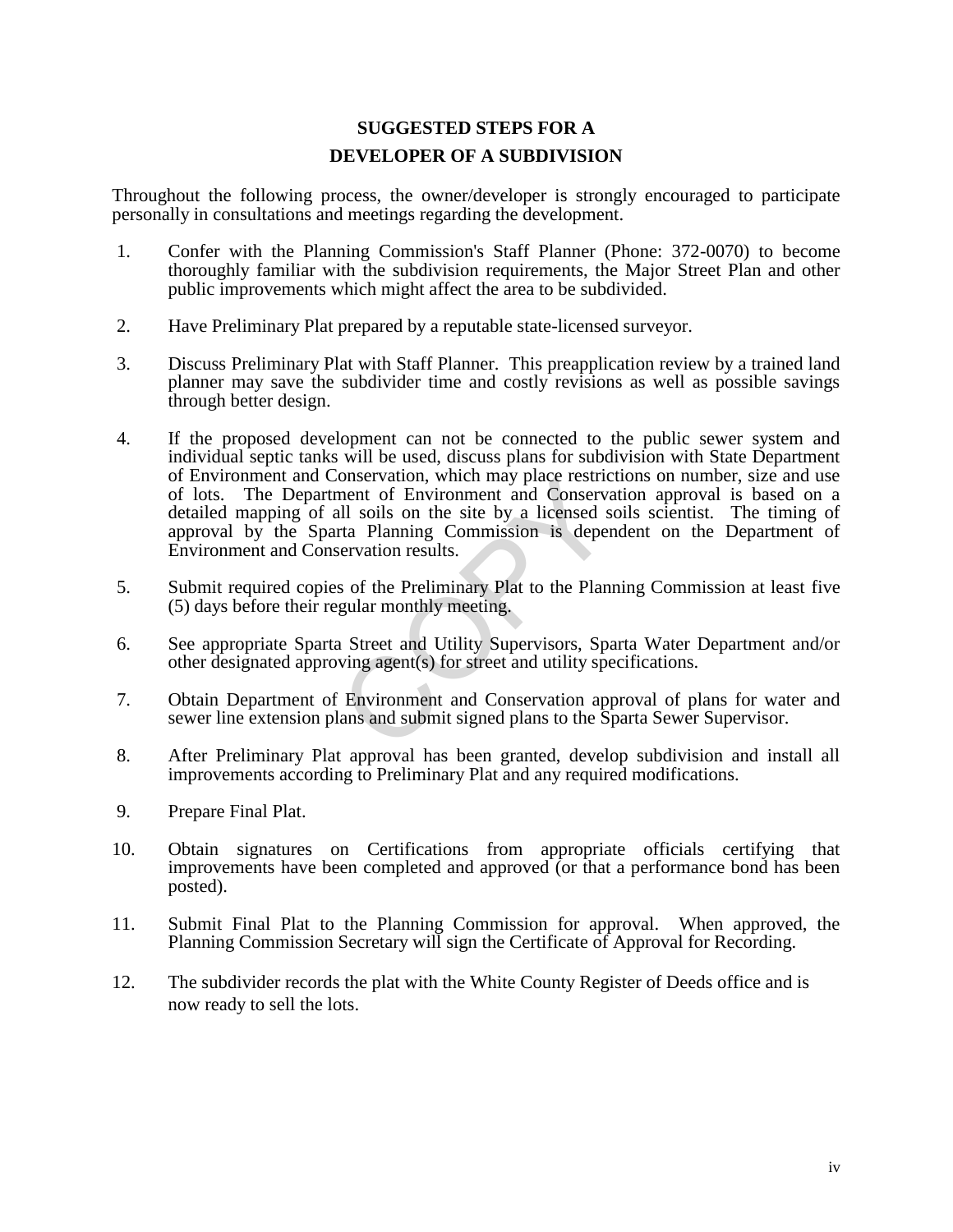#### SUBDIVISION REGULATIONS OF

## SPARTA, TENNESSEE, MUNICIPAL PLANNING COMMISSION (HEREAFTER REFERRED TO AS THE PLANNING COMMISSION).

## ARTICLE I GENERAL PROVISIONS

#### A. Purpose

Land subdivision is the first step in the process of community development. Once land has been cut up into streets, lots and blocks and publicly recorded, the correction of defects is costly and difficult. Subdivision of land sooner or later becomes a public responsibility, in that roads and streets must be maintained and various public services customary to urban areas must be provided. The welfare of the entire community is thereby affected in many important respects. It is therefore to the interest of the public, the developer and the future owners that subdivisions be conceived, designed and developed in accordance with sound rules and proper minimum standards.

The following subdivision regulations guiding the Planning Commission are designed to provide for the harmonious development of the municipal area; to secure a coordinated layout and adequate provision for traffic and also to secure adequate provision for light, air, recreation, transportation, drainage, water, sewer, and other sanitary facilities.

#### B. Authority

These subdivision regulations are adopted under the authority granted by Sections 13-4- 301 through 13-4-309, *Tennessee Code Annotated.* The Planning Commission has fulfilled the requirements set forth in these statutes as prerequisite to the adoption of such regulations, having filed a certified copy of the Major Street Plan in the office of the White County Register of Deeds in Plat Book 1, Slide 110, Page 219. Evaluations guiding the Planning<br>nious development of the municipal<br>rovision for traffic and also to secure<br>rtation, drainage, water, sewer, and ot<br>ulations are adopted under the author<br>9, *Tennessee Code Annotated*. Th<br>nt

## C. Jurisdiction

These regulations shall govern all subdivisions of land within the corporate limits of Sparta, Tennessee, as now or hereafter established. According to *Tennessee Code Annotated,* Section 13-4-301, the term "subdivision" means the "division of a tract or parcel of land into two (2) or more lots, sites, or other division requiring new street or utility construction, or any division of less than five (5) acres for the purpose, whether immediate or future, of sale or building development, and includes resubdivision and when appropriate to the context, relates to the process of resubdividing or to the land or area subdivided." Any owner of land within this area wishing to subdivide land shall submit to the Planning Commission, a plat of the subdivision according to the procedures outlined in Article II, which plat shall conform to the minimum requirements set forth in Article III. Improvements shall be installed as required by Article III of these regulations.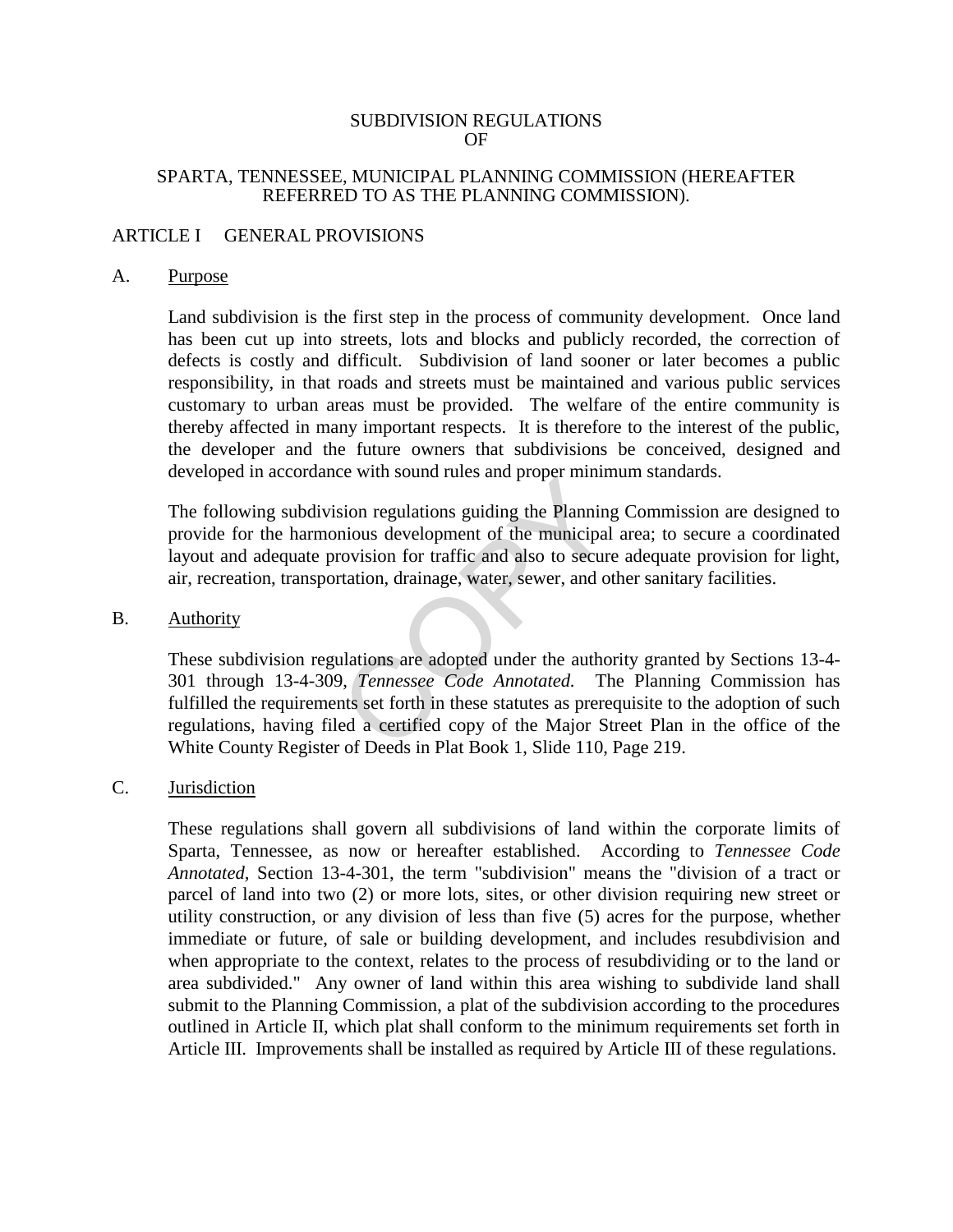## D. Definitions

Except as specifically defined herein, all words used in these regulations have their customary dictionary definitions where not inconsistent with the context. For the purpose of these regulations, certain words or terms are defined as follows:

The term "shall" or "will" is mandatory. When not inconsistent with the context, words used in the singular number include the plural and those used in the plural number include the singular. Words used in the present tense include the future.

- 1. Building permit: A written permit issued by the Sparta Building Inspector authorizing construction, renovation, or repairs to a structure.
- 2. Building setback line: A line, as required by the Sparta Zoning Ordinance, beyond which a building cannot extend.
- 3. Easement: A right given by the owner of land to another party for specific limited use of that land.
- 4. Financial guarantee for improvements: A guarantee in the form of a bond, letter of credit, certified check, or other method approved by the Planning Commission to ensure completion of required subdivision improvements. gan green ey are someted trance of and<br>i.e.<br>i.e.<br>i.e.d check, or other method approved<br>letion of required subdivision improved<br>letion of required subdivision or oth<br>pose, whether immediate or future, of<br>poment.<br>a: The comp
- 5. Lot: A tract, plot, or portion of a subdivision or other parcel of land intended as a unit for the purpose, whether immediate or future, of transfer of ownership or for building development.
	- a. Lot area: The computed ground area inside the lot lines.
	- b. Lot frontage: The side of the lot nearest the public street. All sides of a lot adjacent to streets shall be considered frontage.
	- c. Lot lines: Boundaries of a lot; includes front, rear, and side lot lines.
	- d. Lot width: The distance between side lot lines measured at the building setback line.
- 6. Major street plan: The map on which the planned locations of present and future municipal arterial and collector streets are indicated.
- 7. Permanent vehicular easement: A right-of-way for vehicular traffic which is not intended to be dedicated to the local government. All permanent vehicular easements shall meet all construction requirements of a public street.
- 8. Planning commission: The Sparta Municipal Planning Commission, its commissioners, officers, and staff.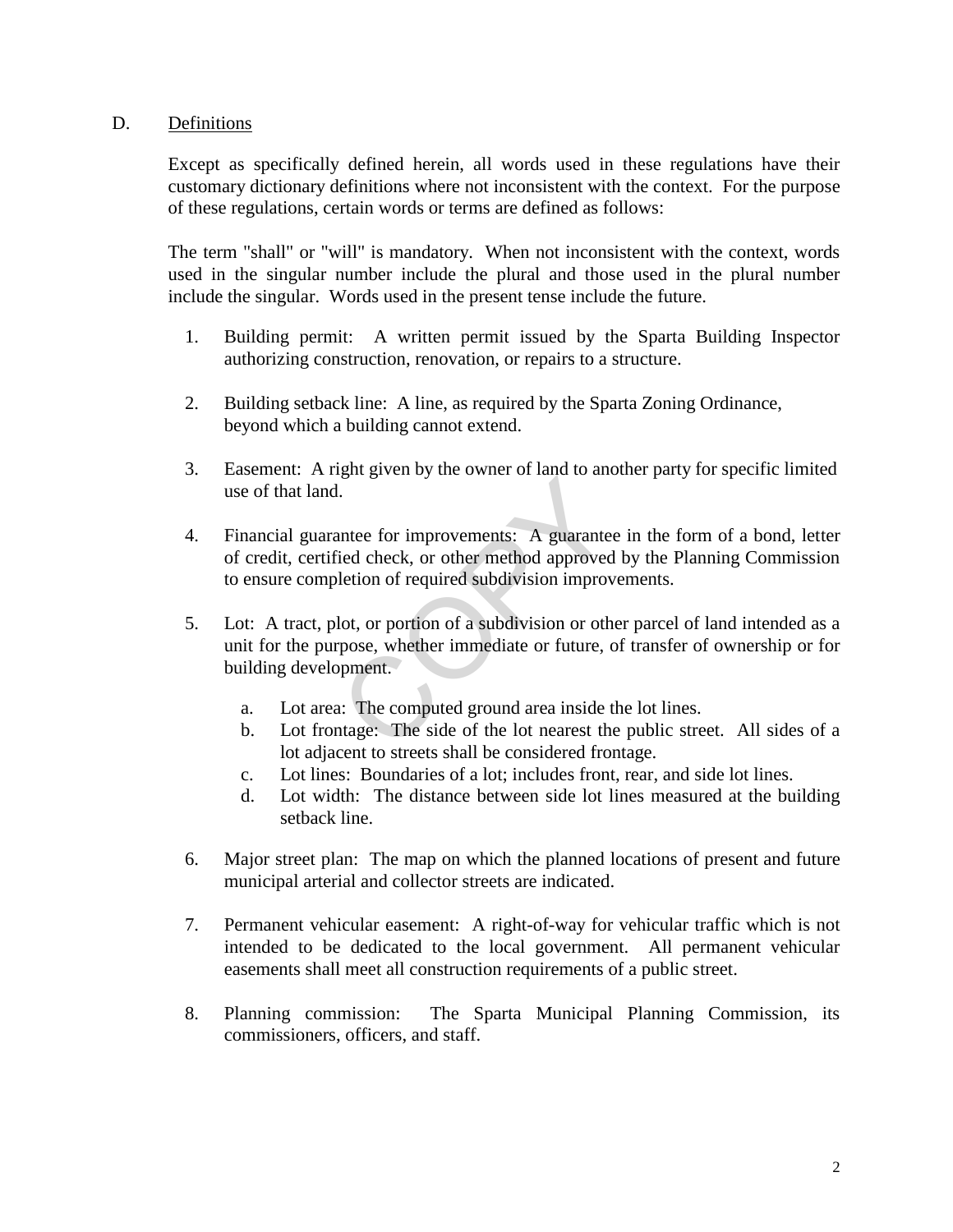- 9. Plat: The map, drawing, or chart on which the subdivider's plan of subdivision is presented and which he submits for approval and intends in final form to record; it includes plat, plan, plot and replot.
- 10. Right-of-way: A strip of land occupied or intended to be occupied by any or all of the following: a street, road, crosswalk, railroad, electric transmission line, oil or gas pipeline, water main, sanitary or storm sewer main, or for another special use. The usage of the term "right-of-way" for landplatting purposes shall mean that every right-of-way hereafter established and shown on a final plat is to be separate and distinct from the lots or parcels adjoining such right-of-way and not included within the dimensions or areas of such lots or parcels. Rights-of-way intended for streets, crosswalks, water mains, sanitary sewers, storm drains, or any other use involving maintenance by a public agency shall be dedicated to public use by the preparer of the plat on which such right-of-way is established and shall be covered by any necessary easements.
- 11. Street: A public way, provided for the accommodation of vehicular traffic, or as a means of access to property, and includes streets, avenues, boulevards, roads, lanes, alleys, or other public ways.
	- a. Arterial: Streets and highways used primarily for movement of fast or heavy traffic within and through the municipality; a secondary function is land access. These are usually shown on the Major Street Plan.
	- b. Collector: Streets which carry traffic from minor streets to the arterial streets and highways. This usually includes the principal entrance street(s) or streets of major circulation of a residential development. Collectors serve the internal traffic movement within a section of the municipality and connect this section with the arterial system. C way, provided for the accommodate<br>ss to property, and includes streets<br>cother public ways.<br><br>: Streets and highways used primaraffic within and through the municipless.<br>These are usually shown on the<br>or: Streets which car
	- c. Local: A street designated to accommodate local traffic, the major portion of which originates along the street itself. The major function of a local street is land access. May also be called minor residential or minor commercial streets.
	- d. Marginal access: Minor streets which are parallel and adjacent to arterial streets and highways, and which provide access to the abutting properties and protection from the through traffic.
	- e. Cul-de-sac: Permanent dead-end streets or courts with a paved turnaround designed so that they cannot be extended in the future.
- 12. Subdivision: The division of a tract or parcel of land into two (2) or more lots, sites, or other division requiring new street or utility construction, or any division of less than five (5) acres for the purpose, whether immediate or future, of sale or building development, and includes resubdivision and when appropriate to the context, relates to the process of resubdividing or to the land or area subdivided. Section 13-4-301 *Tennessee Code Annotated.*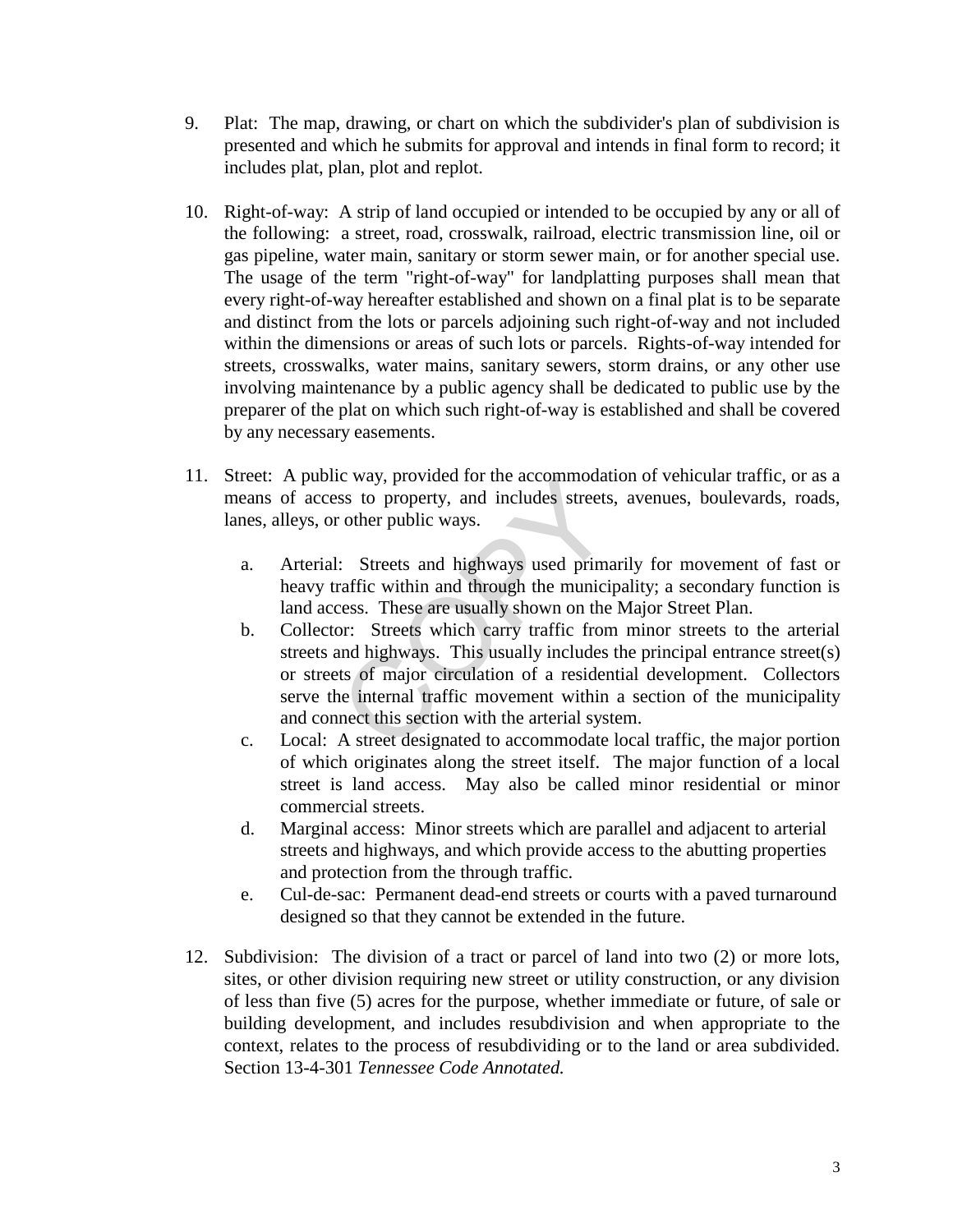- 13*.* Surveyor: A registered, practicing surveyor licensed by the State of Tennessee.
- 14. Zoning ordinance: The zoning regulations adopted by the Town of Sparta, Tennessee.

## E. Variances

- 1. General: Where the Planning Commission finds that extraordinary hardships or practical difficulties may result from strict compliance with these regulations and/or the purposes of these regulations may be served to a greater extent by an alternative proposal, it may approve variances to these Subdivision Regulations so that substantial justice may be done and the public interest secured, provided that such variance shall not have the effect of nullifying the intent and purpose of these regulations; and further provided the Planning Commission shall not approve variances unless it shall make findings based upon the evidence presented to it in each specific case that:
	- a. The granting of the variance will not be detrimental to the public safety, health, or welfare or injurious to other property;
	- b. The conditions upon which the request for a variance is based are unique to the property for which the variance is sought and are not applicable generally to other property;
	- c. Because of the particular physical surroundings, shape or topographical conditions of the specific property involved, a particular hardship to the owner would result, as distinguished from a mere inconvenience, if the strict letter of these regulations are carried out; noting of the variance will not be de<br>or welfare or injurious to other proper<br>aditions upon which the request for a<br>property for which the variance is s<br>ly to other property;<br>e of the particular physical surrouno<br>ons of th
	- d. The variances will not in any manner vary the provisions of the zoning ordinance.
- 2. Conditions: In approving variances, the Planning Commission may require such conditions as will, in its judgment, secure substantially the objectives of the standards or requirements of these regulations.
- 3. Procedures: A petition for any variance shall be submitted in writing by the subdivider at the time when the preliminary plat is filed for consideration by the Planning Commission. Said petition shall state fully the grounds for the application. Each request for a variance shall be specifically applied for in the numerical order of the Subdivision Regulations.

## F. Relationship to Zoning Ordinance and other Regulations

1. No final plat of land within the force and effect of the Sparta Zoning Ordinance shall be approved unless it conforms to such ordinance.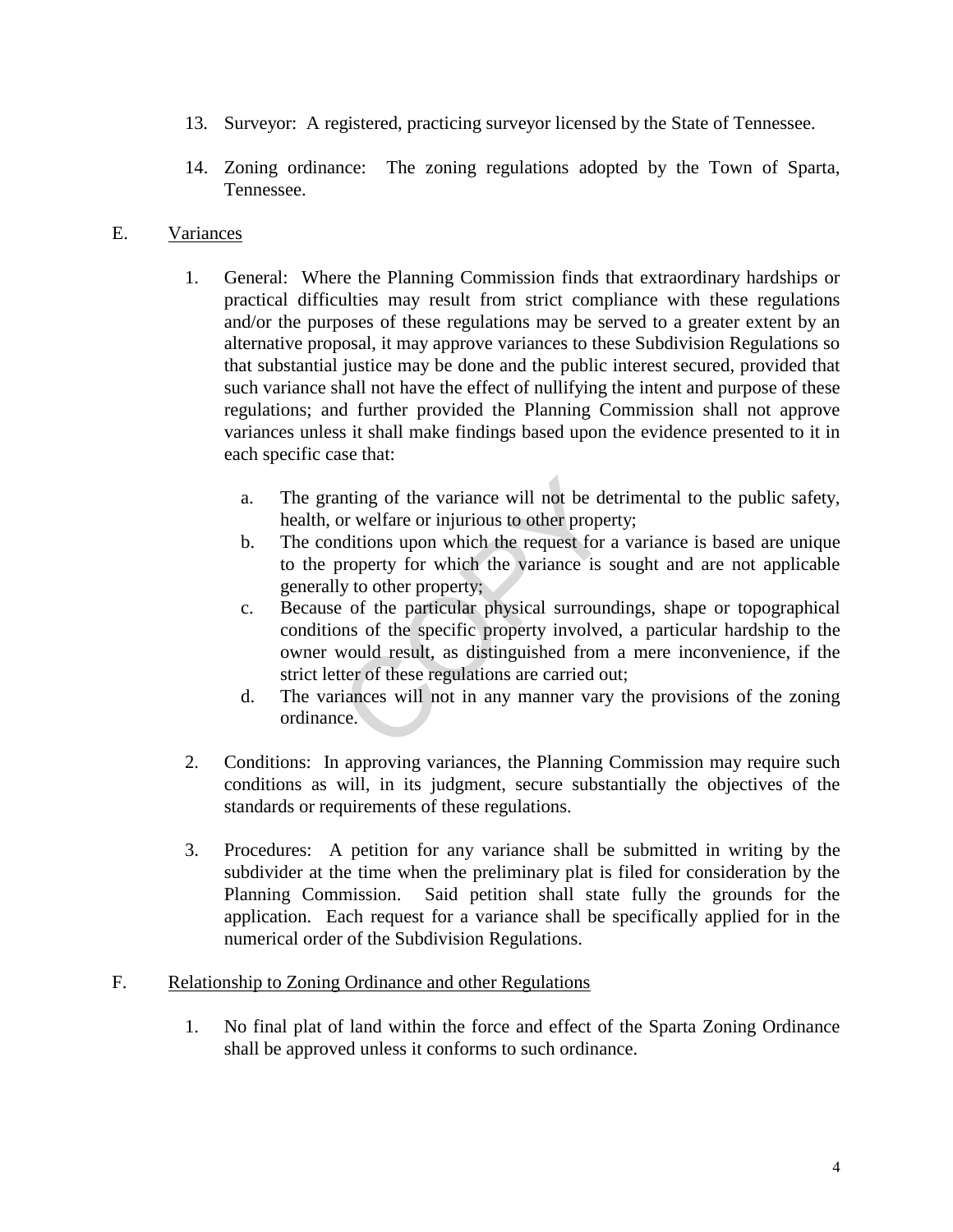2. Whenever there is a discrepancy between minimum standards or dimensions noted herein and those contained in the zoning regulations, building code, or other official regulations, the highest standard shall apply.

## G. Amendments

Before adoption of any amendments to this document, a public hearing shall be held by the Planning Commission. Notice of the time and place of the hearing shall be given as provided in Section 13-4-303 of *Tennessee Code Annotated.* 

CO.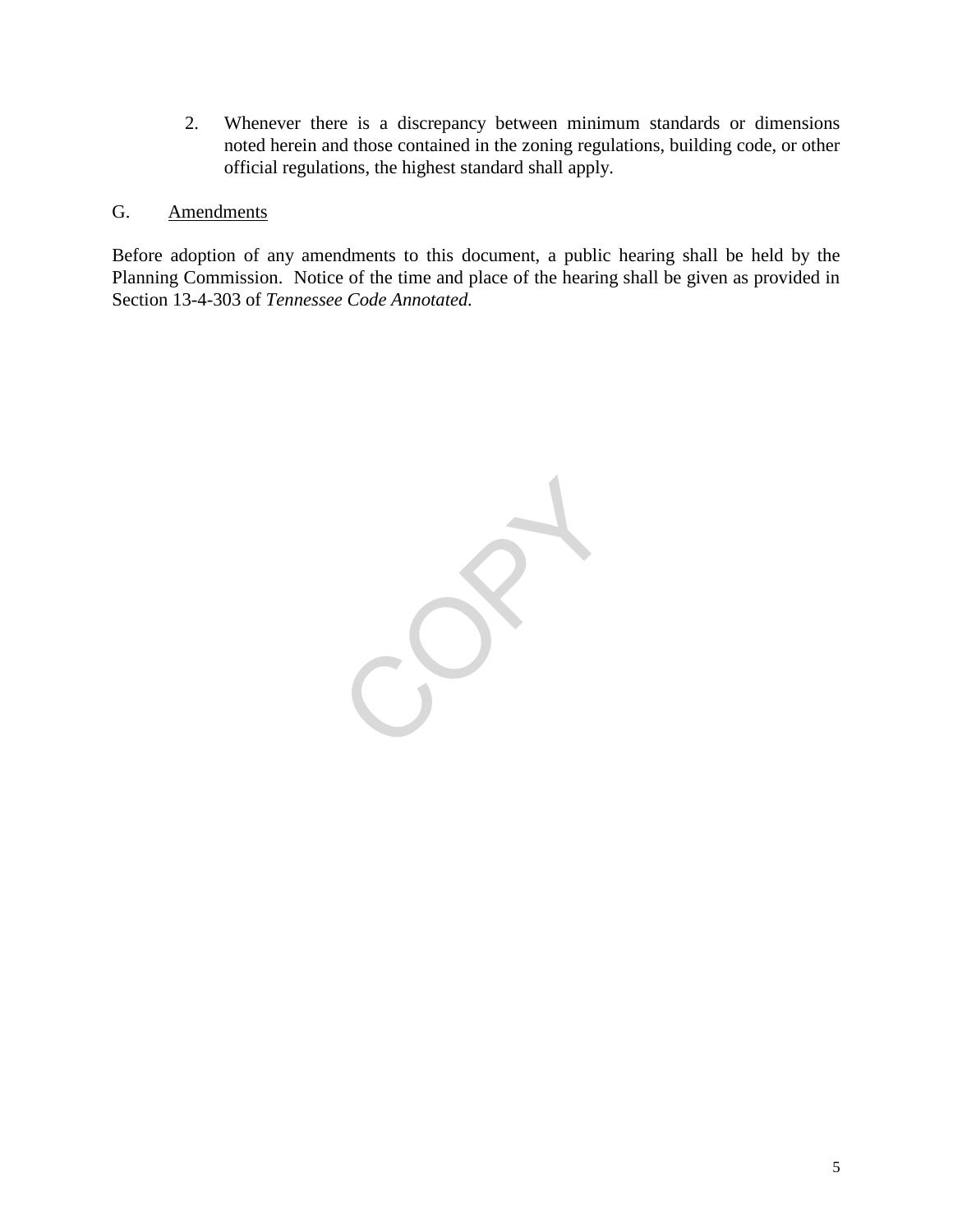#### ARTICLE II PROCEDURE FOR PLAT APPROVAL

The procedure for review and approval of a subdivision plat consists of four (4) basic steps. (1) The initial step is the early, informal consultation with the Planning Commission technical staff for advice and assistance. (2) The second step is the preparation and submission to the Planning Commission of a Preliminary Plat of the proposed subdivision. (3) The third step is to construct or install improvements such as streets, fire hydrants and utility lines. (4) The fourth step is the preparation and submission to the Planning Commission of a Final Plat, together with required certificates. This Final Plat becomes the instrument to be recorded in the office of the County Register when duly signed by the Secretary of the Planning Commission.

#### A. General

- 1. Any owner of land lying within the area of jurisdiction of the Planning Commission who wishes to divide land into two (2) or more lots, sites, or other divisions requiring any new street or utility construction, or any division of less than five (5) acres for the purpose, whether immediate or future, of sale or building development, or who wishes to resubdivide an existing subdivision lot(s) for this purpose, shall submit a plan of such proposed subdivision to the Planning Commission for approval and shall obtain such approval prior to the filing of his subdivision plat for record and prior to selling or giving a deed for any lot. Any such plat of subdivision shall conform to the minimum standards of design for the subdivision of land as set forth in Article III of these standards and shall be presented in the manner specified in the following sections of this Article. No plat of a subdivision of land within the area of planning jurisdiction shall be filed or recorded by the County Register without the approval of the Planning Commission as specified herein. No plat for a subdivision of land within the area of the planning jurisdiction shall be filed or recorded by the county register without the approval of the Municipal Planning Commission as specified herein, provided that if the plat of the subdivision divides the tract into no more than two (2) lots, the approval may be endorsed by the review of the planning commission's staff planner and the Codes Enforcement Officer. If all requirements have been met, the certificates may be signed and then certified by the planning commission secretary. The review process can take place between meetings without the approval of the Municipal Planning Commission provided that the subdivision plat complies with regulations governing a subdivision of land as have been adopted by the Municipal Planning Commission. If the plat is not approved, or if a variance is requested, the plat will be placed on the next Planning Commission agenda of which the owner must attend. [**Amended 2011**] acres for the purpose, whether lift<br>pyment, or who wishes to resubdivide<br>e, shall submit a plan of such propose<br>or approval and shall obtain such app<br>to for record and prior to selling or g<br>polivision shall conform to the
- 2. In order to secure review and approval by the Planning Commission of a proposed subdivision, the prospective subdivider shall, prior to the making of any street improvements or installations of utilities, submit to the Planning Commission a Preliminary Plat as provided in Section B of this Article. On approval of said Preliminary Plat he may proceed with the construction of improvements as set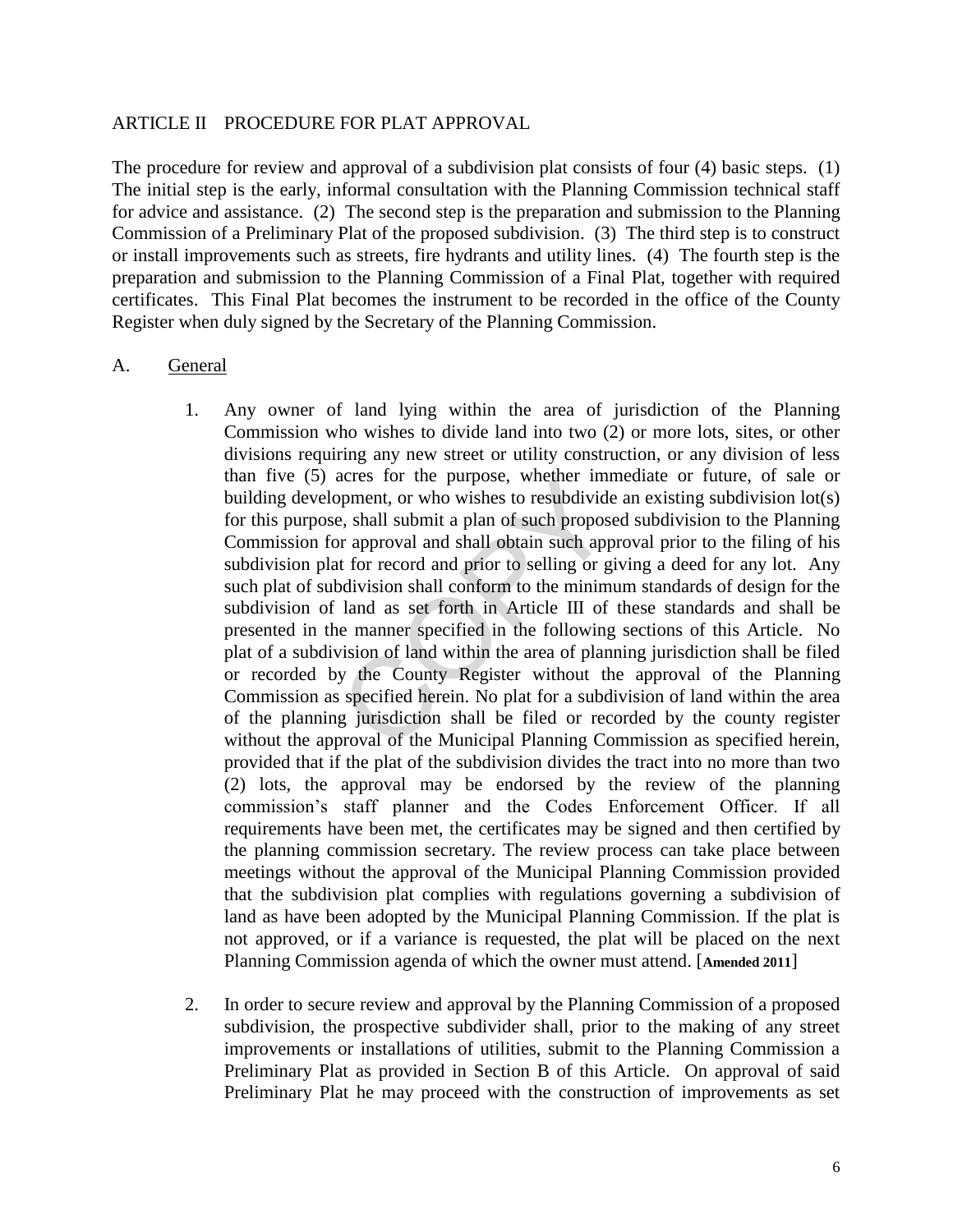forth in Article III, and preparation of the Final Plat and other documents required in connection therewith as specified in Section C of this Article. In no case shall a Preliminary Plat be presented in sections.

- 3. A subdivider may omit the submission of a Preliminary Plat and submit only a Final Plat, IF ALL OF THE FOLLOWING CONDITIONS ARE MET:
	- a. The proposed subdivision does not contain more than five (5) lots, sites, tracts, or divisions.
	- b. All public improvements as set forth in Article III are already installed. (Any construction, installation, or improvement of public improvements shall require the submission of a Preliminary Plat as prescribed by Section B of Article II.) The Health Department has approved the lots for septic systems, if applicable.
	- c. The subdivider has consulted informally with the Planning Commission technical staff for advice and assistance, and it is agreed upon by the Planning Commission that a Preliminary Plat is unnecessary prior to submission of the Final Plat and its formal application for approval.
- 4. The owner or his authorized representative must be present at Preliminary Plat review and approval and Final Plat review and approval. In his absence, the property owner may be represented by his agent or representative who shall present written authorization in the form of the Affidavit shown in Appendix H.
- 5. No final subdivision plat shall be approved by the Planning Commission or accepted for record by the White County Register of Deeds until the required improvements listed shall be constructed in a satisfactory manner and approved by the local approving agent. In lieu of such prior construction, the Planning Commission may accept certain forms of financial guarantees (see Section C-12 of this Article) in amounts equal to the estimated cost of installation of the required improvements, whereby improvements may be made and utilities installed without cost to the Town of Sparta in the event of default by the subdivider. all start for advice and assistance, a<br>g Commission that a Preliminary<br>sion of the Final Plat and its formal ap<br>his authorized representative must b<br>proval and Final Plat review and a<br>r may be represented by his agent<br>auth

## B. Preliminary Plat Requirements

1. The Preliminary Plat should be drawn to a scale of not less than one inch equals one-hundred feet  $(1'' = 100')$  on sheets not larger than twenty-four  $(24)$  by thirtysix (36) inches or less than eleven (11) by seventeen (17) inches in size. [**Amended 2011**] The plat shall meet the minimum standards of design as set forth in Article III and the "Standards of Practice for Land Surveyors", and its subsequent amendments. In case of conflict between statutes, the stricter shall apply.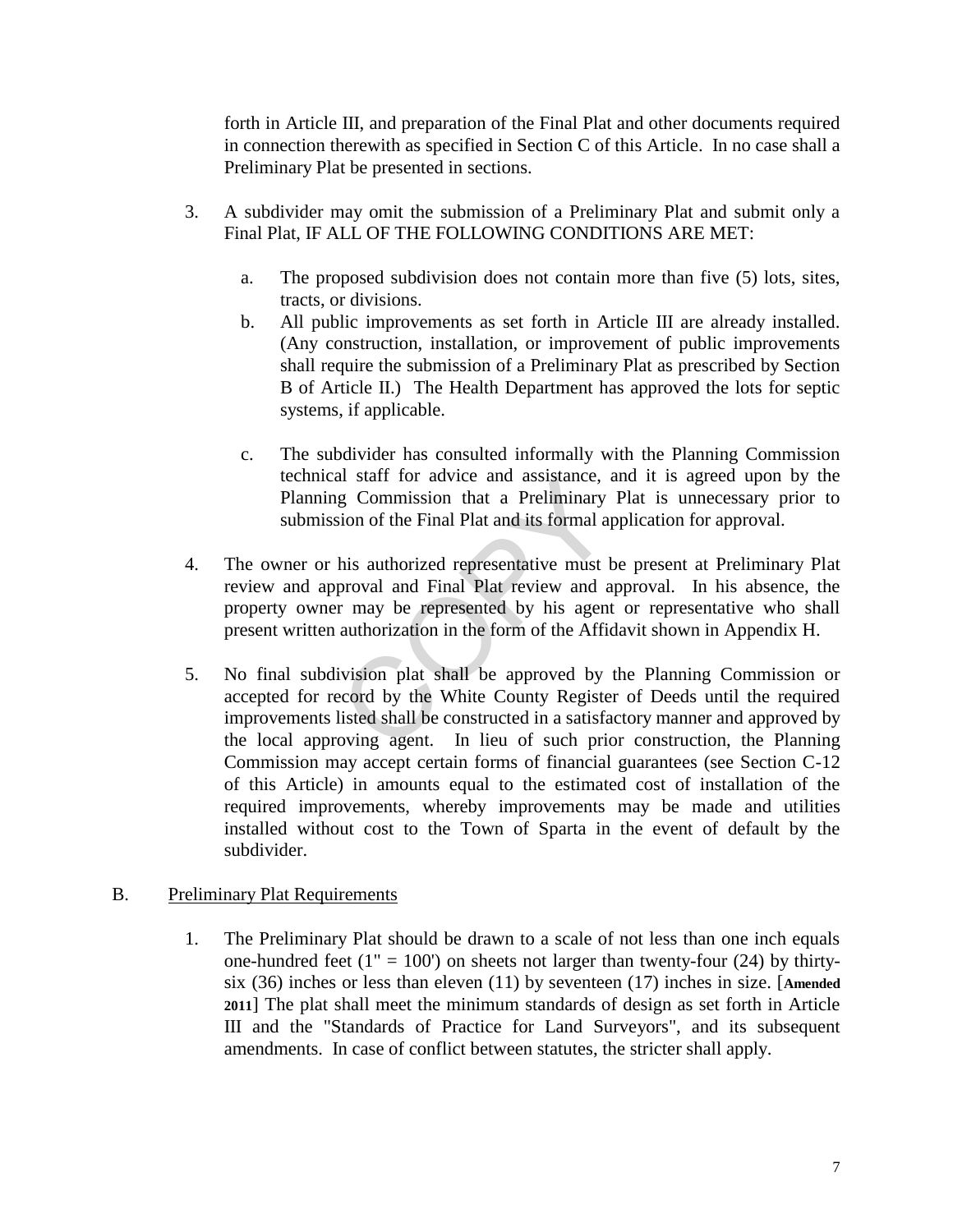- 2. The Preliminary Plat shall meet the general requirements for the construction of public improvements as set forth in Article III and shall give the following information: (See sample Preliminary Plat, page 7).
	- a. Name of subdivision; present tax map and parcel designation according to official records in the office of the White County Property Assessor.
	- b. Name(s) and address(es) of the owner or owners of land to be subdivided; name of the designer of the plat who shall be a professional surveyor licensed by the State of Tennessee.
	- c. Date, approximate north point, and graphic scale.
	- d. Location sketch map showing relationship of subdivision site to area.
	- e. Acreage of the land to be subdivided.
	- f. Present zoning classification of property to be subdivided and of adjacent properties.
	- g. The names of all adjoining property owners of record, names of adjoining developments and subdivisions.
	- h. Any portion of the land proposed for subdivision lying within a floodable area, as determined by an official Flood Hazard Boundary Map or Flood Insurance Rate Map, shall be so indicated.
	- i. Topographical contours at vertical intervals of not more than five (5) feet, except when specifically not required by the Planning Commission.
	- j. Subsurface conditions on property to be subdivided, if required by the Planning Commission; location and results of tests made to ascertain subsurface soil, rock, and ground water conditions.
	- k. The location and dimensions of all boundary lines of the property to be expressed in feet.
	- l. The approximate location and sizes of existing and proposed sewer lines, water lines, drainage, or other underground structures within and immediately adjacent to the subject property. ruon of the land proposed for subdivelent<br>determined by an official Flood Ha<br>ce Rate Map, shall be so indicated.<br>aphical contours at vertical intervals<br>when specifically not required by the<br>face conditions on property to b
	- m. Plans of proposed water and sewer systems, showing connections to the existing or any proposed utility systems, including line sizes, connections to existing systems and location of fire hydrants. Any land on which an individual sewage disposal system is proposed must be reviewed by the appropriate State Health Department official.
	- n. The location of existing or proposed streets, easements, water bodies, streams, and other pertinent features such as swamps, railroads, buildings, cemeteries, parks and other open spaces, drainage ditches, drain pipes, culverts, bridges, and easements for all utilities (water, sewer, gas, electricity, telephone). Existing features shall be distinguished from those which are proposed.
	- o. The approximate location, width and other dimensions of proposed streets and proposed street names.
	- p. The location and dimension of all proposed or existing lots and the building setback lines on all lots. All lots shall be numbered consecutively.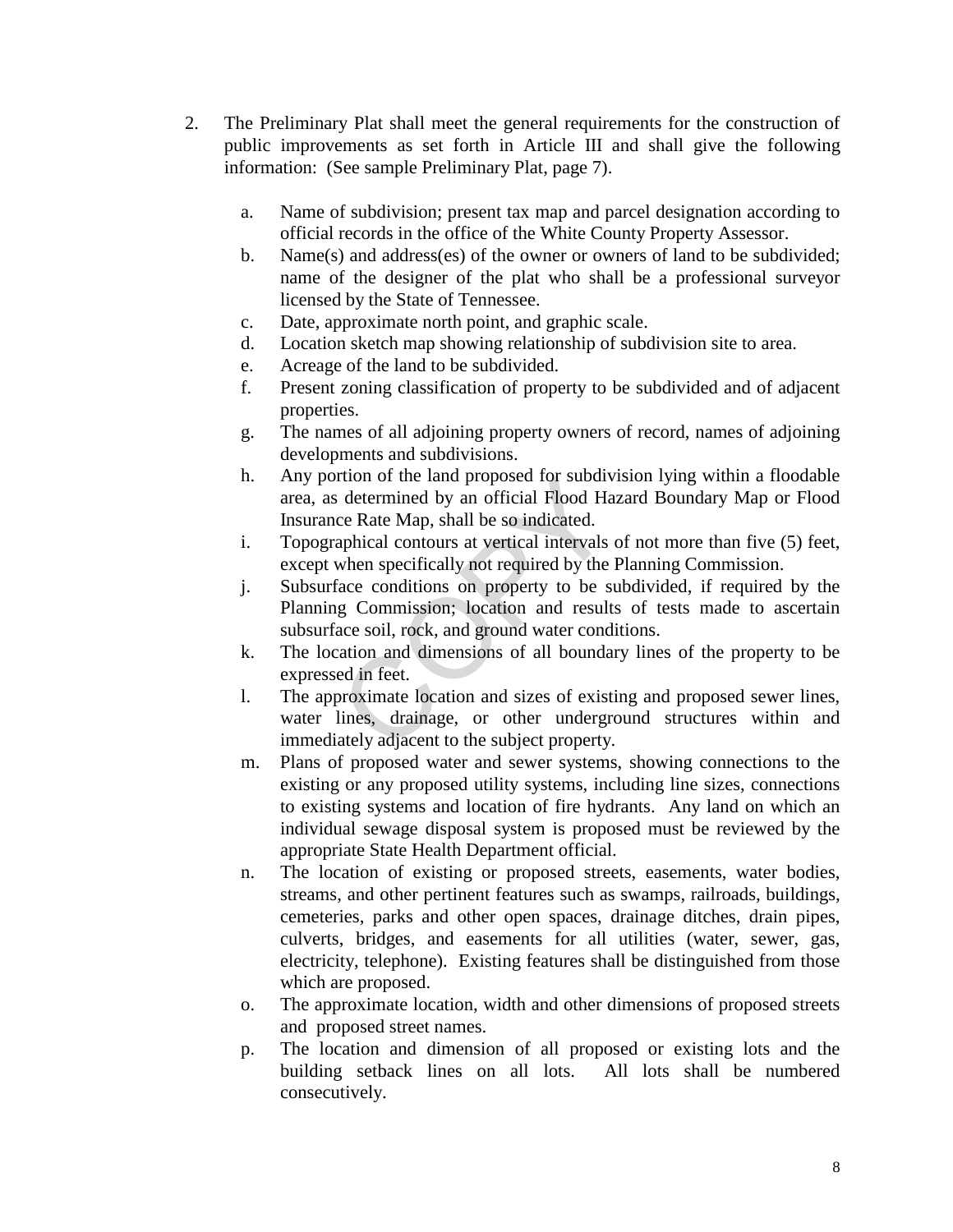- q. The lack of information under any item specified herein, or improper information supplied by the developer, shall be grounds for disapproval of the Preliminary Plat.
- 3. At least ten (10) working days prior to the next Planning Commission meeting, the owner/developer shall submit two (2) copies to the Planning Commission's Staff Planner and three (3) copies to the City Administrator/Building Codes Inspector of the Preliminary Plat for review. If applicable, the owner/developer should provide copies to the State Environmentalist. [**Amended 2005**]
- 4. The official submission of the Preliminary Plat to the Planning Commission is considered to be the first Planning Commission meeting at which the plat is presented for consideration with the developer or his authorized representative present to answer questions and hear suggestions about the proposed development. The Planning Commission may review for a period not to exceed thirty (30) days.
- 5. Within thirty (30) days after the official submission of the Preliminary Plat, the Planning Commission shall approve, approve subject to modifications, or disapprove the Preliminary Plat. If a plat is disapproved, the reasons for such disapproval shall be stated in writing. If the plat is approved subject to modifications, the nature of the required modifications also shall be included.
- 6. If a plat has been disapproved, a new plat may be presented as though no previous plat had been submitted. If a plat has been approved, or approved subject to modifications, and the subdivider desires to make substantial modifications other than those already required by the Planning Commission, a new Preliminary Plat must be submitted, which is subject to the same regulations and procedures as though no previous plat had been submitted. 30) days after the official submission<br>mission shall approve, approve s<br>Preliminary Plat. If a plat is disap<br>all be stated in writing. If the<br>the nature of the required modificatio<br>en disapproved, a new plat may be pr<br>subm
- 7. Two (2) copies of the Preliminary Plat will be retained in the Planning Commission files, copies shall be retained by the applicable utility departments, and one copy shall be returned to the subdivider with any notations at the time of approval, approval subject to modifications, or disapproval and the specific changes, if any, required.
- 8. The approval of the Preliminary Plat by the Planning Commission shall not constitute acceptance of any Final Plat.
- 9. The approval of a Preliminary Plat shall terminate after one (1) year, provided, however, that an extension of time can be applied for by the developer and granted by the Planning Commission. If after 12 months no work has begun to install the required improvements and the Sparta Municipal Subdivision Regulations have been amended, the subdivision must meet the new regulations.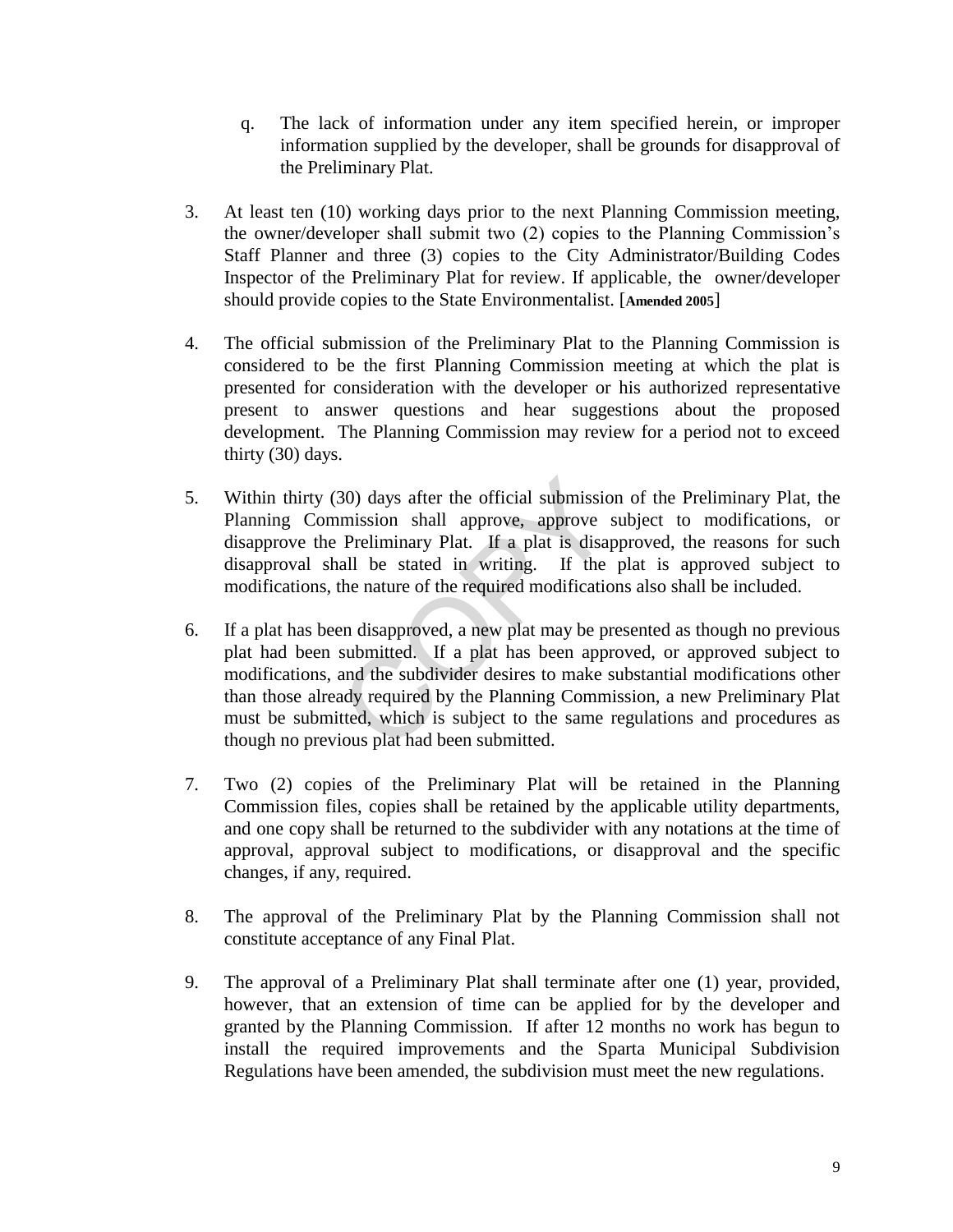## C. Final Plat Requirements

- 1. The Final Plat shall conform substantially to the approved Preliminary Plat. Any alterations or deviation from the Preliminary Plat should be discussed with the staff planner to determine if the changes require new Preliminary Plat review. The Final Plat shall meet minimum standards of design as set forth in Article III and the Standards of Practice for Land Surveyors, and its subsequent amendments. (See Sample Final Plat, page 10).
- 2. The plat shall be drawn to a scale of one inch equals one-hundred (100) feet on sheets not larger than twenty-four (24) by thirty-six (36) inches or less than eleven (11) by seventeen (17) inches in size. [**Amended 2011**] When more than one sheet is required, an index sheet of the same size drawn at an easily read scale shall be filed showing the entire subdivision with the sheets lettered in alphabetical order as a key.
- 3. If the subdivision is to be developed in phases and the Final Plats submitted as portions or sections of the Preliminary Plat, the sections must be identified by alphabetical characters or roman numerals following the name of the subdivision.
- 4. A Final Plat will not be acceptable for submission unless it meets all required standards of design, and contains all required information, or contains a written request for a variance for each specific deviation from requirements.
- 5. Final Plats should be submitted at least ten (10) working days prior to the next Planning Commission meeting. Two (2) copies are to be provided for the staff planner and three (3) copies to be provided for the City Administrator/Building Codes Inspector. All street profiles and other plans that may have been required should be submitted. All signatures are required for the plat certifications. [**Amended 2005**] France is to be developed in phases and<br>trions of the Preliminary Plat, the saracters or roman numerals following<br>vill not be acceptable for submission<br>esign, and contains all required infor-<br>priance for each specific devi
- 6. The official submission of the Final Plat to the Planning Commission is considered to be the first Planning Commission meeting at which the plat is presented for consideration, with the developer or his authorized representative present to answer questions and provide information. The Planning Commission may review the plat for a thirty (30) day period.
- 7. The Planning Commission shall approve or disapprove the final plat within thirty (30) days following its official submission for consideration. If the plat is disapproved, the grounds for disapproval shall be stated upon the records of the Planning Commission. When the plat has been approved by the Planning Commission, the original will be returned to the subdivider with the approval of the Planning Commission certified thereon, for filing with the County Register as the official plat of record and two (2) copies will be retained in the records of the Sparta Municipal Planning Commission.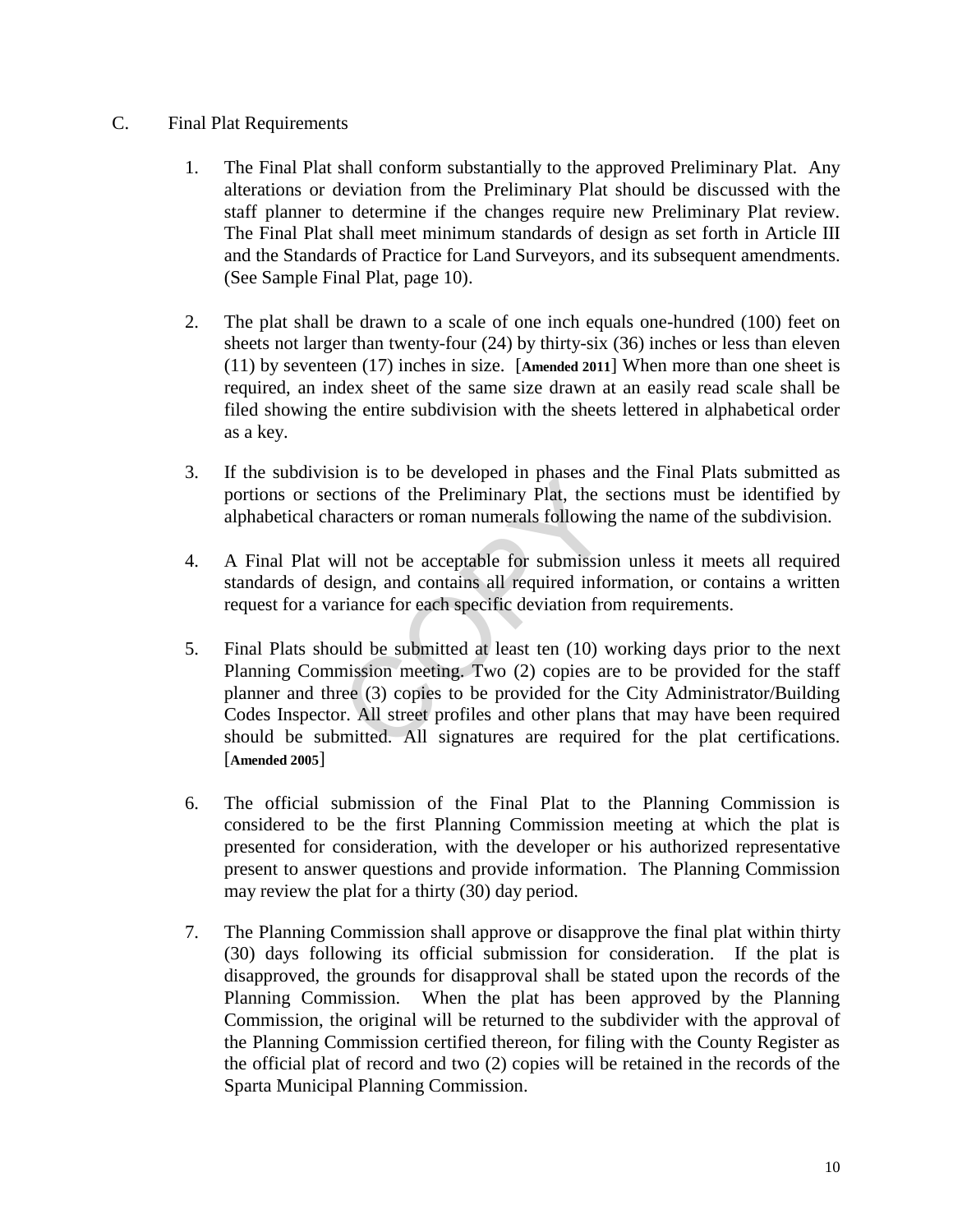- 8. Approval of the Final Plat by the Planning Commission shall not constitute the acceptance by the public of the dedication of any streets or other public way or ground. For acceptance of public streets, the developer should contact the Sparta Board of Mayor and Aldermen.
- 9. The Final Plat shall include at minimum the following information:
	- a. Name of subdivision.
	- b. Name(s) and address(es) of the owner or owners of property being subdivided; last conveyance of property; and tax map designation.
	- c. Name(s), seal(s), and address(es) of the registered land surveyor responsible for plat preparation.
	- d. Date, graph scale, and true north point.
	- e. Location sketch map showing relation to area.
	- f. Location of property with respect to surrounding property and streets; names of all adjoining property owners of record; names of adjoining developments; and names of adjoining streets.
	- g. Location and dimensions of all boundary lines of the property to be expressed in feet; all dimensions to the nearest one-hundredth (100th) of a foot and angles to the nearest twenty (20) seconds. ments; and names of adjoining street.<br>
	In and dimensions of all boundary<br>
	ed in feet; all dimensions to the neard<br>
	angles to the nearest twenty (20) sec<br>
	In of existing streets, water bodies,<br>
	such as swamps, sinkholes, ra
	- h. Location of existing streets, water bodies, streams, and other pertinent features such as swamps, sinkholes, railroads, buildings, parks, cemeteries, and bridges.
	- i. Right-of-way and pavement widths of all installed streets; names of all streets.
	- j. Location and size of all installed and/or pre-existing water mains and/or sewer mains; and all fire hydrant locations.
	- k. Location of easements for rights-of-way for public services, utilities and the disposal of surface water; the limitation and/or dimensions of all easements; any areas to be dedicated for public use; and any sites for other than residential use, with notes stating their purpose and limitations.
	- l. Locations and dimensions of all proposed or existing lots; building setback lines on all lots; all blocks shall be lettered in alphabetical order; and all lots in each block shall be numbered consecutively.
	- m. Sufficient data to determine readily and to reproduce on the ground the location, bearing and length of every street line, lot line, boundary line, block line, and building setback line whether curved or straight. This shall include the radius, central angle, and tangent distance for the center line of curved streets and curved property lines that are not the boundary of curved streets.
	- n. Location and description of monuments.
	- o. Any portion of the property being subdivided lying within a floodable area, as determined by an official Flood Hazard Boundary Map or Flood Insurance Rate Map, shall be so indicated.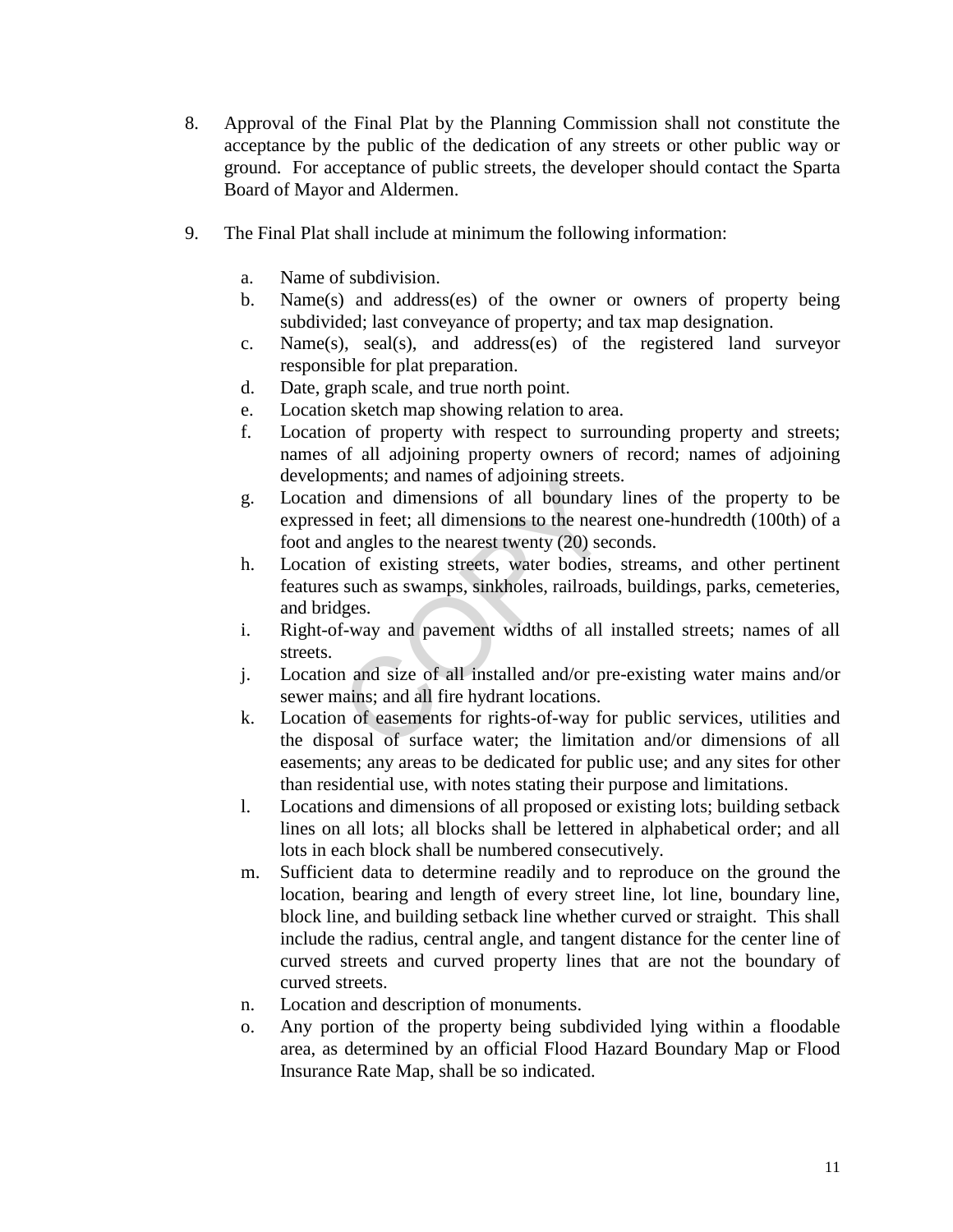- p. If this is a resubdivision of a previously recorded subdivision, provide plat book and page of last subdivision plat being amended.
- q. The lack of information under any item specified herein, or improper information supplied by the developer, shall be grounds for disapproval of the final plat.
- 10. The Planning Commission shall require that an accurate map ("as-built" drawings) of all water lines, valves, fire hydrants and sewer lines be supplied by the developer to the Town of Sparta as a condition for final approval of any plat. Plans and specifications of all water and wastewater facilities shall be prepared by a registered engineer and approved by the Tennessee Department of Health and Environment. A copy of such plans shall be forwarded by the developer to the Sparta Water and Sewer Department Supervisor.
- 11. Approval of the Final Plat cannot be given until completion and inspection of required improvements or bonding per Section 12, Inspections. These improvements are to be installed in accordance with Article III. The required improvements must be approved by a representative of the appropriate utility or street department, and then be reported to the Planning Commission. The required improvements include: are to be instanted in accordance w<br>must be approved by a representativent, and then be reported to the vements include:<br>the vements include:<br>the vements lines<br>are set and paving<br>ines<br>upply system lines and laterals<br>drants
	- a. Monuments
	- b. Storm drainage system
	- c. Street grading and paving
	- d. Sewer lines
	- e. Water supply system lines and laterals
	- f. Fire hydrants
	- g. Driveway cuts with culverts (homes to be built by developer)
	- h. Street name signs and traffic control signs
	- i. Any other improvements that may be required by the Planning Commission.

## 12. Guarantees in Lieu of Completed Improvements

- a. Conditions may exist whereby a developer may be unable to install all improvements before requesting Final Plat approval. In lieu of the installation of all improvements, the Planning Commission may accept one of the following forms of financial guarantees, whereby in the event of default by the developer, improvements and utilities can be made without cost to the municipality:
	- (1) The establishment of cash in a bank escrow account in the full amount of the estimated cost of required improvements plus 10% yearly inflation factor.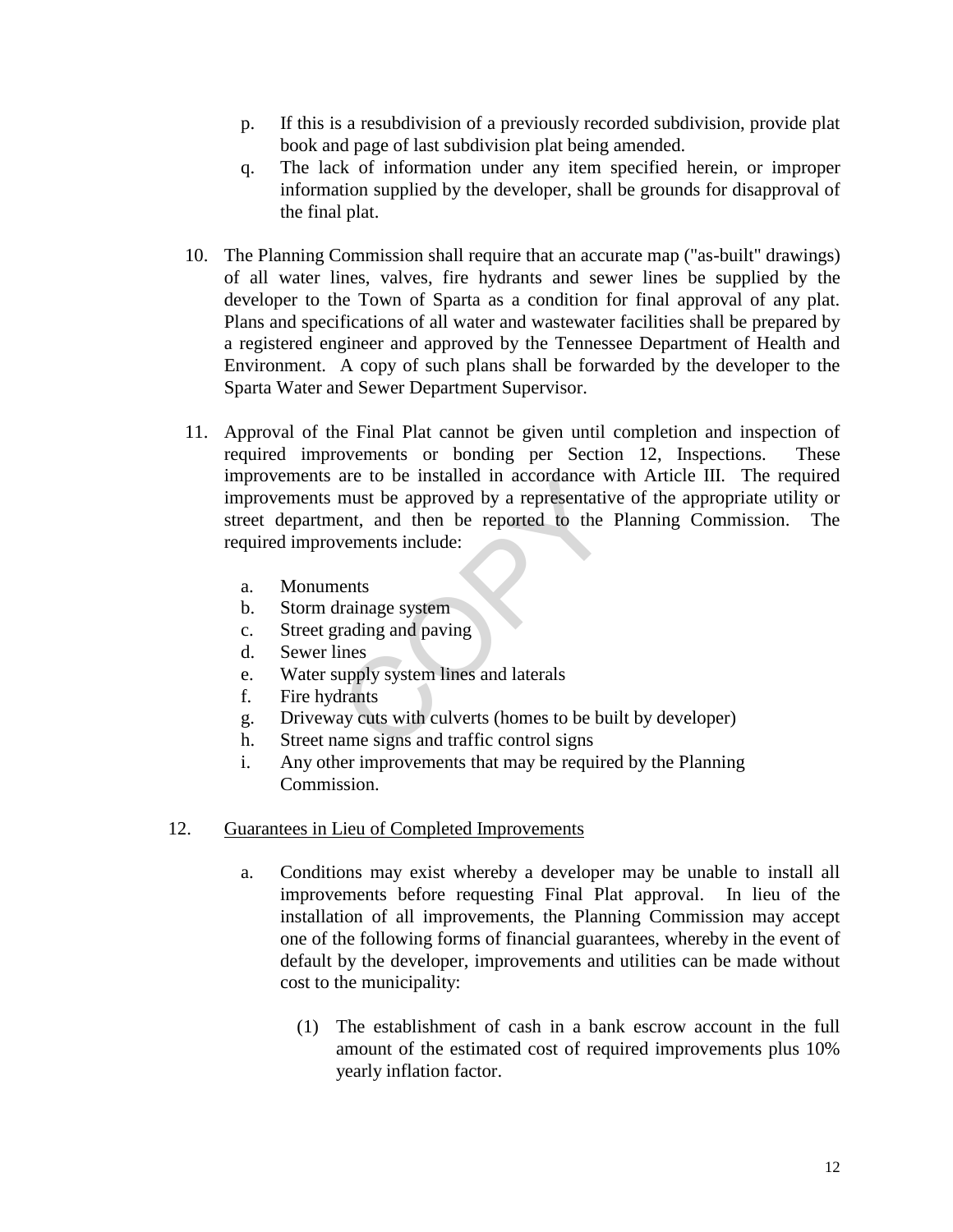- (2) An Irrevocable Letter of Credit, issued by a bank or savings and loan, signed by two officers, to cover the full amount of the estimated cost of improvements plus 10% yearly inflation factor.
- (3) A performance bond from a surety bonding company to cover the full amount of the estimated cost of required improvements, plus 10% yearly inflation factor.
- (4) A certified check in the full amount of the estimated cost of required improvements, plus 10% yearly inflation factor.
- b. In determining the basic cost of improvements, the Planning Commission may use a formula using a base cost per linear foot for each required improvement, that being a cost standard in the construction industry that particular year. The Planning Commission may determine the base cost by receiving information and/or bids from recognized contractors. If the developer provides the bid or estimated cost of improvements, the Planning Commission must determine that the contractor will guarantee the cost for at least the term of the guarantee plus two (2) months.
- c. At the time of acceptance of a guarantee, the Planning Commission shall specify the specific length of time for a bond or escrow account before the municipality would take legal steps to cash it, but this time cannot exceed two (2) years.
- d. None of the financial guarantees may be partially withdrawn by the developer during the construction period to pay for development costs except in the case of a final payment made after final inspection and approval by the Planning Commission, or except in the case where a developer is postponing final paving on a road until after a winter settling period for the completed and approved base roadway. er provides the bid or esumated<br>g Commission must determine that<br>for at least the term of the guarantee<br>time of acceptance of a guarantee, th<br>the specific length of time for a bond<br>pality would take legal steps to cash i<br>y
- e. Forms and Agreements to be used for financial guarantees in lieu of completed improvements are found in Appendix B, C, and D of this document.
- 13. Certifications (See Appendix A for Forms)

In all cases some or all of the following certificates shall be present and signed on the original Final Plat before the Planning Commission Secretary signs the plat for recording the plat at the Register's Office.

Form 1) Certificate of Ownership and Dedication. Certification showing that applicant is the land owner and dedicates streets, rights-of-way, and any sites for public use.

Form 2) Certificate of Accuracy and Precision. Certification by surveyor of accuracy of survey and plat and placement of monuments.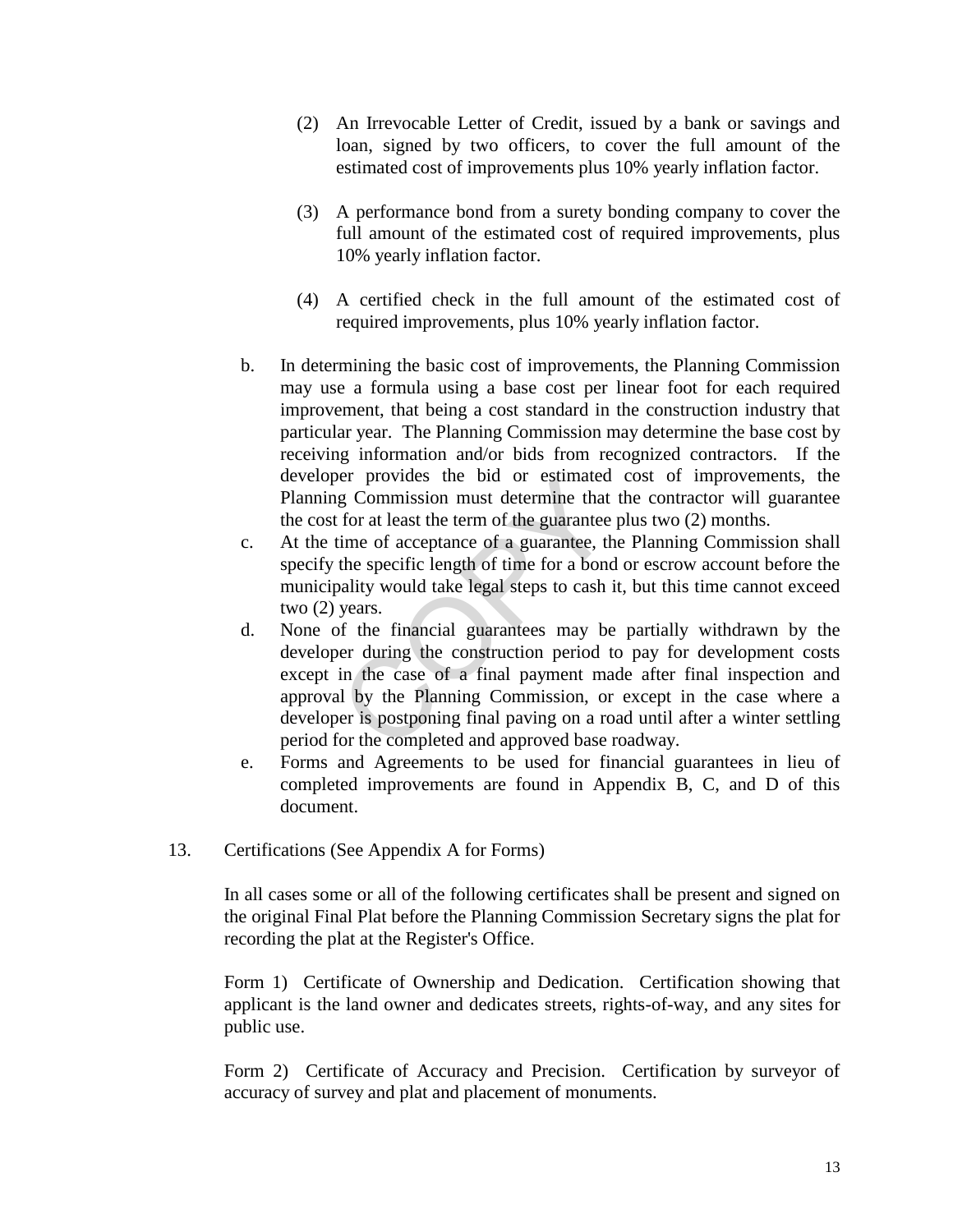Form 3A) Certificate of General Approval for Installation of Subsurface Sewage Disposal Systems. This certification to be used if any lots will use septic tanks, and must be signed by the appropriate State Health Department Representative before presentation to Planning Commission for final approval.

Form 3B) Certificate of Approval of Sewage Collection Facilities. This certificate is to be used for any lots where new sewerage collection facilities have been (or will be) installed. Part (1) pertains to public sewage collection facilities installed whereas Part (2) pertains to acceptance of a financial guarantee to assure completion of all required improvements in the case of default. Signature by the Sparta Sewer Department Supervisor.

Form 4A) Certificate of Approval of Water Lines and/or Hydrants. This certification is to be used for any lots where new water lines or hydrants have been (or will be) installed. Part (1) pertains to water facilities installed whereas Part (2) pertains to acceptance of a financial guarantee in lieu of improvements. This would be signed by the Sparta Water Department Supervisor.

Form 4B) Certification of Existing Water Lines and/or Sewer Lines. This certification is to be used for any lots served by and connected to previously existing water and/or sewer lines. This would be signed by the Sparta Water and Sewer Department Supervisor.

Form 5A) Certificate of Streets and Drainage System. This certification is to be used for any lots served by new streets, drainage system, etc., recently installed or to be installed, in conformance to Planning Commission regulations. Signature by Sparta Street Department Supervisor. Exeptence of a financial guarantee in<br>d by the Sparta Water Department Su<br>ertification of Existing Water Lines<br>to be used for any lots served by<br>and/or sewer lines. This would be si<br>ent Supervisor.<br>tificate of Streets and

Form 5B) Certificate of Existing Street(s). This certification is to be used for a subdivision which does not involve new street construction but which fronts on an existing street. That street may not meet Planning Commission requirements, but is a street accepted by the municipality. This would be signed by the Sparta Street Department Supervisor.

Form 6) Certificate of Approval for Recording. Certification by Planning Commission Secretary that plat has been approved by the Commission. In all cases this certification will be signed only after all other certificates have been signed and after final approval has been granted by the Planning Commission.

#### 14. Inspections Procedures

The developer shall notify the Sparta Street or Utility Department Supervisors or water service Utility District Supervisor when work on streets and/or utilities is to begin and the anticipated schedule for the preparation of subgrade and road base,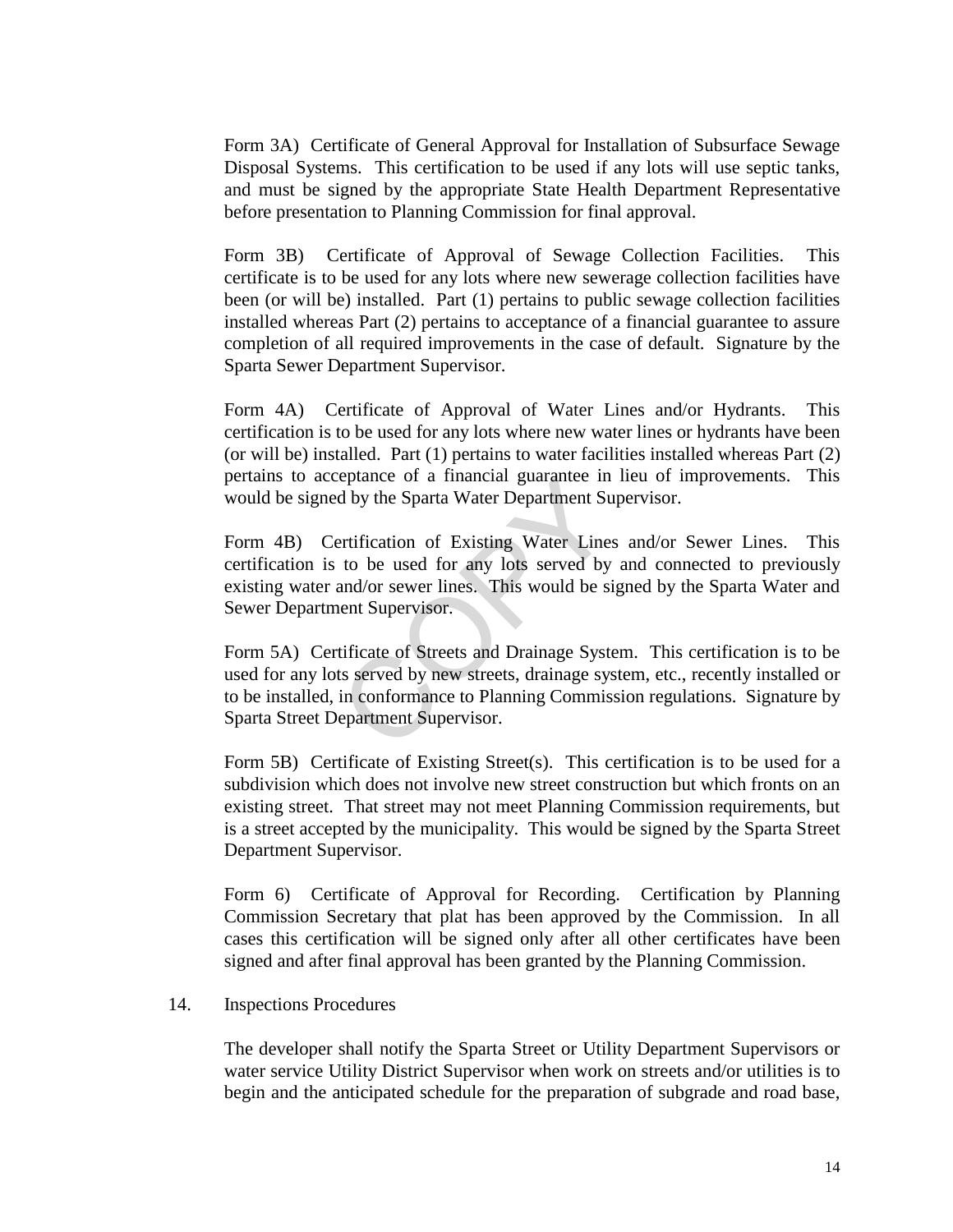installation of drainage and underground utilities, and final surfacing of the street. Since the inspections need to be made periodically during the entire process, communication with the Sparta Street or Utility Department Supervisors is essential to make the process move as smoothly as possible.

The developer shall notify the Sparta Street or Utility Department Supervisor at least 24 hours in advance of the needed inspection on:

- a. Street grading, preparation of subgrade, and installation of the drainage system.
- b. Installation and pressure testing of water mains, water stubs, hydrants, sewer mains and manholes and any other underground utility lines.
- c. Pavement base. Inspection includes checking thickness of gravel every 500 feet at random points across width.
- d. Final paving and drainage system.

Throughout the construction period, the Sparta Street or Utility Department Supervisors will keep a log of findings and periodically report the status to the Planning Commission staff planner. Problems should be brought to the attention of the Planning Commission immediately. Upon completion of construction and inspection, the inspector(s) will submit a written report to the Planning Commission. These inspection reports will become part of the official records of the Planning Commission. If a financial guarantee is posted by the developer in lieu of required improvements, funds shall not be released until all streets and utilities meet all required standards and the Planning Commission has received written reports to that effect. ment Supervisors will keep a log of In<br>lus to the Planning Commission staff<br>to the attention of the Planning Cor<br>tion of construction and inspection,<br>report to the Planning Commission.<br>part of the official records of the<br>a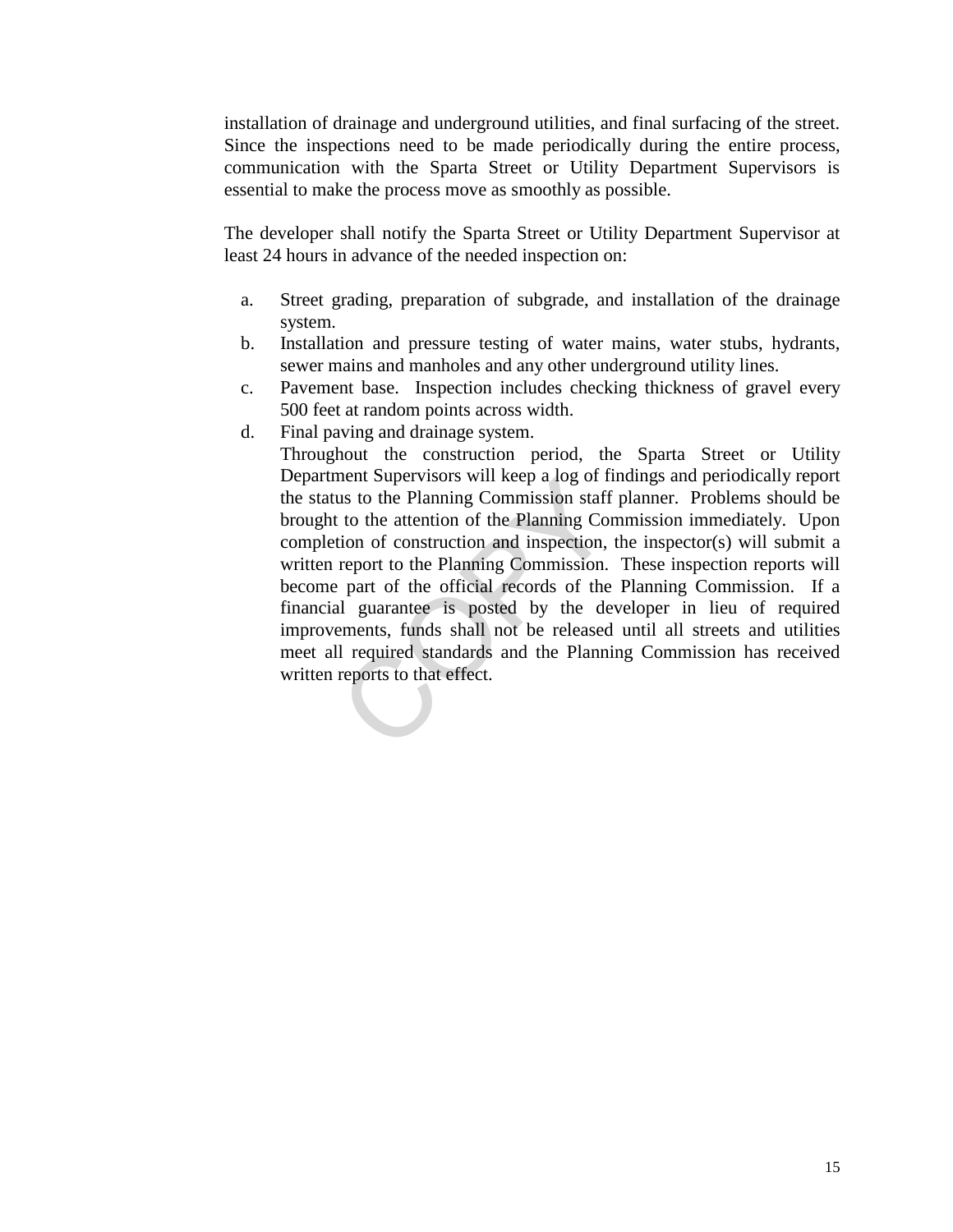## ARTICLE III DESIGN AND SPECIFICATIONS

A perfectly prepared and recorded subdivision or plat means little to a prospective lot buyer until he can see actual physical transformation of raw acreage into lots suitable for building purposes and human habitation. Improvements by the subdivider spare the community and taxpayers a potential tax liability.

- A. Suitability of the Land
	- 1. Land Physically Unsuitable for Subdivision
		- a. Land where flooding, poor drainage, sinkholes, steep slopes, rock formations, or other such features which may endanger health, life or property, aggravate erosion, increase public funds for supply and maintenance of services; and
		- b. Land which other public agencies have investigated and found in the best interest of the public not suitable for the type of platting and development proposed shall not be approved for subdivision unless adequate methods are formulated by the developer for meeting the problems created by subdivision of such land. Such land within any plat shall be set aside for such uses as shall not produce unsatisfactory living conditions.
	- 2. Land Unsuitably Located for Subdivision
- a. The Planning Commission shall not approve what it considers to be scattered or premature subdivision of land which would endanger health, safety, or property because of lack of or adverse effect on water supply, schools, proper drainage, good transportation, or other public services or which would necessitate an excessive expenditure of public funds for the supply or maintenance of such services. of the public not suitable for the typ<br>d shall not be approved for subdivisi-<br>mulated by the developer for meet<br>sion of such land. Such land within<br>es as shall not produce unsatisfactory<br>ly Located for Subdivision<br>anning C
	- b. Land unsuitable for subdividing is also that located in close proximity to potentially hazardous commercial or industrial operations which may endanger health, life or property of the residents of the proposed subdivision.
	- c. Fill may not be used to eliminate a sinkhole or to raise land in areas designated as floodways. In areas subject to poor drainage, fill shall not restrict the flow of water and unduly increase flood heights.
	- d. No building site can be located within a sinkhole or within 20 feet of the top of the bank of a stream.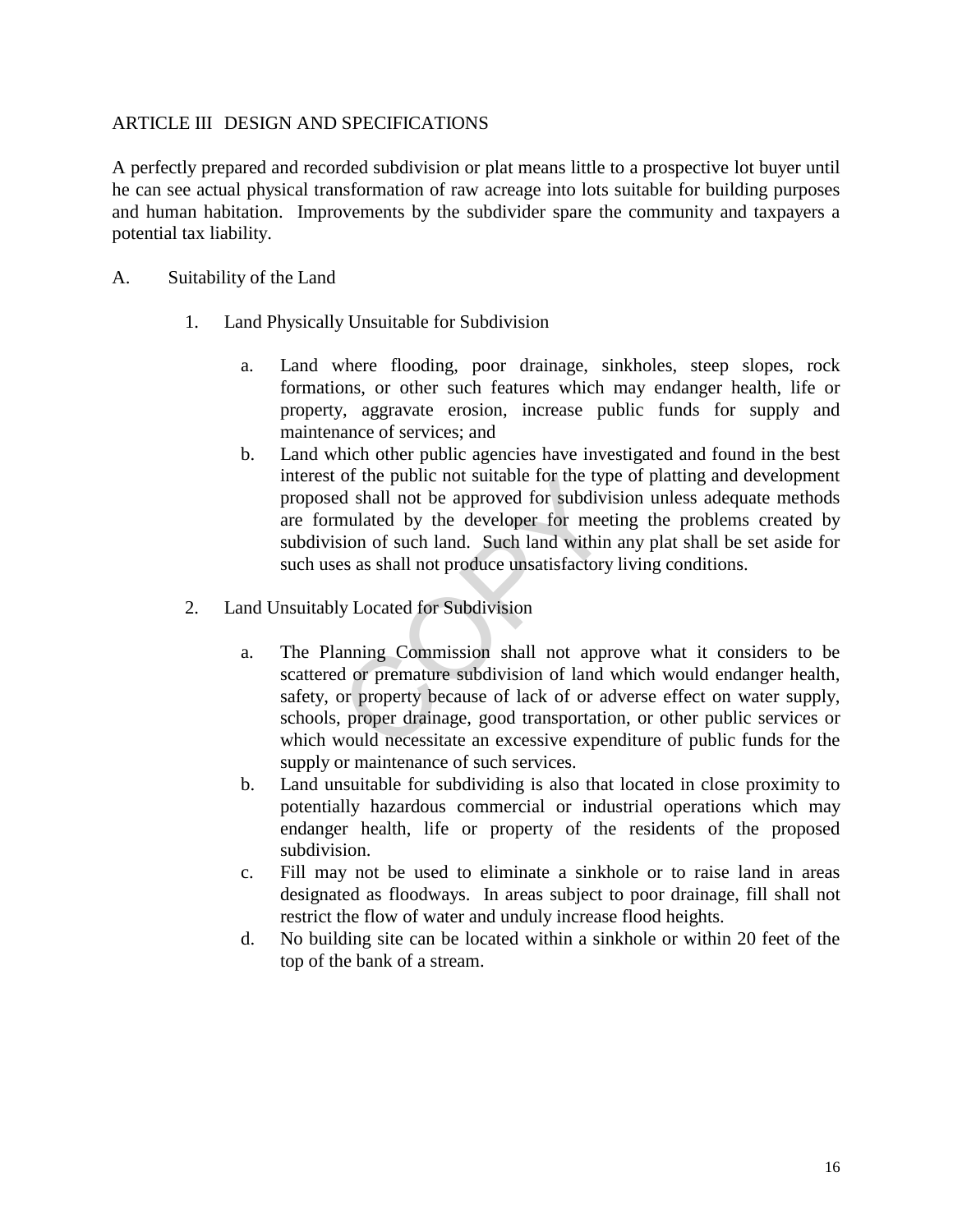- B. Special Requirements for Floodable Areas
	- 1. Definition of Land Subject to Flooding

For the purpose of these regulations, land subject to flooding shall be defined as the special flood hazard areas as shown on the Flood Boundary and Floodway Map and the Flood Insurance Rate Map (FIRM) for Sparta, or Floodplain Information Calfkiller River, Sparta, Tennessee, Nashville District, Corps of Engineers, 1971.

2. Regulations for Subdivisions Containing Land Subject to Flooding

The regulations of the Sparta Floodplain Zoning Ordinance, and any revisions thereto, shall apply to all subdivisions within the corporate limits of Sparta. In addition the following regulations shall apply to all subdivisions:

- a. All subdivision proposals shall be consistent with the need to minimize flood damage.
- b. All small streams, creeks, lakes, ponds, sinkholes or other drainage areas shall be shown on the Preliminary and Final Subdivision Plat.
- c. Every lot platted shall have a flood-free building site.
- d. All subdivision proposals shall have adequate drainage provided to reduce exposure to flood hazards.
- e. Base flood elevation data shall be provided for all subdivision proposals containing land subject to flooding.
- f. Utilities
- (1) All subdivision proposals shall have public utilities and facilities, such as gas, electrical and water systems located and constructed so as to minimize or eliminate flood damage. division proposals shall be consisted<br>amage.<br>all streams, creeks, lakes, ponds, sink-<br>shown on the Preliminary and Final<br>of platted shall have a flood-free build<br>division proposals shall have adequat<br>re to flood hazards.<br>b
	- (2) All new and replacement water supply systems shall be designed to minimize or eliminate infiltration of flood waters into the system.
	- (3) New and replacement sanitary sewage systems shall be designed to minimize or eliminate infiltration.
	- (4) If on-site waste disposal septic systems are to be used, a flood-free site shall be provided on each lot in order to avoid impairment to them or contamination from them during flooding.

## C. Monuments

1. Concrete monuments four (4) inches in diameter, square, three (3) feet long, with a flat top, shall be set at all street corners, at all points where the street lines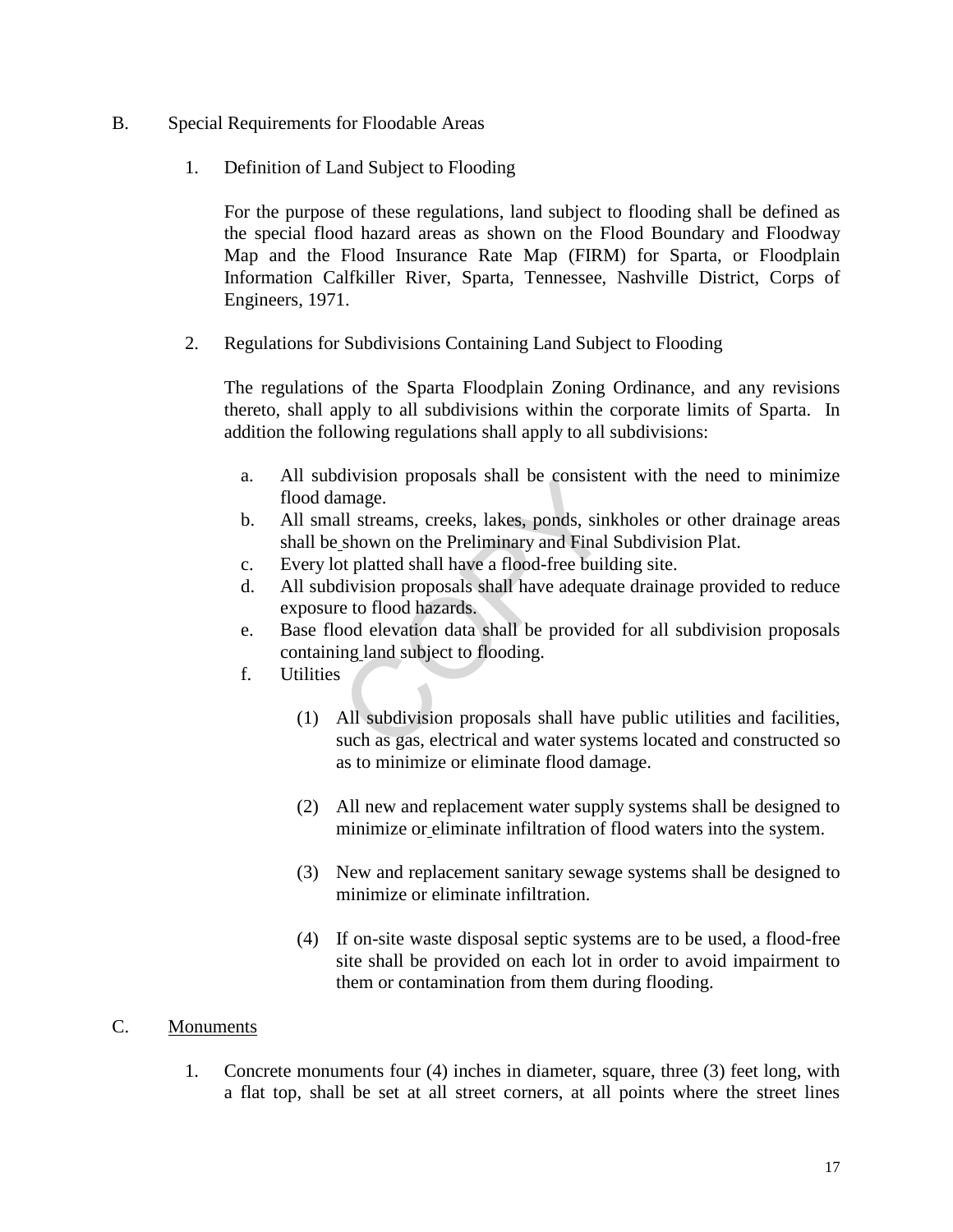intersect the exterior boundaries of the subdivision, and at angle points and points of curve in each street. The top of the monument shall have an indented cross to identify properly the location and shall be set flush with the finished grade.

2. All other lot corners shall be marked with iron pipe not less than three-fourth (3/4) inches in diameter and twenty-four (24) inches long, and driven so as to be flush with the finished grade.

## D. Streets

- 1. General Information
	- a. Arrangement

The arrangement of streets in the subdivision shall provide for the continuation of principal streets of adjoining subdivisions, and for proper projection of principal streets into adjoining properties which are not yet subdivided, in order to make possible necessary fire protection, movement of traffic and the construction of extension, presently or when later required, of needed utilities and public services, such as sewers, water and drainage facilities. Local streets shall be so laid out that their use by through traffic will be discouraged. Where, in the opinion of the Planning Commission, topographic or other conditions make such continuance undesirable or impracticable, the above conditions may be modified. The curvi-linear street layout will be encouraged by the Planning Commission. on of principal streets into adjoining<br>ded, in order to make possible necess<br>ic and the construction of extensi<br>i, of needed utilities and public service<br>facilities. Local streets shall be<br>traffic will be discouraged. Wher

b. Conformity to the Major Street Plan

The location and width of all streets and roads shall conform to the official Major Street Plan.

c. Relation to Adjoining Street System

The proposed street system shall extend any adjoining existing streets at the same or greater width, but in no case less than the required minimum width.

d. Relation to Topography

The street plan of a proposed subdivision shall bear a logical relationship to the topography of the property, and all streets shall be arranged so as to obtain as many of the building sites as possible at or above the grade of the streets. Grades of streets shall conform as practicable to the original topography.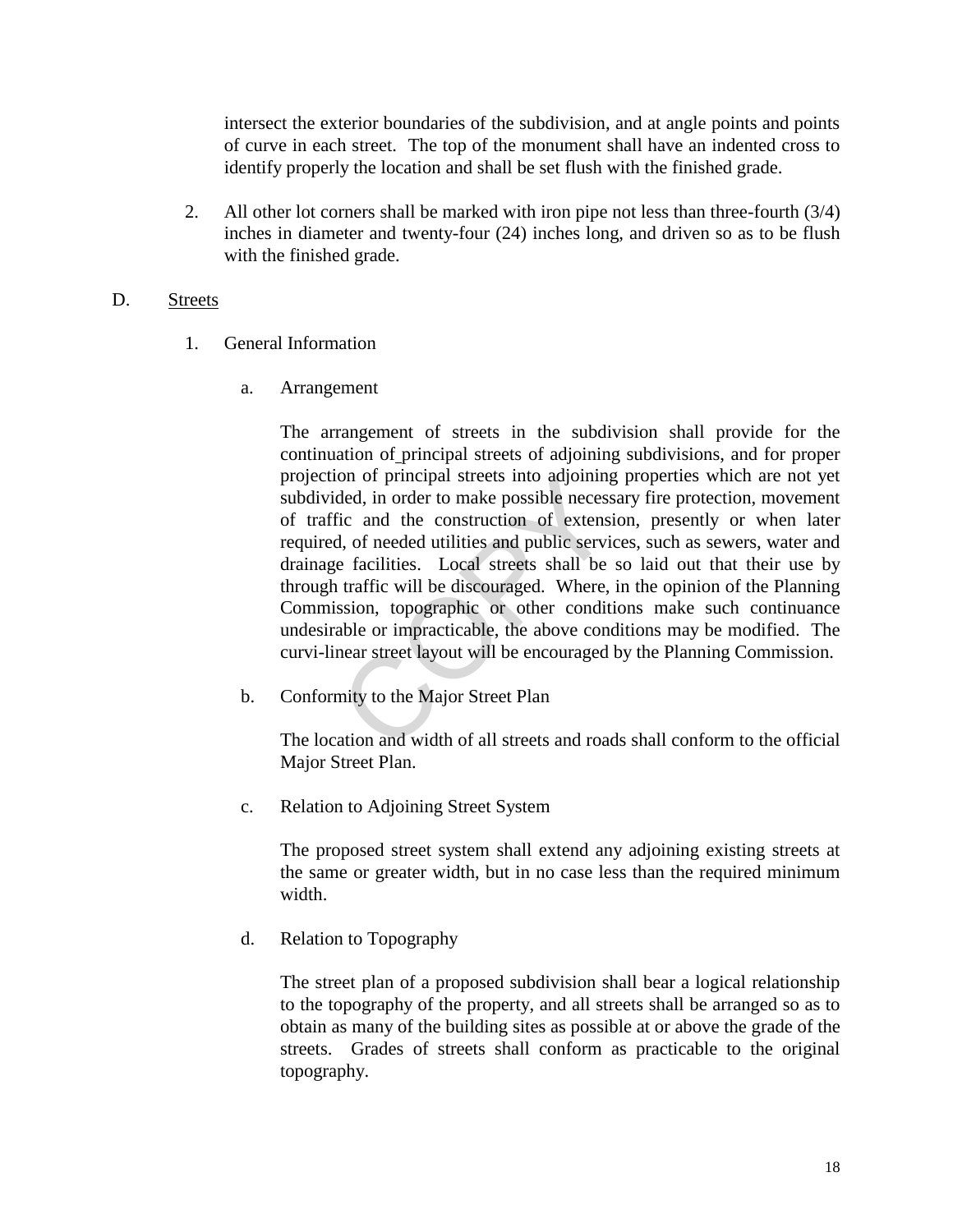e. Flood Prevention

Streets which will be subject to inundation or flooding shall not be approved. All streets must be located at elevations which will make them flood-free in order that portions of the subdivision will not be isolated by floods. Where flood conditions are anticipated, profiles and elevations of streets will be required in order to determine the advisability of permitting the proposed street layout.

2. Street Right-of-Way Widths

The minimum width of the street right-of-way, measured from lot line to lot line, shall be as shown on the Major Street Plan, or if not shown on such a plan, shall be not less than as listed below:

|    | a.             |                                |                                                                               |
|----|----------------|--------------------------------|-------------------------------------------------------------------------------|
|    |                | (See definition on page 3.)    |                                                                               |
|    | $\mathbf{b}$ . |                                |                                                                               |
|    |                | (See definition on page 3.)    |                                                                               |
|    | $C_{\star}$    |                                | .50 ft.                                                                       |
|    |                | (See definition on page $3.$ ) |                                                                               |
|    | d.             |                                |                                                                               |
|    |                | (See definition on page 3.)    |                                                                               |
|    | e.             |                                |                                                                               |
|    |                | (See definition on page 3.)    | diameter                                                                      |
|    | f.             |                                |                                                                               |
|    |                |                                | (Used primarily for business or industrial areas to provide service access to |
|    |                | the rear of lots.)             |                                                                               |
|    |                |                                |                                                                               |
| 3. |                | Minimum Surfacing Widths       |                                                                               |
|    |                |                                |                                                                               |
|    |                |                                |                                                                               |

- a. Minimum surfacing widths shall be as follows:
	- (1) Minor Residential and Rural Streets ........20 ft.
	- (2) Cul-de-sacs (Dead-end Streets) ................80 ft.
	- diameter
	- (3) Collector Streets .......................................26 ft.
	- (4) Arterial Streets and Highways .................48 ft.
- b. Due to the diversity of the development, ranging from sparsely populated areas to densely populated urban areas, required surfacing widths may necessarily vary with the character of building development, the amount of traffic encountered, and the need to provide space for on-street parking.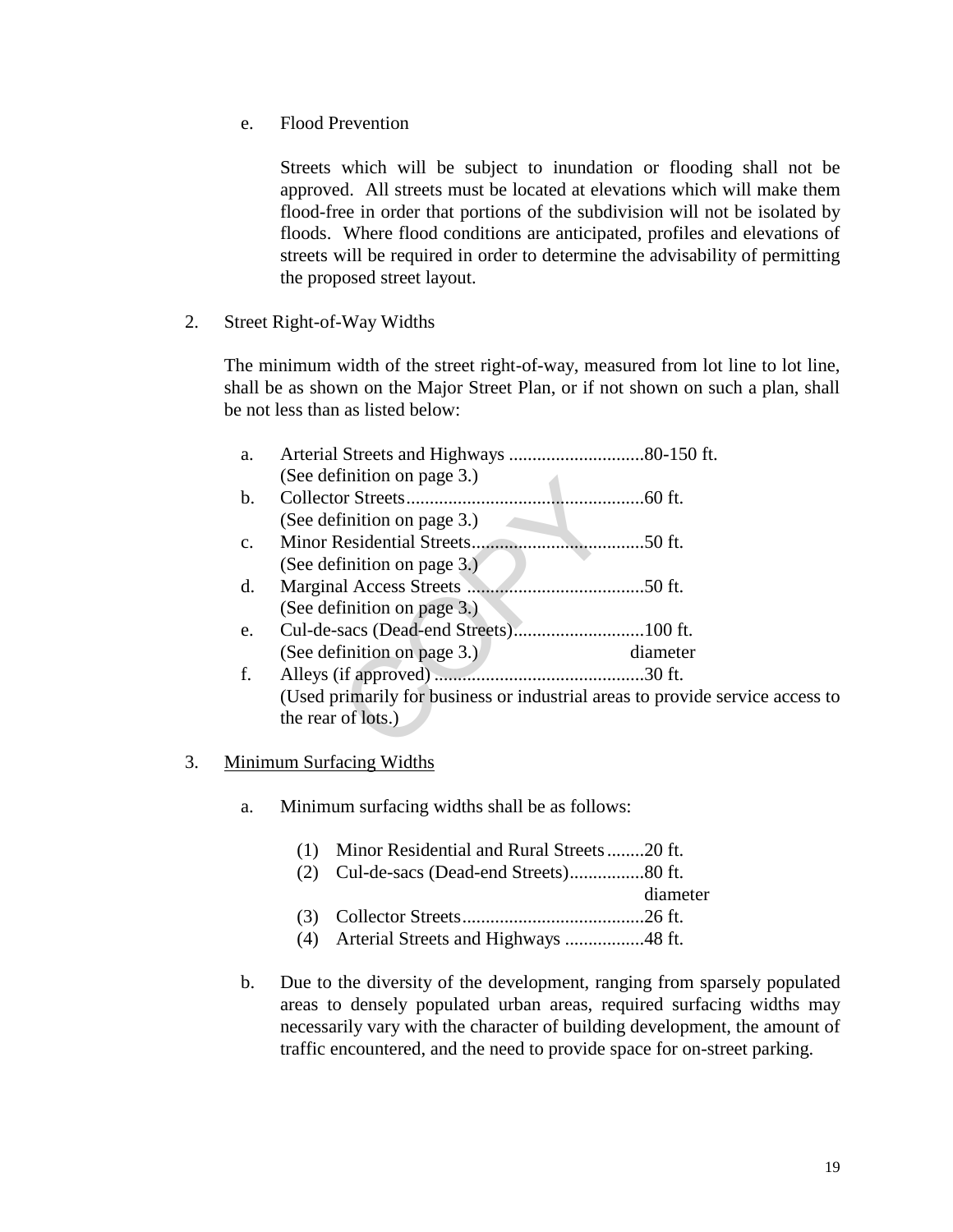- c. In general, streets through proposed business areas shall be considered either collector streets or arterial streets and the street widths of streets so located shall be increased six (6) feet on each side if needed to provide parking without interference to normal passing traffic.
- 4. Additional Width on Existing Streets

Subdivisions that abut existing public streets shall dedicate additional right-ofway to meet the minimum street width requirements.

- a. The entire right-of-way shall be provided where any part of the subdivision is on both sides of the existing street.
- b. When the subdivision is located on only one side of an existing street, onehalf (1/2) of the required right-of-way, measured from the center line of the existing roadway, shall be provided.
- 5. Street Grades
	- a. Grades on major streets shall not exceed seven (7) percent; grades on other streets shall not exceed ten (10) percent. No more than three (3) percent grade within 50 feet of any intersection with a collector or arterial street will be allowed.
	- b. Upon Preliminary Plat approval, if the street grade appears questionable, a street grade profile map may be required for the questionable area before approval of Final Plat.
	- c. Every change in grade shall be connected by a vertical curve constructed so as to afford a minimum sight distance of two-hundred (200 feet), said sight distance being measured from the driver's eyes, which are assumed to be four and one-half (4 1/2) feet above the pavement surface. on major streets shall not exceed severals and not exceed ten (10) percent. Notify in 50 feet of any intersection wit allowed.<br>The reliminary Plat approval, if the street rade profile map may be required for all of Final P
	- d. Profiles of all streets showing natural and finished grades drawn to a scale of not less than one (1) inch equals one-hundred (100) feet horizontal, and one (1) inch equals twenty (20) feet vertical, may be required by the Planning Commission.
- 6. Curves
	- a. Horizontal Curves

Where a deflection angle of more than ten (10) degrees in the alignment of a street occurs, a curve or reasonably long radius shall be introduced. On streets sixty (60) feet or more in width, the center line radius of curvature shall be not less than three-hundred (300) feet; on other streets it shall be not less than one-hundred (100) feet.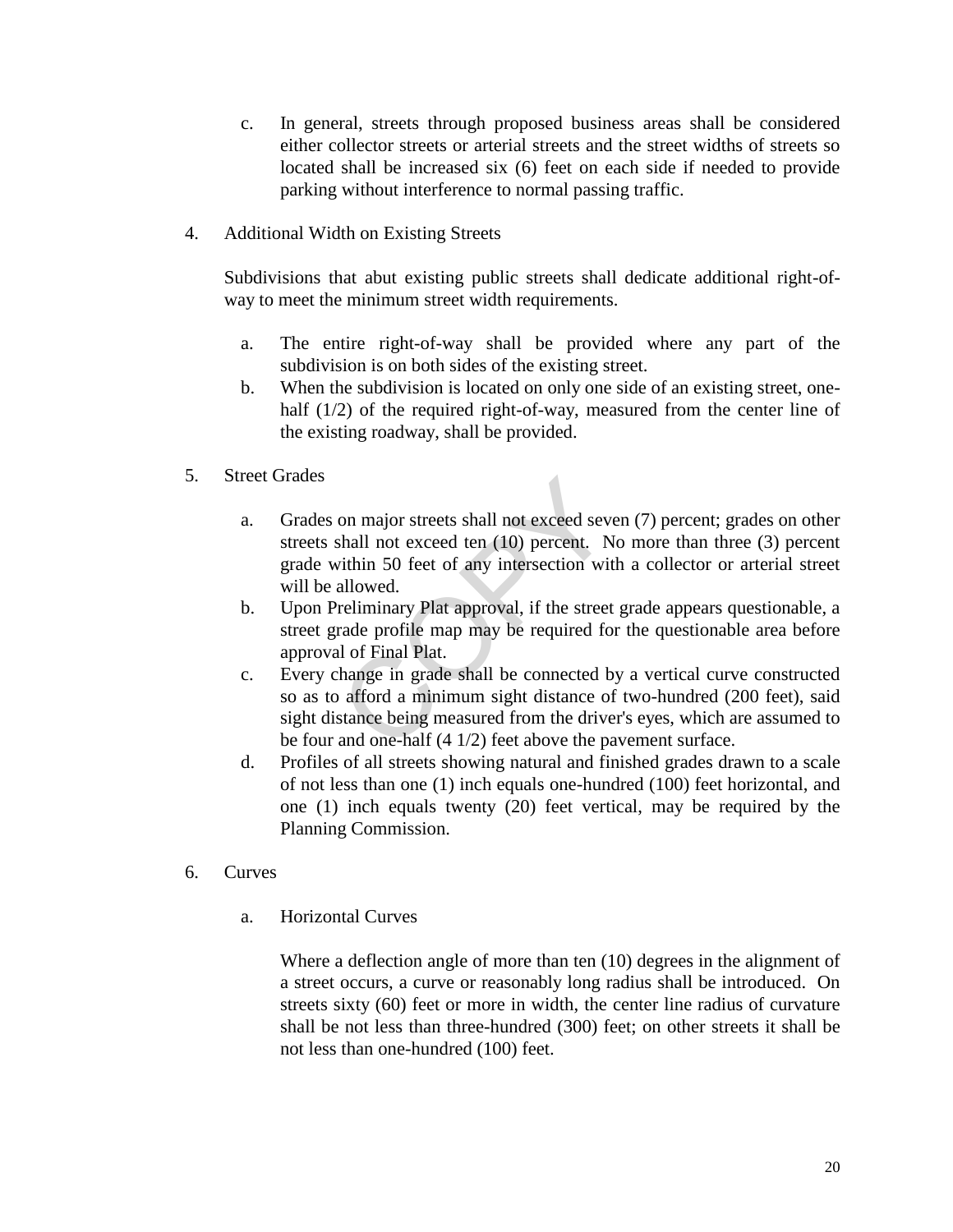b. Tangents

A tangent of at least one-hundred (100) feet in length shall be introduced between reverse curves on all streets.

- c. Curve radii at street intersections shall not be less than twenty (20) feet and where the angle of street intersection is less than seventy-five (75) degrees the Planning Commission may require a greater curb radius. To permit the construction of a curb having a desirable radius without curtailing the sidewalk at a street corner to less than normal width, the property line at such street corner shall be rounded or otherwise set back sufficiently to permit such construction.
- 7. Intersections
	- a. Street intersections shall be as nearly at right angles as is possible and no intersection shall be at the angle of less than sixty (60) degrees.
	- b. Street Jogs

Street jogs with center line offsets of less than one-hundred fifty (150) feet shall not be allowed if the proposed street is to connect with or is an arterial or collector street. Street jogs on minor residential streets with center line offsets of less than one-hundred twenty-five (125) feet shall not be allowed. mersections shall be as hearly at right<br>tion shall be at the angle of less than<br>ogs<br>pgs with center line offsets of less than<br>ogs<br>or collector street. Street jogs on<br>ine offsets of less than one-hundred t<br>wed.<br>ty of Inters

c. Visibility of Intersections; Steep Grades and Curves

A combination of steep grades and curves shall be avoided. In order to provide visibility for traffic safety, that portion of any corner lot (whether at an intersection entirely within the subdivision or of a new street with an existing street) shall be leveled and cleared of brush (except isolated trees) and obstruction above the level three feet higher than the center line of the street. If directed, the ground shall be excavated to achieve visibility.

- 8. Cul-de-Sacs (Dead-End Streets)
	- a. Permanent

Minor terminal streets or courts designed to have one (1) end permanently closed shall be no more than one-thousand twohundred (1,200) feet long unless necessitated by topography. They shall be provided at the closed end with a turn-around having an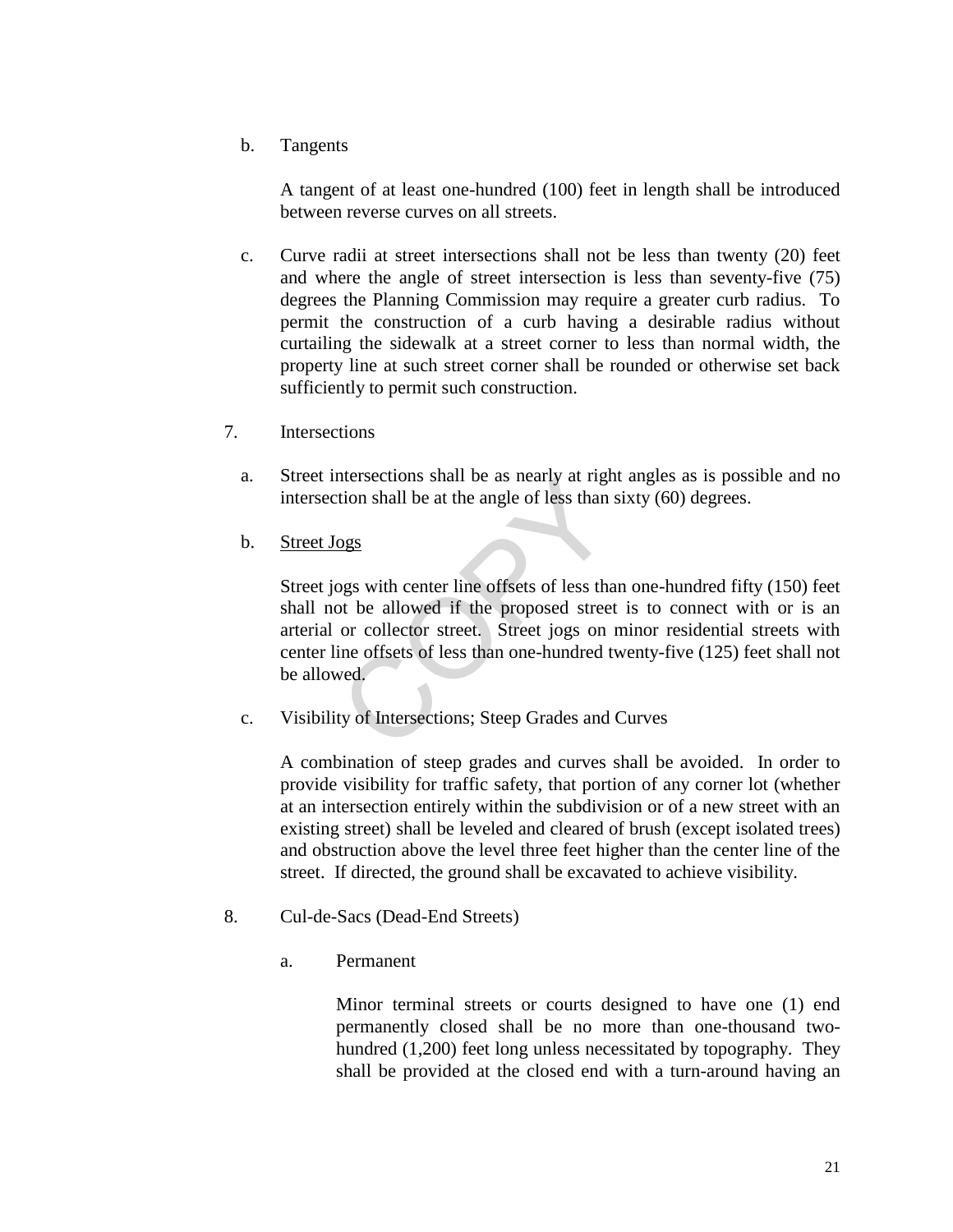outside pavement diameter of at least eighty (80) feet and a street right-of-way diameter of at least one-hundred (100) feet.

b. Temporary

Where, in the opinion of the Planning Commission, it is desirable to provide for street access to adjoining property, proposed streets shall be extended by dedication to the boundary of such property. Such dead-end streets shall be provided with a temporary paved turn-around having a roadway surface diameter of at least eighty (80) feet.

9. Private Streets or Permanent Vehicular Easements

The Planning Commission discourages the platting of private streets or permanent vehicular easements as every subdivided property should be served from a publicly dedicated street. Private streets and permanent vehicular easements shall be developed to meet all standards required for municipal streets as provided in these regulations. These include, but are not limited to, all requirements for street right-of-way widths, minimum surfacing widths, street grades, curves, intersections, street names and street construction procedures and specifications. net all standards required for must<br>come all standards required for must<br>minimum surfacing widd<br>treet names and street construction pr<br>no reserve strips controlling access<br>a strips is definitely placed with the replanning

10. Reserve Strips

There shall be no reserve strips controlling access to streets, except where the control of such strips is definitely placed with the municipality under conditions approved by the Planning Commission.

11. Special Treatment along Major Arterial Streets

When a subdivision abuts or contains an existing or proposed major arterial street, the commission may require either marginal access streets, reverse frontage with screen planting contained in a non-access reservation along the rear property line, lots with rear service alleys, or such other treatment as may be necessary for adequate protection of residential properties and to afford separation of through and local traffic.

12. Sidewalks (Optional)

For the safety of pedestrians and of children going to school, installations of sidewalks on one side or both sides of the street may be required on certain collector and arterial streets, in the vicinity of schools, and in other locations where the Planning Commission considers sidewalks to be needed.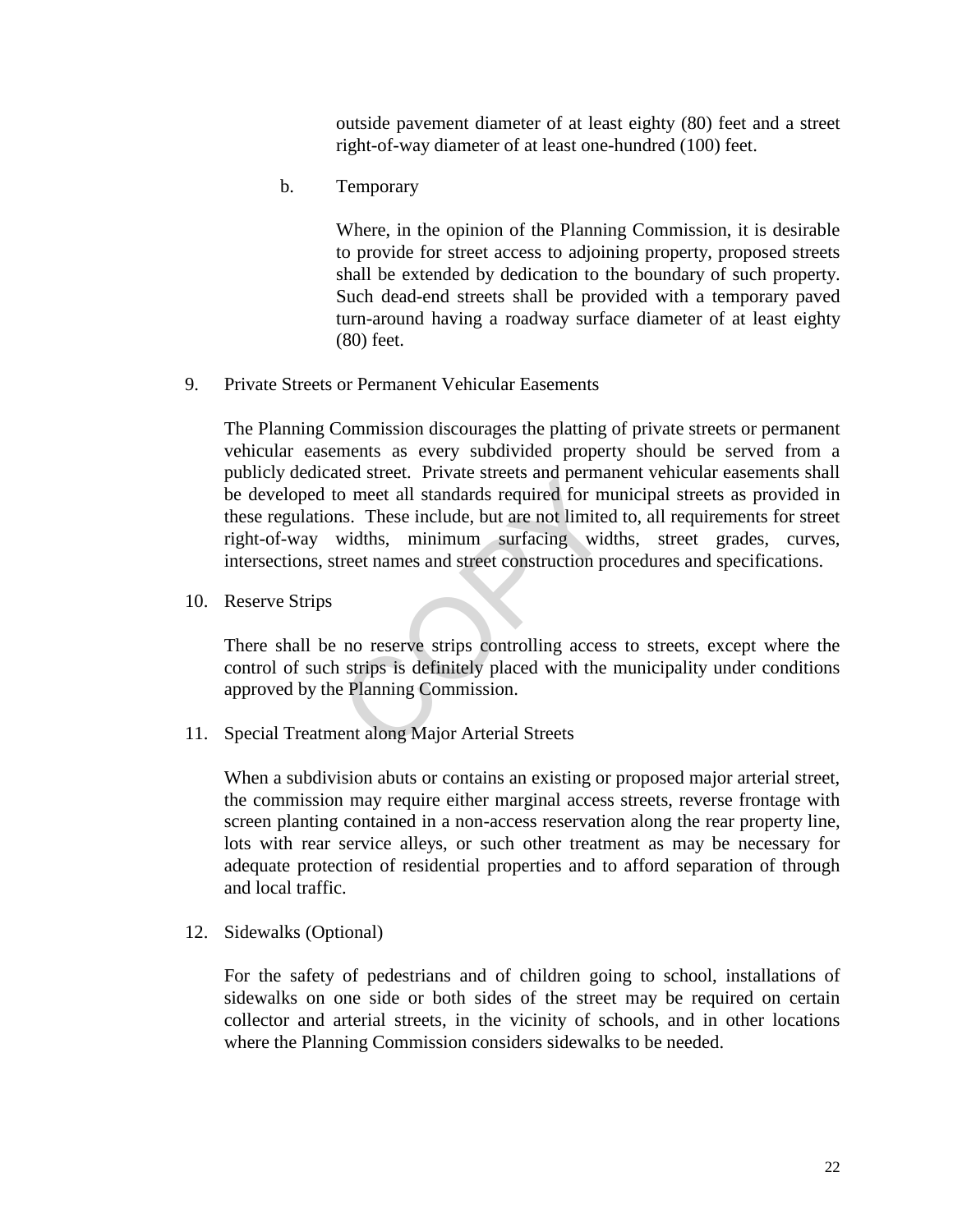Sidewalks shall be located in the street right-of-way not less than one foot from the property line to prevent interference or encroachment by fencing, walls, hedges, or other planting or structures placed on the property line at a later date.

In a single family residential area, concrete sidewalks shall be four (4) feet wide and four (4) inches thick. In multi-family or group housing developments, sidewalks shall be five (5) feet wide and four (4) inches thick. In commercial areas, sidewalks shall be six (6) feet wide and four (4) inches thick.

- 13. Streets in Commercial Subdivision Developments
	- a. Service Streets or Loading Space in Commercial Development

Paved rear service streets or alleys of not less than 20 feet wide, or adequate off-street loading space with a suitable paved surface shall be provided in connection with lots designed for commercial use.

b. Free Flow of Vehicular Traffic Abutting Commercial Developments

In front of areas designed for commercial use, the street's width shall be increased by such amount of each side as may be deemed necessary by the Planning Commission to assure the free flow of through traffic without interference by parked or parking vehicles, and to provide adequate and safe parking space for such commercial or business district. by of Vehicular Traffic Abutting Con<br>
c of areas designed for commercial under<br>
d by such amount of each side as many commission to assure the free fluence<br>
by parked or parking vehicles,<br>
king space for such commercial or

- 14. Street Names/Property Numbering
	- a. Proposed streets, which are obviously in alignment with others already existing and named, shall bear the name of existing streets.
	- b. New street names shall be substantially different so as not to be confused in sound or spelling with present street names. The only exception to this policy is where a proposed street is an extension of (or is in alignment with) an existing street. Generally, no street should change direction by more than 90 degrees without a change in street name.
	- c. The developer is required to erect standard (green and white) street name signs at all intersections in subdivisions in the city limits of Sparta. These add value to land subdivision and enable strangers, delivery concerns, emergency vehicles, and even potential buyers to find their way around. The subdivider should consult with the Sparta Street Department Supervisor.
	- d. Street addresses (property numbers) shall be assigned each lot and affixed to the Final Plat. These numbers shall be assigned by the Building Official and approved by the Planning Commission.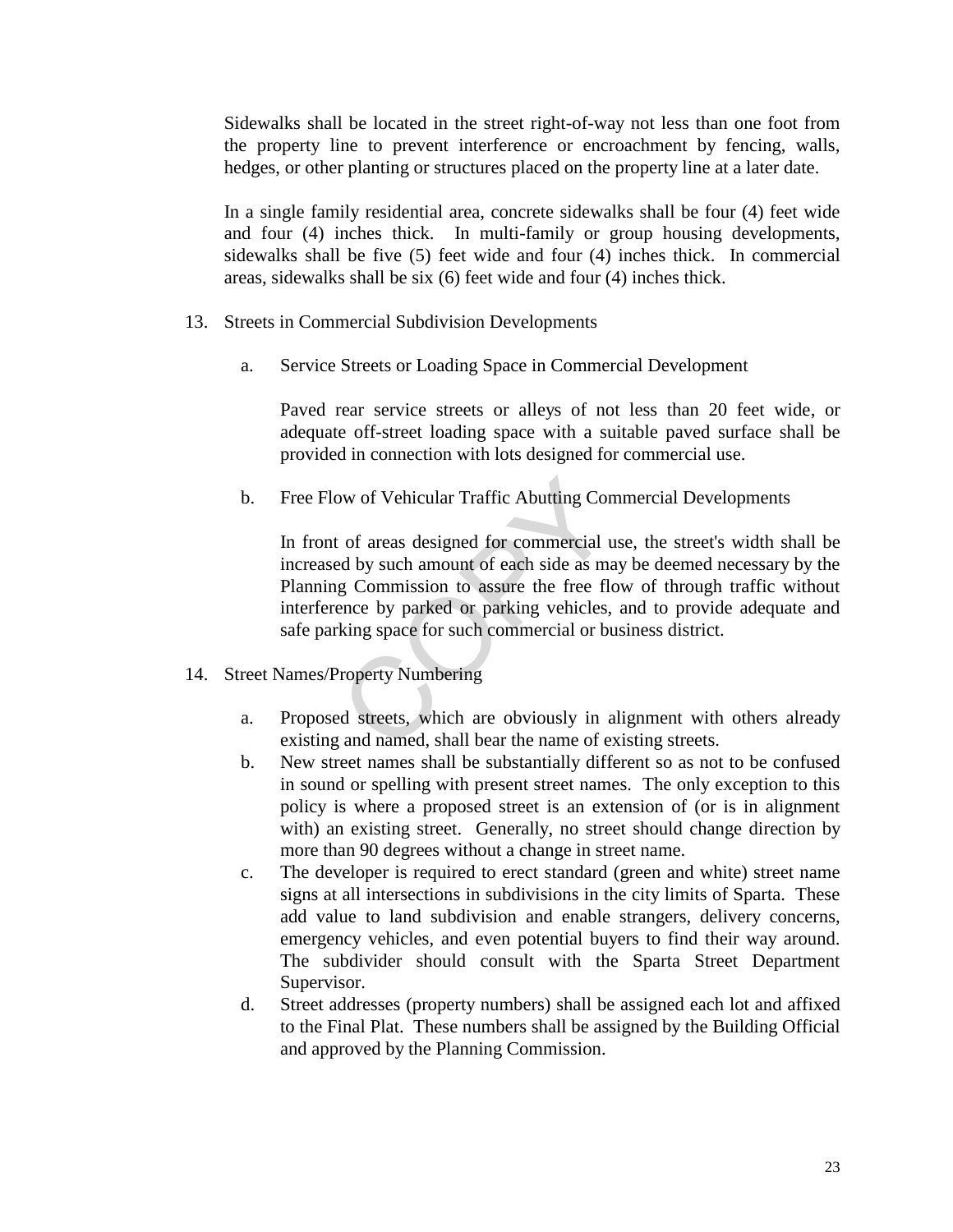#### 15. Street Construction Procedures and Specifications

a. Street Construction Specifications

| Cross Section | Local | Collector |
|---------------|-------|-----------|
|               |       |           |
|               |       |           |
|               |       |           |
|               |       |           |
|               |       |           |
|               |       |           |
|               |       |           |
|               |       |           |

b. Subgrade Preparation

Before grading is started, the areas within the limits of construction shall be cleared of all objectionable matter, such as trees, stumps, roots, weeds, heavy vegetation, etc. Top soil shall be removed and stockpiled for later use as a topping-out material for seeding and sodding.

If rock is encountered, it shall be removed or scarified to provide adequate roadway drainage. The subgrade shall be constructed according to Section 207 of the Tennessee Department of Transportation's Standard Specifications for Road and Bridge Construction, 1981 edition (and all subsequent revisions) and approved by Sparta Street Department Supervisor. grading is started, the areas within the comparation example in the expectation, etc. Top soil shall be rent topping-out material for seeding and is encountered, it shall be removed on y drainage. The subgrade shall be com

After grading is completed, and before any base is applied, all of the underground work water mains, gas mains, telephone cable, and service connections from any of the above shall be installed completely throughout the length and width of the road.

Where the subgrade is cut for the installation of underground utilities, fill shall be stone, crusher run 1-1/2" and down with fines; utilities shall be properly bedded in suitable material, depending on subgrade, as required by the Sparta Street Department. The backfill shall be thoroughly compacted in layers not to exceed eight (8) inches in thickness, by hand, or by pneumatic tamping equipment. Backfills shall be compacted to a density not less than that of the original compacted fill. The finished subgrade shall provide for superelevation and crown of the roadway.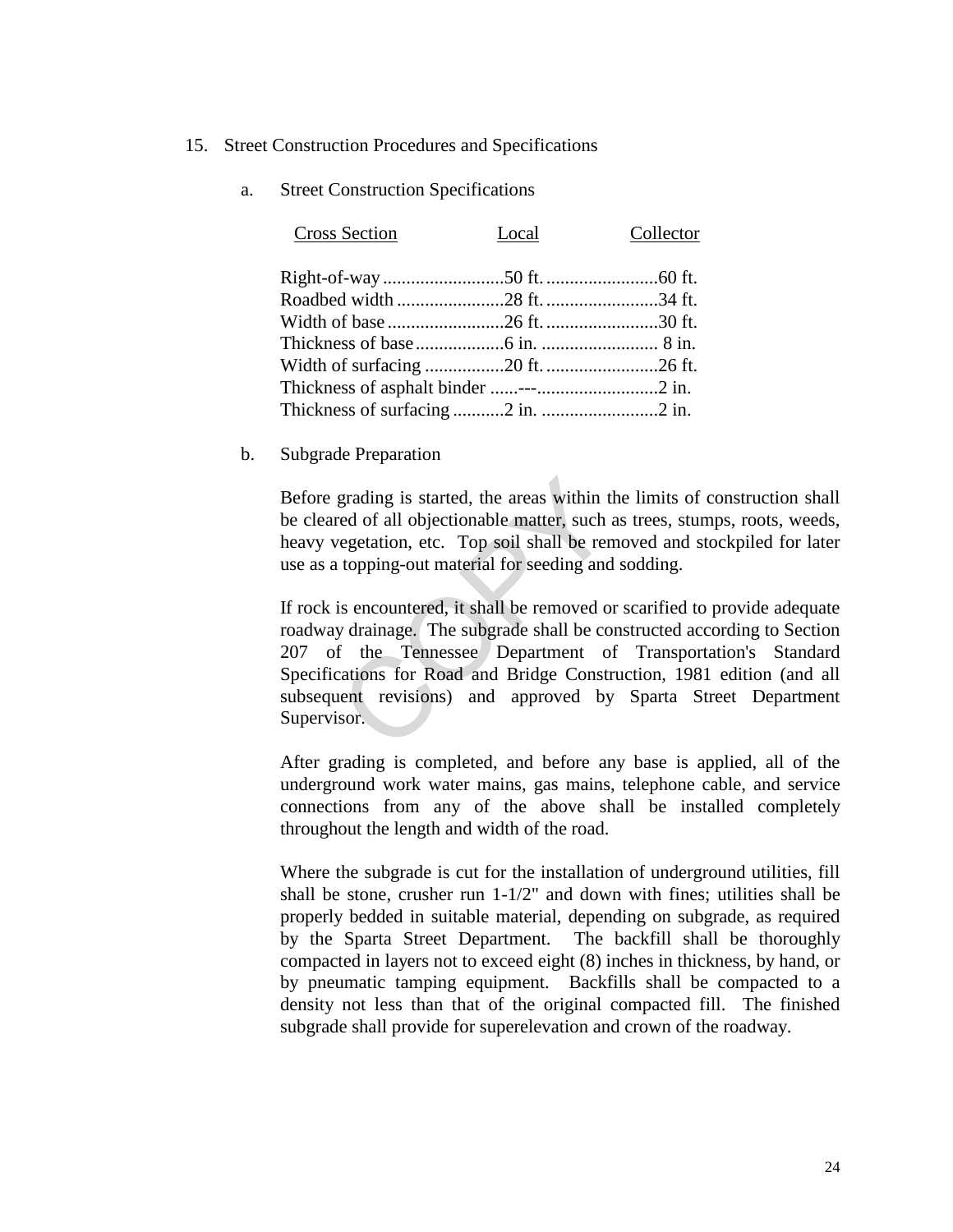## *c.* Street Drainage

An adequate drainage system, including necessary open ditches, pipes, culverts, intersectional drains, drop inlets, bridges, etc., shall be provided for the proper drainage of all surface water.

Cross drains shall be provided to accommodate all natural water flow, and shall be of sufficient length to permit full width roadway and the required slopes. The size openings to be provided shall be determined by Talbot's formula, but in no case shall the pipe be less than eighteen (18) inches. (See Appendix I). Cross drains shall be built on straight line and grade, and shall be laid on a firm base but not on rock. Pipes shall be laid with the spigot end pointing in the direction of the flow and with the ends fitted and matched to provide tight joints and a smooth uniform invert. They shall be placed at a sufficient depth below the roadbed to avoid dangerous pressure of impact, and in no case shall the top of the pipe be less than one (1) foot below the road surface.

d. Road Bank Seeding and Erosion Control

Areas disturbed by cut or fill along roadways shall be shaped and seeded with permanent vegetation. This work should be accomplished in conjunction with roadway construction in order to reduce erosion and prevent the siltation and clogging of culverts and drainage ways. In areas with slopes over 3% grade excluding rock conditions, sodding of drainage ways, concrete waterways and/or ditch checks may be required. For the road surface.<br>
ank Seeding and Erosion Control<br>
listurbed by cut or fill along roadway<br>
ermanent vegetation. This work<br>
tion with roadway construction in<br>
the siltation and clogging of culverts<br>
ppes over 3% grade

e. Pavement Base

After preparation of the subgrade, the roadbed shall be surfaced with material required by local standards, but of no lower classification than crushed rock, stone or gravel. The size of the crushed rock or stone shall be that generally known as "crusher run stone" from one and one-half (1 1/2) inches down including dust. Spreading of the stone shall be done uniformly over the area to be covered by means of appropriate spreading devices and shall not be dumped in piles. After spreading, the stone shall be rolled until thoroughly compacted. The compacted thickness of the stone roadway shall be no less than six (6) inches for local streets and eight (8) inches for collector streets.

Construction shall be as specified in Section 303 of the Tennessee Department of Transportation's "Standard Specifications for Road and Bridge Construction", 1981 edition (and all subsequent revisions).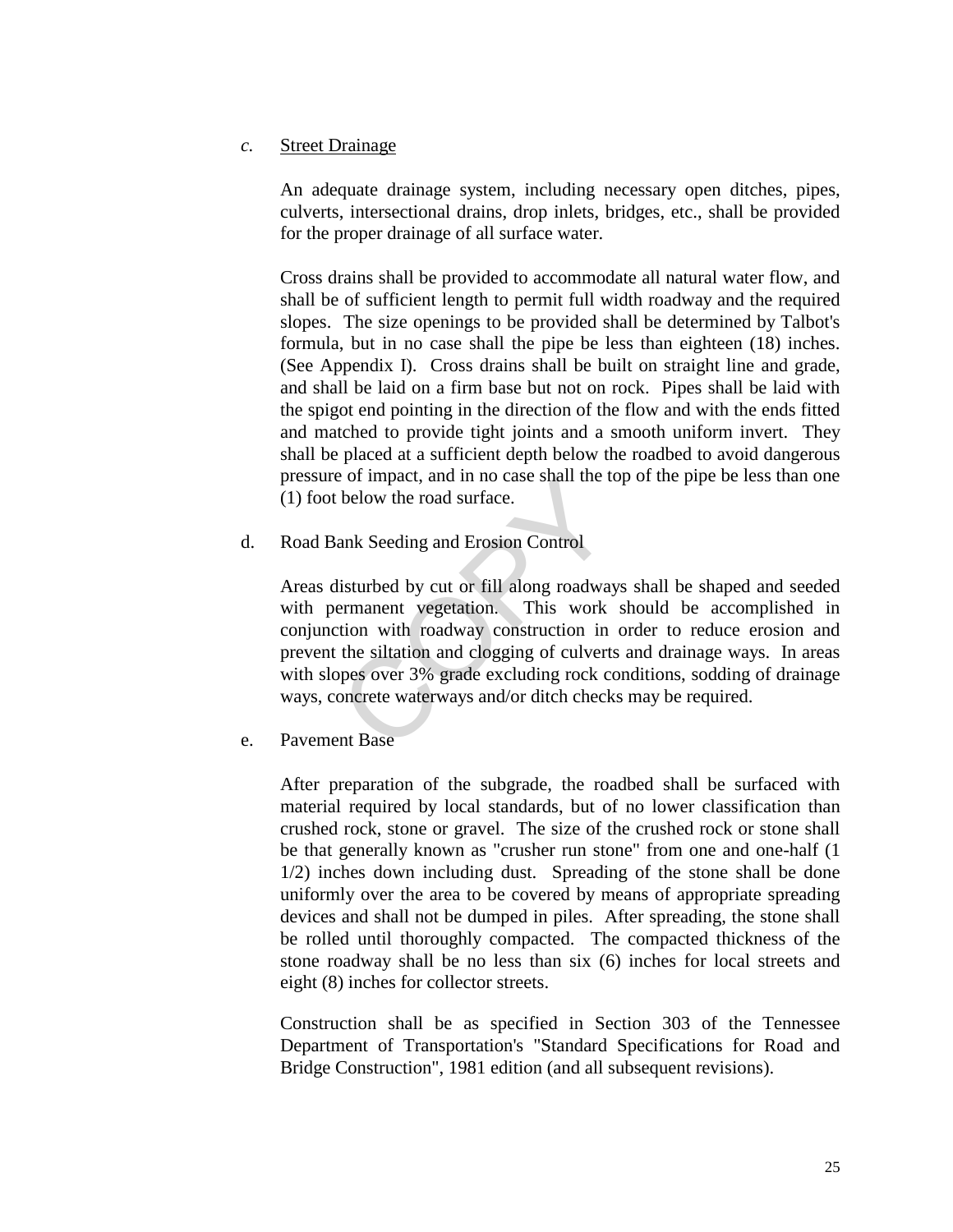After the thoroughly compacted base has been established, it should be allowed to settle for a period no less than six (6) months under normal traffic conditions prior to application of all-weather hard surfacing.

If the developer wants Final Plat approval before applying the final surfacing, he must have a financial guarantee to cover the cost of the surfacing approved by the Planning Commission.

Before final surfacing, and after the settling period, the developer shall ensure that a minimum pavement base of six (6) inches for local streets and eight (8) inches for collector streets is provided.

f. Prime Coat

The base, prepared as outlined above, shall be sprinkled lightly with water to settle any loose dirt. A bituminous prime coat shall then be applied uniformly over the surface to the base by the use of an approved bituminous distributor. This prime coat shall be applied at the rate of three-tenths (3/10) gallon per square yard, using the bituminous materials specified in Section 402 of the Tennessee Department of Transportation's "Standard Specifications for Road and Bridge Construction" 1981 edition (and all subsequent revisions). In the surface to the base<br>cous distributor. This prime coat sl<br>nths (3/10) gallon per square yard, u<br>d in Section 402 of the Tennessee D<br>rd Specifications for Road and Bridg<br>subsequent revisions).<br>ance and protection of t

Maintenance and protection of the prime coat shall be as specified in Section 402 of the Tennessee Department of Transportation's "Standard Specifications for Road and Bridge Construction" 1981 edition (and all subsequent revisions).

g. Wearing Surface

Upon completion of the prime coat, an asphaltic concrete surface (hot mix) shall be applied. Materials used shall be as specified in Section 411 of the Tennessee Department of Transportation's "Standard Specifications for Road and Bridge Construction" 1981 edition (and all subsequent revisions).

Construction equipment and construction procedures shall be as specified in Section 411 of the Tennessee Department of Transportation's Standard Specifications for Road and Bridge Construction, 1981 edition (and all subsequent revisions)*.*

The compacted thickness of the asphaltic concrete surface (hot mix) shall be no less than two (2) inches.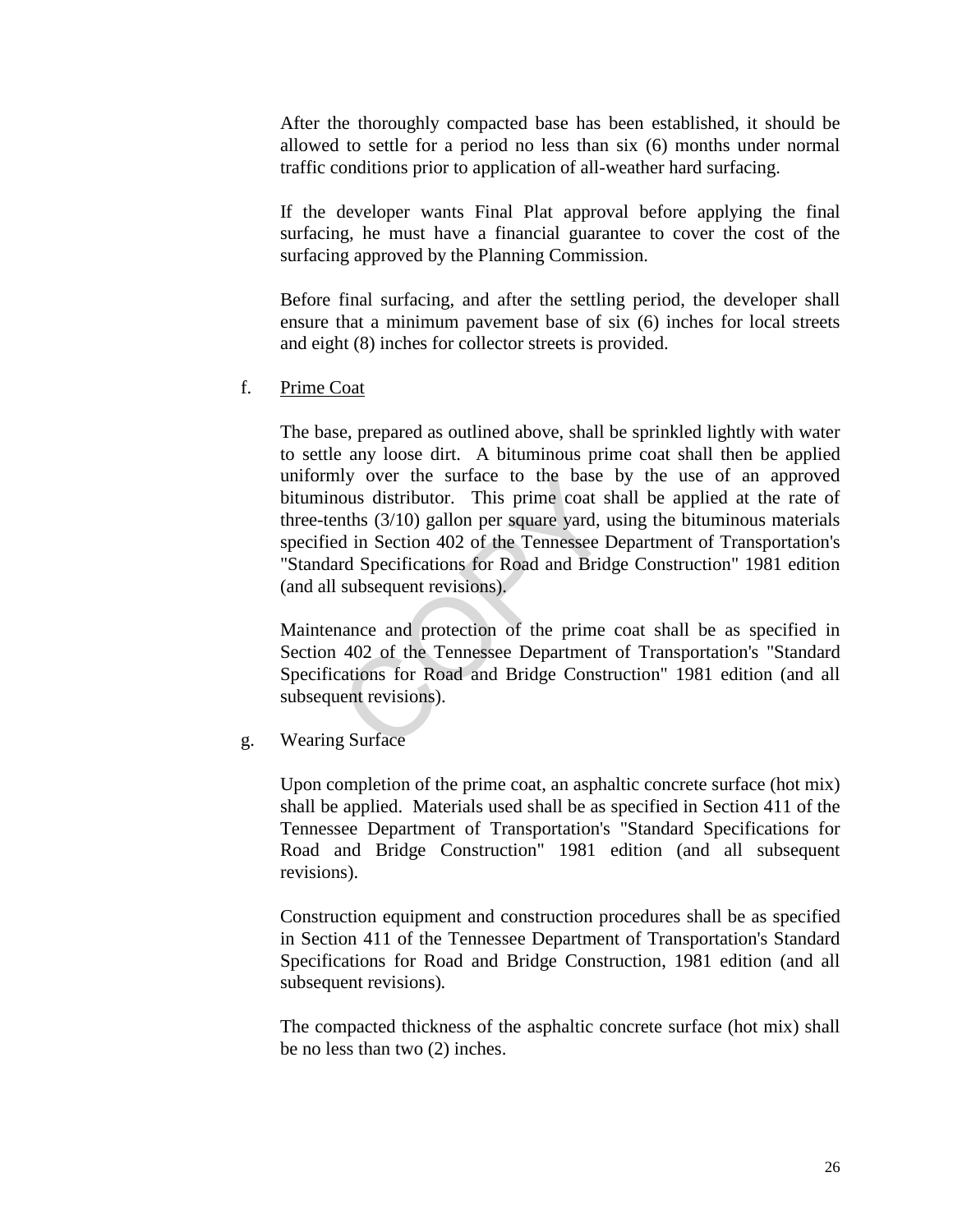h. Inspections

The roadway shall be inspected at various stages of construction by the appropriate municipal street authority. Written approval must be made by the inspector at each stage prior to proceeding. (See Section 14 on page 17 for additional information on Inspections Procedures.)

## E. Utilities

1. Easements

The Planning Commission may require easements, not less than twelve (12) feet and not more than twenty (20) feet in width for poles, wires, conduits, storm sewers, gas, water and sewer mains, or other utility lines, along all rear lot lines, along side lot lines if necessary. Easements of the same or greater width may be required along lot lines, where necessary, for the extension of existing or planned utilities.

2. Installation

After street grading is completed and approved and before any gravel or surfacing is applied, all of the underground work (water and sewer mains and other underground utilities, where applicable, and all service connections) shall be installed completely and approved throughout the length of the street and across the street to serve each lot. Fol times, where necessary, for the example of the underground work (water tilities, where applicable, and all settly and approved throughout the l we each lot.

- 3. Water Supply System
	- a. Accessibility

The provision of a public water supply is deemed by the Planning Commission to be essential to the public welfare in developments where homes will be in close proximity to each other. When a proposed subdivision is not directly adjacent to a public water supply line, the developer must arrange to extend a water line to his property.

Lands without accessibility to public water supply systems or developments not capable of the provision of an adequate supply of water through an approved system of production, storage, and distribution, capable of providing adequate flow for domestic use and fire protection, shall be deemed unsuitable for development as a subdivision until such time as this system can be provided.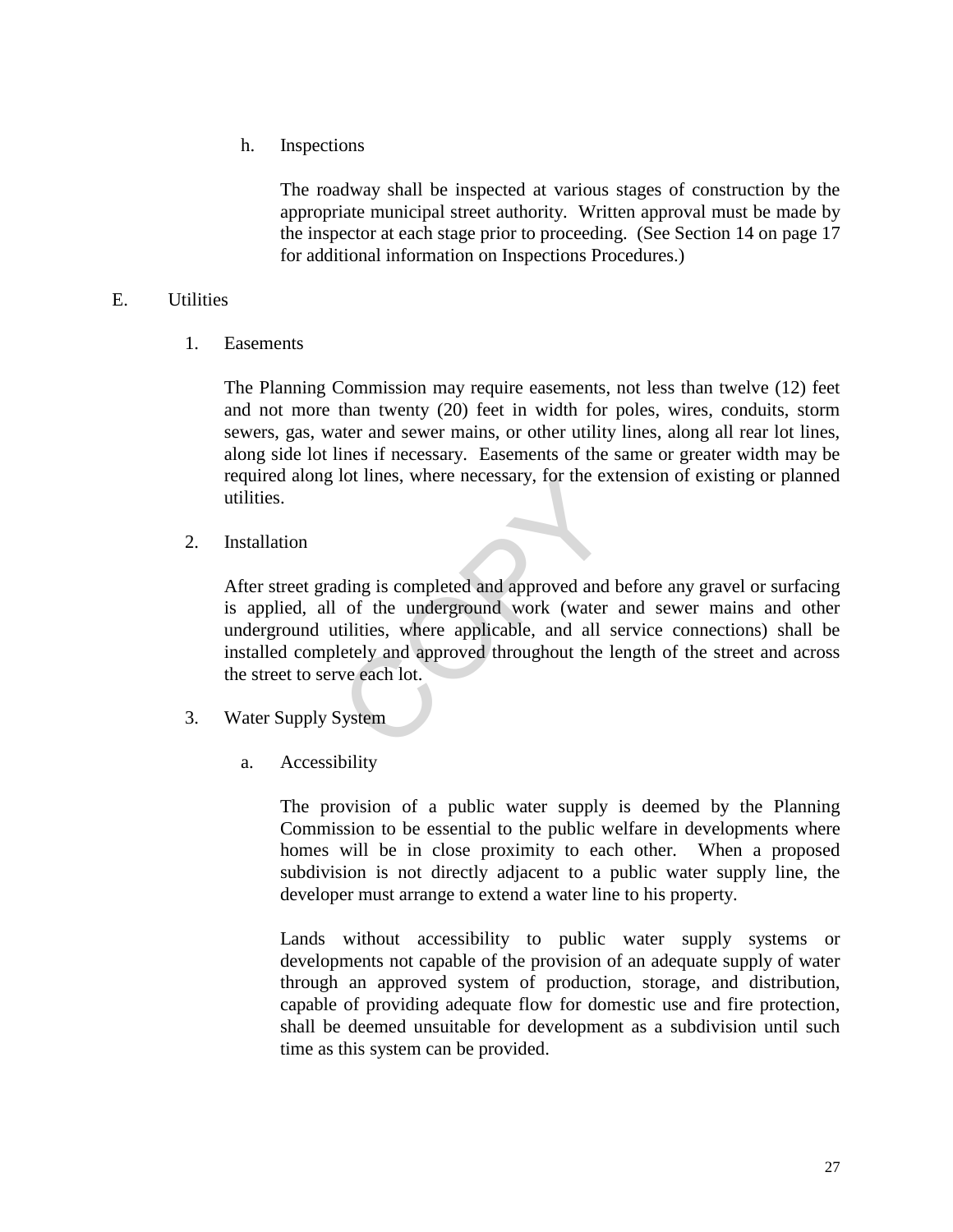- b. Water mains properly connected with the appropriate water supply system shall be constructed in such a manner as to serve all lots shown on the subdivision plat for both domestic use and fire protection.
- c. Materials and construction procedures for water mains and connections shall be in accordance with the requirements and specifications of the Sparta Water Department.
- d. Mains of six (6) inches in diameter shall be installed throughout the subdivision and shall connect to existing six (6) inch water mains; except along cross streets of one-thousand (1000) feet or permanent cul-de-sacs, where no less than two (2) inch mains may be installed. Every attempt shall be made to establish a gridiron layout, preferably "looped", with a minimum of dead-end lines. All lines shall meet the specifications of the applicable water utility district.
- e. Connections to the water system shall be installed for every lot in a subdivision so that future connections will not require digging up or tunneling under streets or interruption of service to other connections on the system.
- f. Fire Protection
- (1) Fire hydrants shall be spaced approximately 1000 feet apart in residential areas and no less than 600 feet apart in commercial areas so that each residential lot is within 500 feet of a hydrant and each commercial/industrial lot is within 300 feet of a hydrant. They shall be so located that they will be accessible, will be protected from traffic hazards, and will not obstruct walks, roadways, or parking facilities. em.<br>
betection<br>
Fire hydrants shall be spaced appre<br>
residential areas and no less than 6<br>
areas so that each residential lot is wi<br>
each commercial/industrial lot is w<br>
They shall be so located that they<br>
protected from t
	- (2) All fire hydrants shall have two (2) 2 1/2 inch outlets and one (1) outlet to fit large fire department suction hoses. Type to be approved by the Sparta Water Department in cooperation with the Sparta Fire Chief.
	- (3) There shall be a valve in the lateral between the street main and fire hydrant.
- 4. Sanitary Sewers and Septic Tanks
	- a. Accessibility to the Existing Sewer System

When a proposed subdivision is not directly adjacent to an existing public sewer system, the Planning Commission shall determine the accessibility of the nearest system and determine whether the subdivider must make connections. The Planning Commission may seek the advice of other government officials, and/or qualified consultants prior to making this determination. In all cases where the subdivision is within 300 feet of an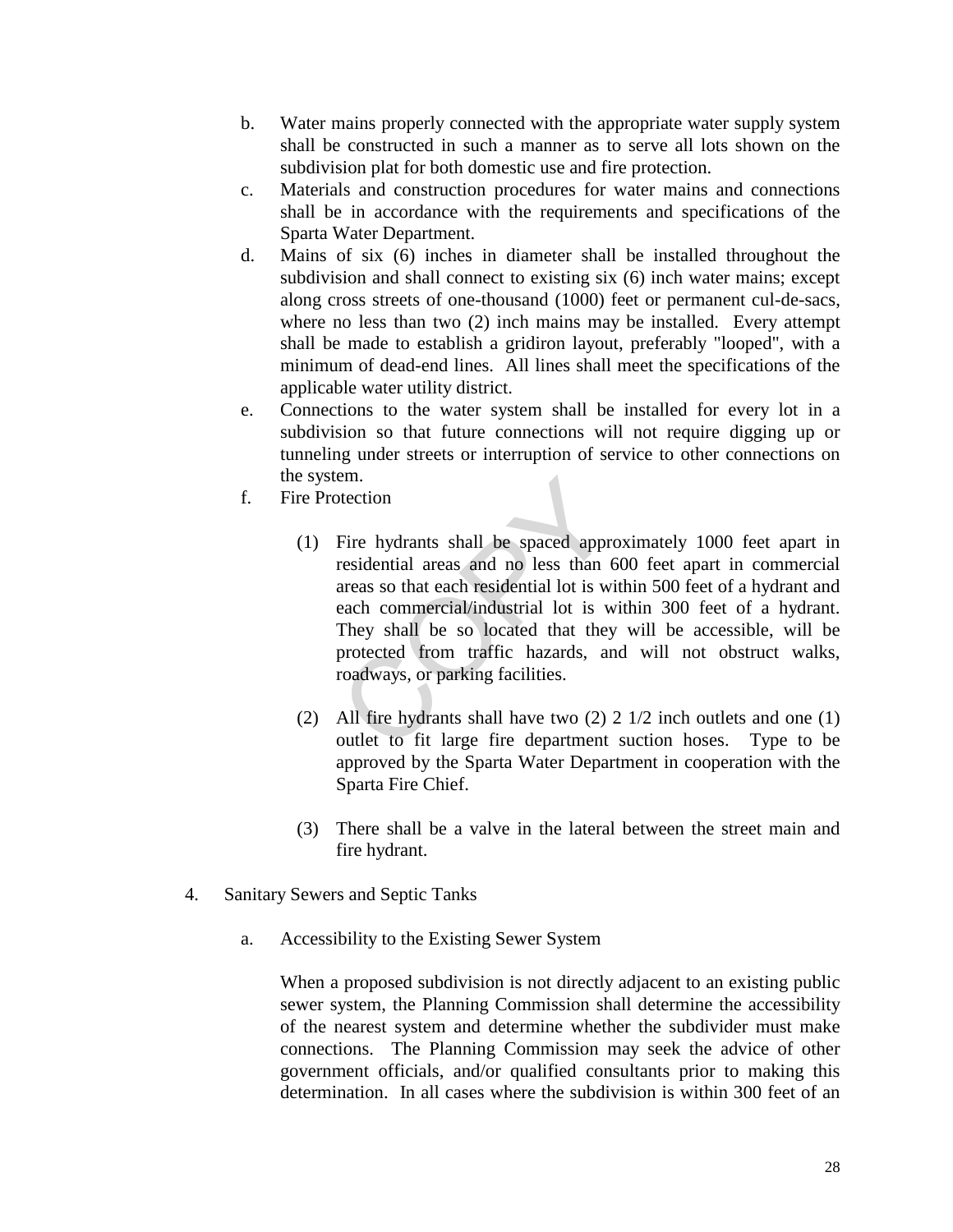existing sewer line, connection will be made by the subdivider and a sewer system installed within the subdivision.

- b. Where the Planning Commission determines that a subdivision does not have to connect to the existing sewerage system, lots must contain adequate area for the installation of approved septic tank(s) and disposal fields as determined by and approved in writing by the State Health Environmentalist prior to the plat receiving final approval.
- c. The sanitary sewer lines shall be at least 8" in size. Materials used and installation shall be in accordance with the instructions and specifications of the Sparta Sewer Department and the Tennessee Department of Health and Environment, and in such a manner as to serve adequately all lots with connection to the public system.
- 5. Other Utilities (gas, electric, telephone, cable TV, etc.)
	- a. Below Ground

The Planning Commission shall encourage the complete use of underground utilities wherever practical. These are to be installed in the street right-of-way between the paved roadway and street line to simplify location and repair of lines. The following requirements shall apply: After grading is completed and approved, and before any pavement base is applied, all of the instreet underground work (water, sewer, gas and electric lines and all service connections) shall be completely installed and approved throughout the length of the street and across the flat section. The subdivider should install underground service connections to the property line of each lot within the subdivision for such required utilities before the street is paved. Ground<br>
lanning Commission shall encournd utilities wherever practical. T<br>
ght-of-way between the paved roady<br>
and repair of lines. The followith<br>
ading is completed and approved, an<br>
all of the instreet underground v<br>
lin

b. Above Ground

Where electric, telephone and/or cable TV utilities are to be installed above ground, they should be provided for in rear lot easements whenever practicable. These easements shall be perpetual, unobstructed, a minimum of twenty (20) feet in width and provided with satisfactory street access. Whenever possible, easements shall be cleared and graded where required.

## F. Lots

1. Lots to be Buildable

The lot arrangement shall be such that in constructing a building there will be no foreseeable difficulties for reasons of topography, sinkholes, flooding or other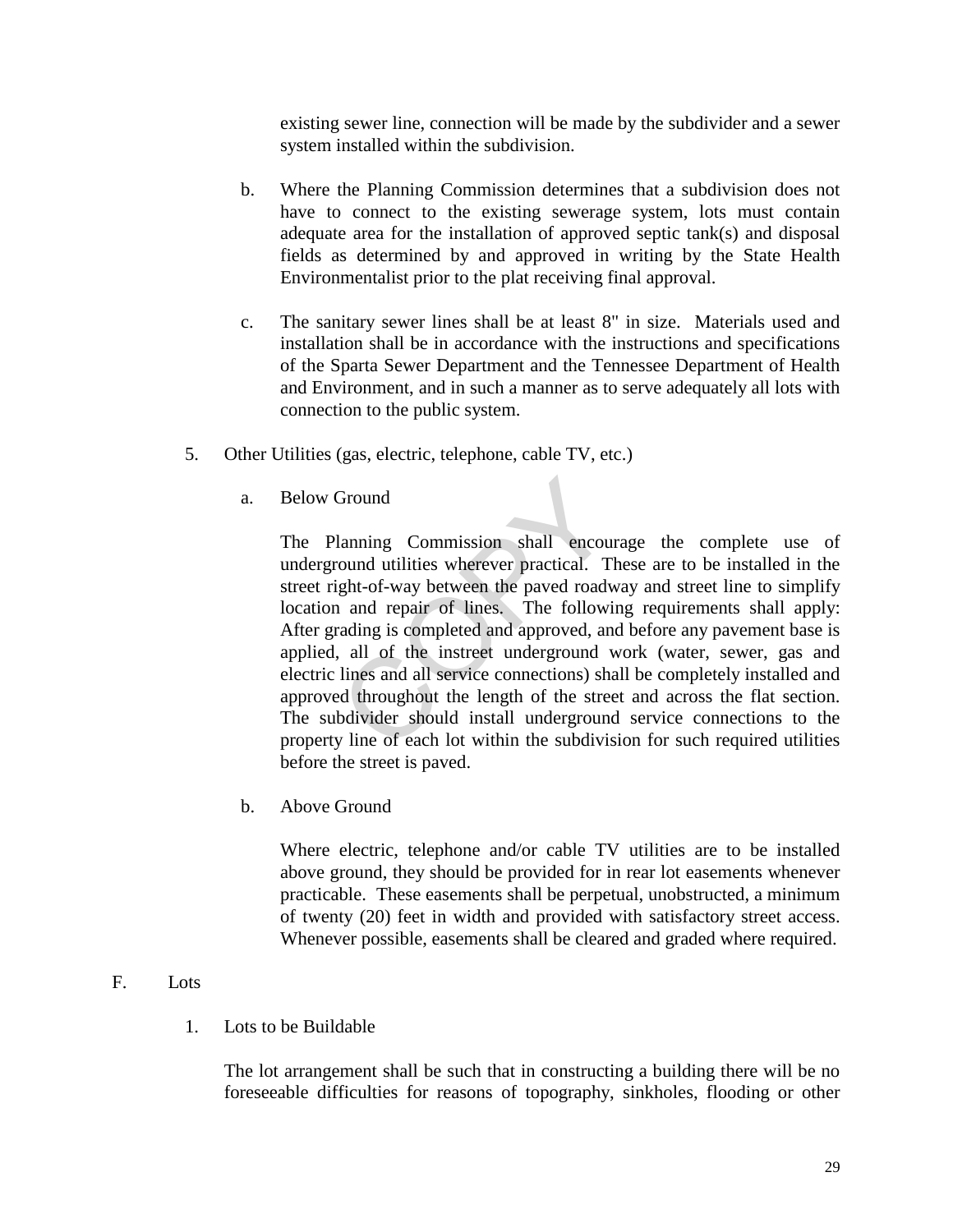natural conditions. Lots should not be of such depth as to encourage the later creation of a second building lot at the front or rear.

2. Side Lines

All side lines of lots should be at right angles to straight street lines and radial to curved street lines, unless a variance from this rule will give a better street or lot plan.

3. Minimum Lot Size

The size, shape and orientation of lots shall be such as the Planning Commission deems appropriate for the type of development and use contemplated.

- a. Residential lots served by public water and public sanitary sewer systems:
- b. Lot size and width as required and specified by Sparta Zoning Ordinance.
- c. Residential lots served by public water and private sewage disposal systems (septic tanks):

Minimum area  $= 20,000$  sq. ft.<sup>\*</sup> Minimum width at building setback line  $= 100$  ft.\*

\*Or as determined by State Health Environmentalist.

Greater area may be required for private sewage disposal if there are factors of drainage, soil condition or other conditions to cause potential health problems. The Planning Commission requires that results from soils tests be submitted in order to approve subdivisions dependent upon septic tanks as a means of sewage disposal. Solved by Public 1.1 (septic tanks):<br>
um area = 20,000 sq. ft.\*<br>
um width at building setback line = 10<br>
determined by State Health Environm<br>
area may be required for private<br>
of drainage, soil condition or other<br>
problem

d. Non-Residential Lots

The size of lots reserved or laid out for commercial or industrial properties shall conform with the provisions of the Sparta Zoning Ordinance and shall be adequate to provide for the off-street services and parking facilities required by the type of use and development contemplated. Platting of individual lots may be postponed by using larger tracts which may be redivided as time and circumstances dictate. An overall design of the land is desirable so as to provide insulation against adverse affect on present or future adjacent residential development.

4. Building Setback Lines

The minimum depth of building setback lines shall be in accordance with requirements in the Sparta Zoning Ordinance.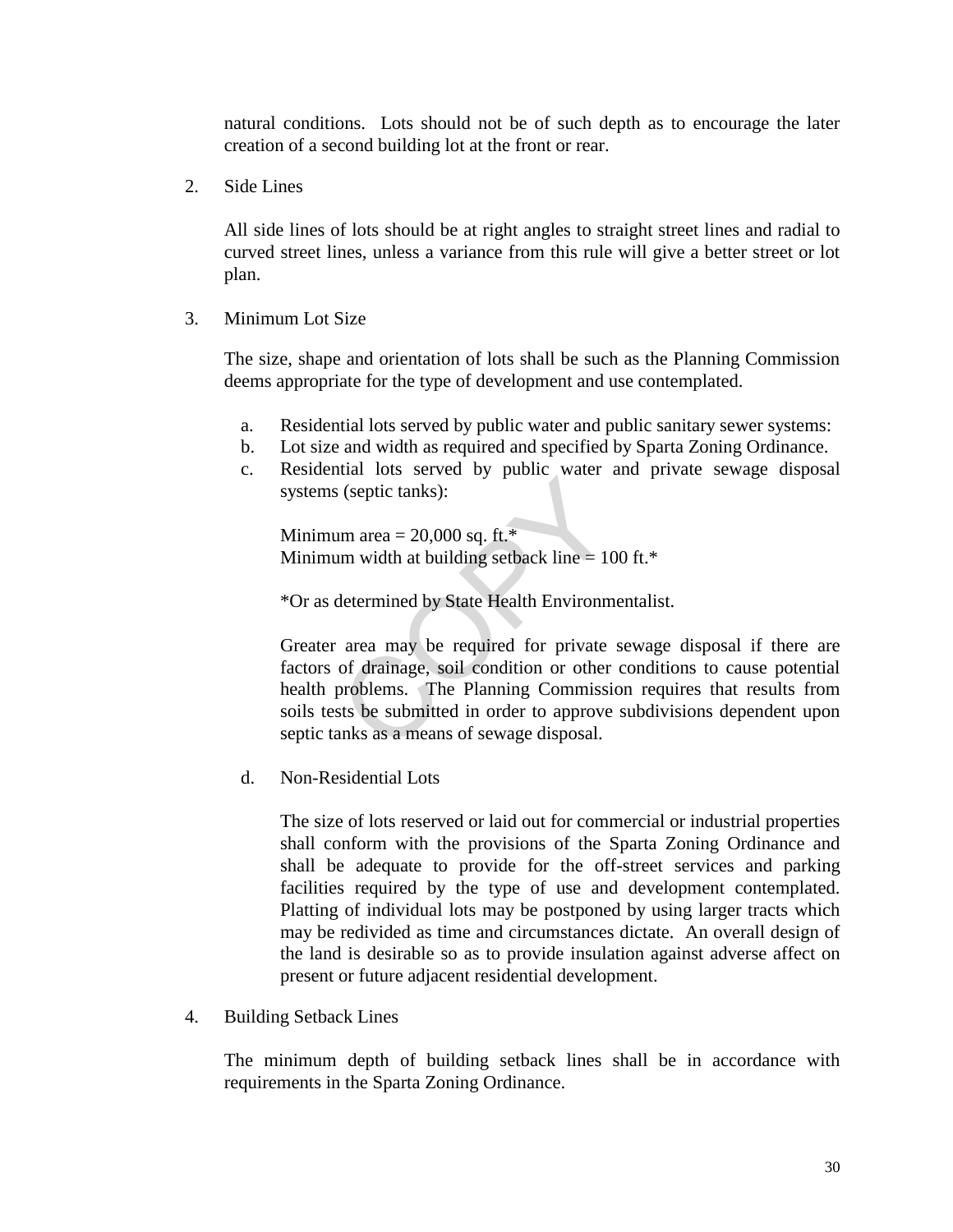5. Minimum Street Frontage

All lots shall have a minimum of fifty (50) feet of frontage on a public street, except on a permanent dead-end street (cul-de-sac) where the minimum frontage may be thirty (30) feet.

6. Off-Street Parking

All residential subdivision lots shall provide sufficient off-street parking space for at least two vehicles. Non-residential subdivisions shall provide sufficient offstreet parking and loading space and shall comply with the provisions of the Sparta Zoning Ordinance.

- G. Drainage
	- 1. An adequate drainage system, including necessary open ditches, pipes, culverts, intersectional drains, drop inlets, bridges, etc., shall be provided for the proper drainage of all surface water. This will include adequate easements to remove surface water from the buildable portion of lots.
	- 2. Removal of Spring and Surface Water

The subdivider may be required by the Planning Commission to carry away pipe or open ditch any spring or surface water that may exist either previous to, or as a result of the subdivision. Such drainage facilities shall be located in the street right-of-way where feasible, or in perpetual unobstructed easements of appropriate width. Trains, drop micts, origets, etc., shawed surface water. This will include a<br>surface water. This will include a<br>rom the buildable portion of lots.<br>ring and Surface Water<br>may be required by the Planning Co<br>ny spring or surf

3. Other Watercourses

Where a watercourse separates a proposed street from abutting property, provision shall be made for access to all lots by means of culverts or other structures of design approved by the Street Supervisor. Where a subdivision is traversed by a watercourse, drainage way, channel or stream, there shall be provided a storm water easement or drainage right-of-way as required, and it shall in no case be less than 20 feet in width.

4. Storm Drainage Under Roads

Cross drains shall be provided to accommodate all natural water flow, and shall be of sufficient length to permit full width roadway and the required slopes. The size openings to be provided shall be determined by Talbot's formula, but in no case shall the pipe be less than eighteen (18) inches in diameter. Cross drains shall be built on straight line and grade, and shall be laid on a firm base but not on rock. Pipes shall be laid with the spigot end pointing in the direction of the flow and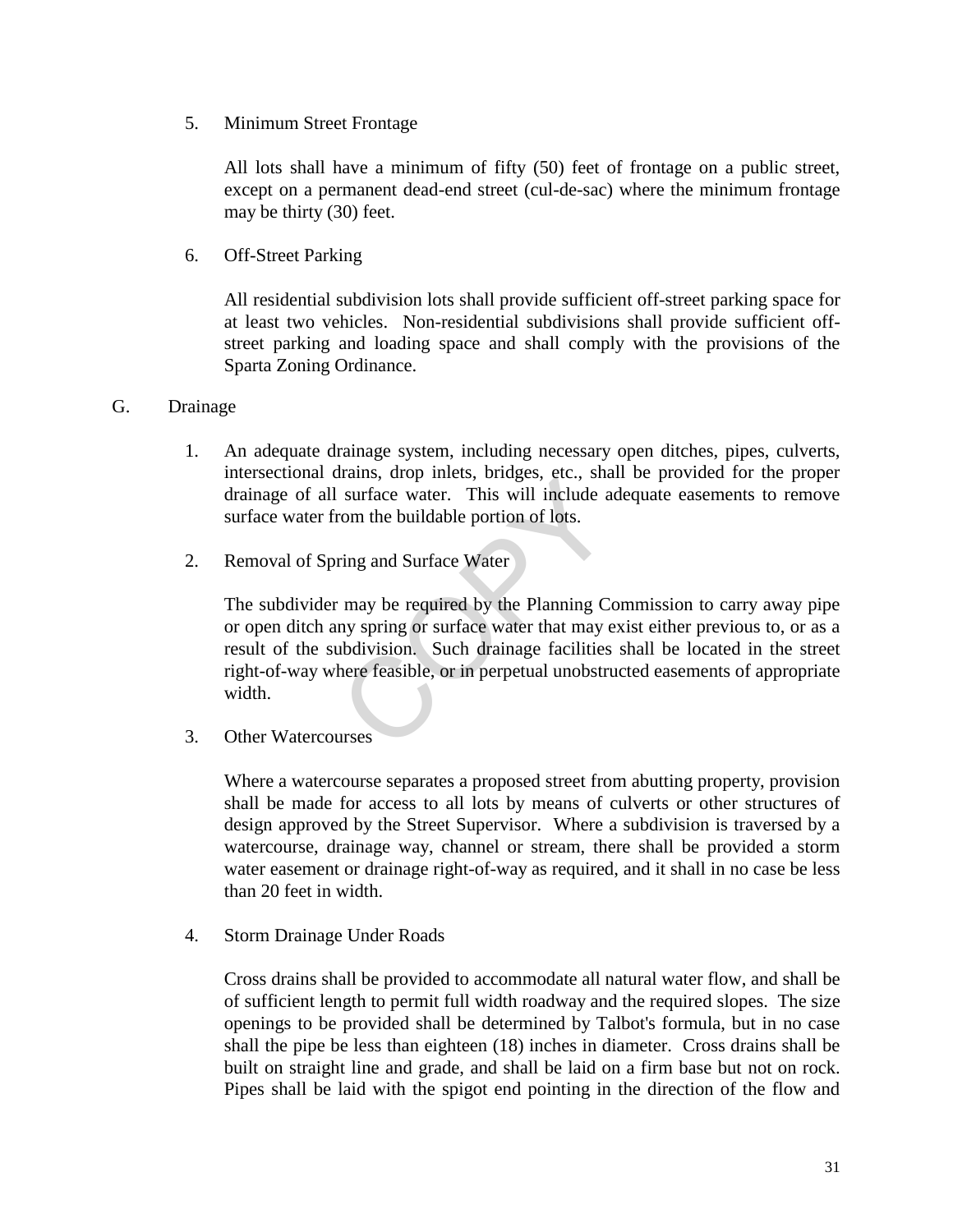with the ends fitted and matched to provide tight joints and a smooth uniform invert. They shall be placed at a sufficient depth below the roadbed to avoid dangerous pressure of impact with the top of the pipe at least one (1) foot below road surface.

- 5. Driveway culverts shall be a minimum of fifteen (15) inches in diameter.
- 6. Drainage Structure to Accommodate Potential Development Upstream

A culvert or other drainage facility shall, in each case, be large enough to accommodate potential runoff from its entire upstream drainage area, whether inside or outside the subdivision.

7. Responsibility from Drainage Downstream

The subdivider's engineer shall also study the effect of each subdivision on the existing downstream drainage facilities outside the area of the subdivision. Where it is anticipated that the additional runoff incident to the development of the subdivision will overload an existing downstream drainage, provision shall be made for the improvement of said condition. The and that the additional runoff incider<br>
Il overload an existing downstream<br>
provement\_of said condition.<br>
to Flooding See Section B (page 1:<br>
for Floodable Areas.<br>
tion<br>
Commission may require the subdivision design, l

- 8. Land Subject to Flooding See Section B (page 15) of this Article for Special Requirements for Floodable Areas.
- 9. Erosion Reduction

The Planning Commission may require the subdivider to utilize grading techniques, subdivision design, landscaping, sedimentation basins, special vegetation cover, and other measures to reduce erosion and sedimentation during and after development.

## H. Parks, Open Spaces, and Natural Features

1. Recreation Areas Shown on City Plan

Where a proposed park, playground or open space shown on the city or county plan is located in whole or in part in a subdivision, the commission shall require that such area or areas be shown on the plat in accordance with the requirements specified in Section H.3. of this Article. Such area or areas may be dedicated to the municipality by the subdivider if the applicable governing body approves such dedication.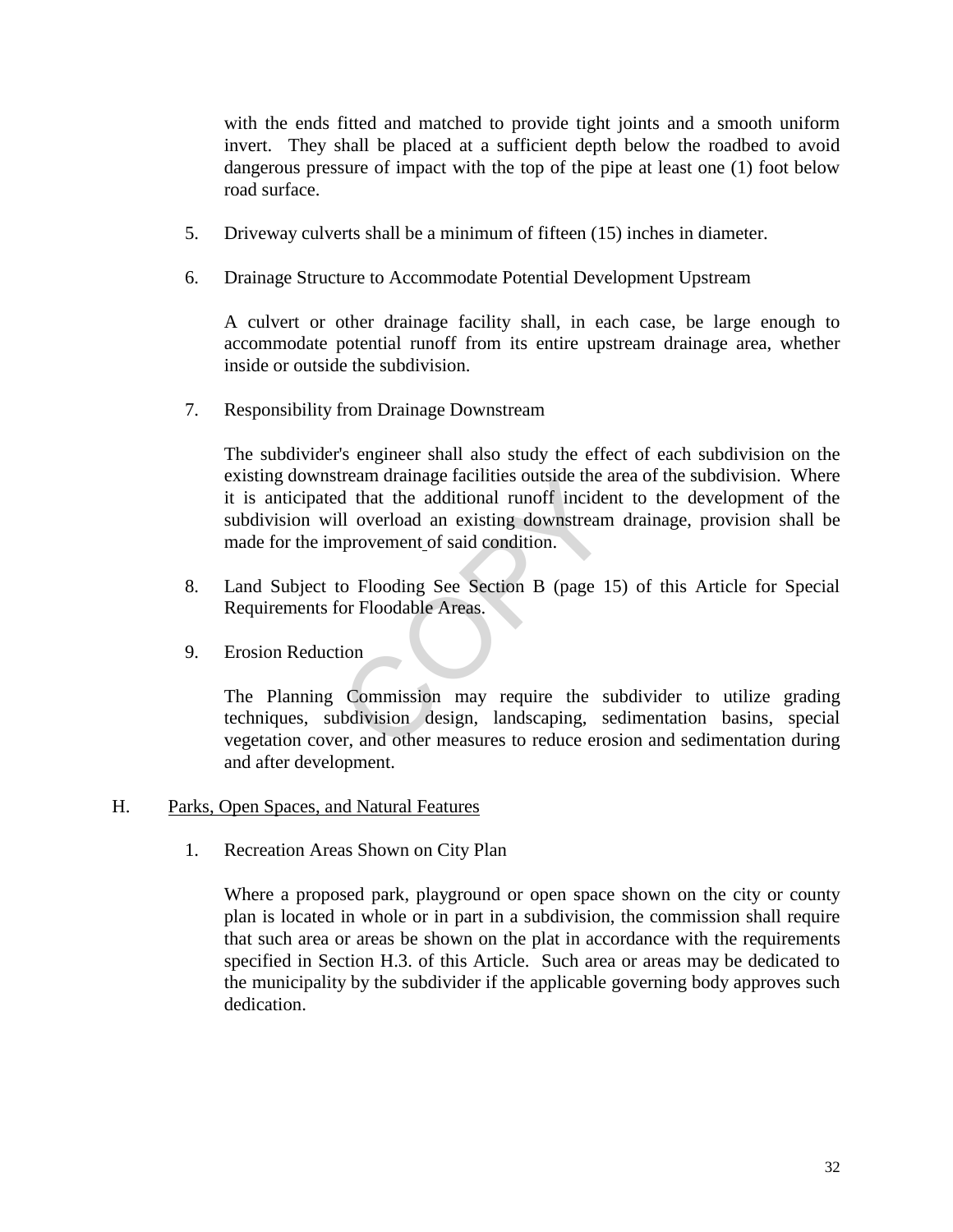- 2. Parks and Playgrounds Not Shown on City Plan
	- a. The Planning Commission may require that the plat show site(s) of a character, extent, and location suitable for the development of a park, playground, or other recreation purpose. The Planning Commission may require that the developer satisfactorily grade any such recreation areas shown on the plat.
	- b. The developer may want to set aside lot(s) or acreage for public open space or a public park. In such case the developer should discuss his ideas and/or plans with the Planning Commission and the applicable Parks and Recreation Board to determine if the appropriate governing body would consider accepting such dedications and if the municipality would require improvements by the developer.
	- c. Within one year from the date the subdivision improvements (water, sewer, roads) are completed, the developer may submit to the appropriate local governing body, a proposal to dedicate land area to the public as a park, playground or other open space. In such case the developer should notify the Planning Commission by letter of his intention and plan. The Planning Commission will review the proposal and recommend for or against approval to the appropriate governing body. The Planning Commission encourages the governing body to act on such proposals within 90 days. The developer is reminded that the city has the right to accept or reject any dedication and may impose additional requirements. by erning body, a proposal to dedicate ayground or other open space. In st<br>he Planning Commission by letter of<br>g Commission will review the prop<br>approval to the appropriate gove<br>ssion encourages the governing bo<br>90 days. T
- 3. Information to be Submitted
	- a. For any area that is proposed to be used for open space, a park or playground, the subdivider shall submit, prior to final approval, to the commission, three prints drawn in ink showing, at a scale of not less than thirty (30) feet to the inch, such area and the following features thereof:
		- (1) The boundaries of the said area, giving lengths and bearings of all straight lines, radii, lengths, central angles and tangent distances of all curves.
		- (2) All existing or proposed features such as brooks, ponds, clusters of trees, rock outcrops, structures, water/sewer lines, easements, etc.
		- (3) Existing, and if applicable, proposed changes in grade and contours of the said area and of area immediately adjacent.
		- (4) Certificate of Ownership and Dedication.
		- (5) Certificate of Accuracy.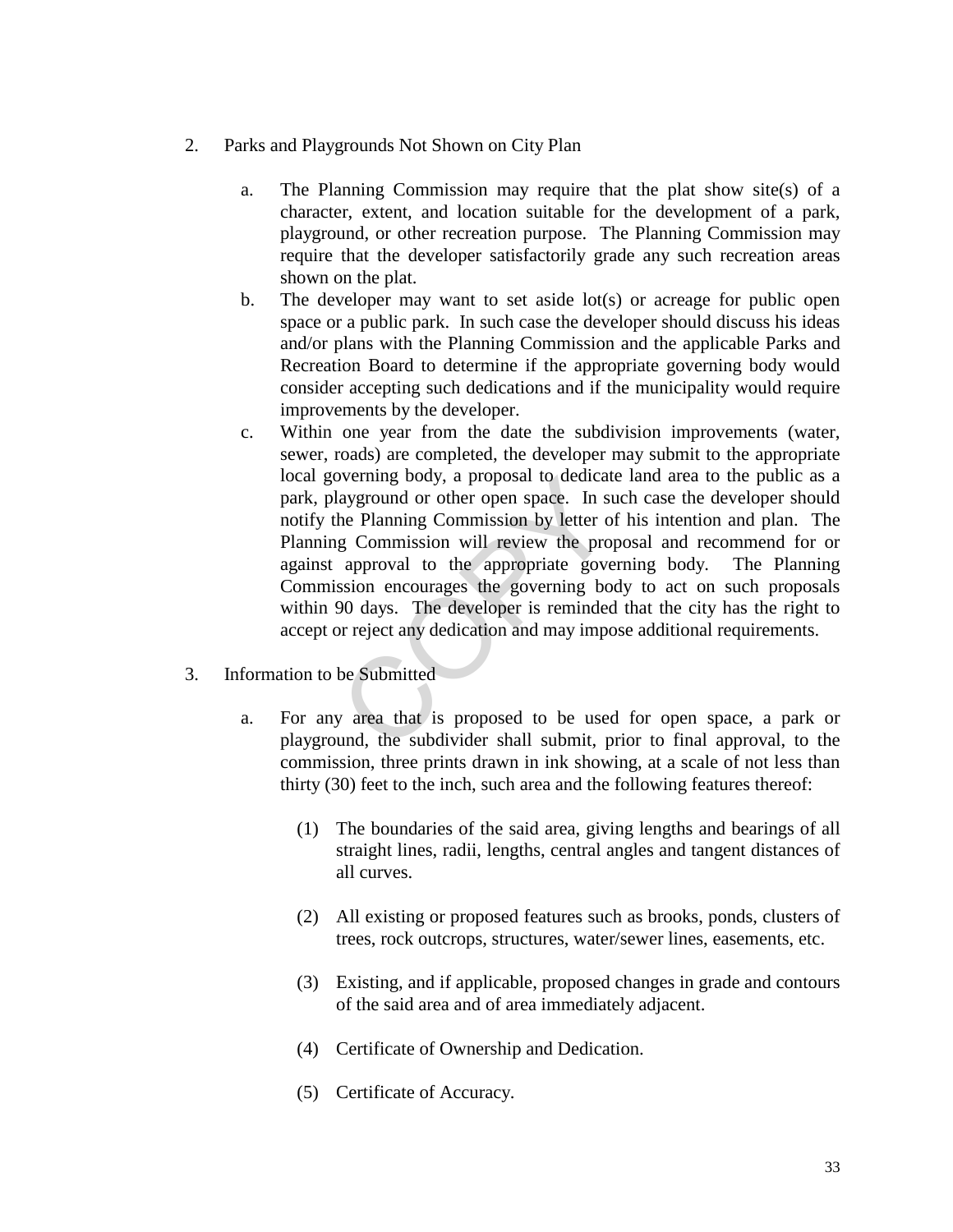4. Waiver of Plat Designation of Area for Park and Playground

In cases where the Planning Commission finds that due to the size, topography, or location of the subdivision land for park, playground or other recreational purposes cannot be properly located therein, or in the opinion of the commission it is not desirable, the Commission may waive the requirements that the plat show land for such purposes.

5. Preservation of Natural Features

The Planning Commission shall, wherever possible, attempt to preserve all natural features which add value to residential developments and to the community, such as large trees or groves, watercourses and falls, historic spots, vistas and similar irreplaceable assets. Any natural features that are to be preserved either by request of the Planning Commission or by decision of the developer shall be deeded to the Town of Sparta. An easement not less than ten (10) feet in width shall be provided for access to and circulation around any common natural features.

CO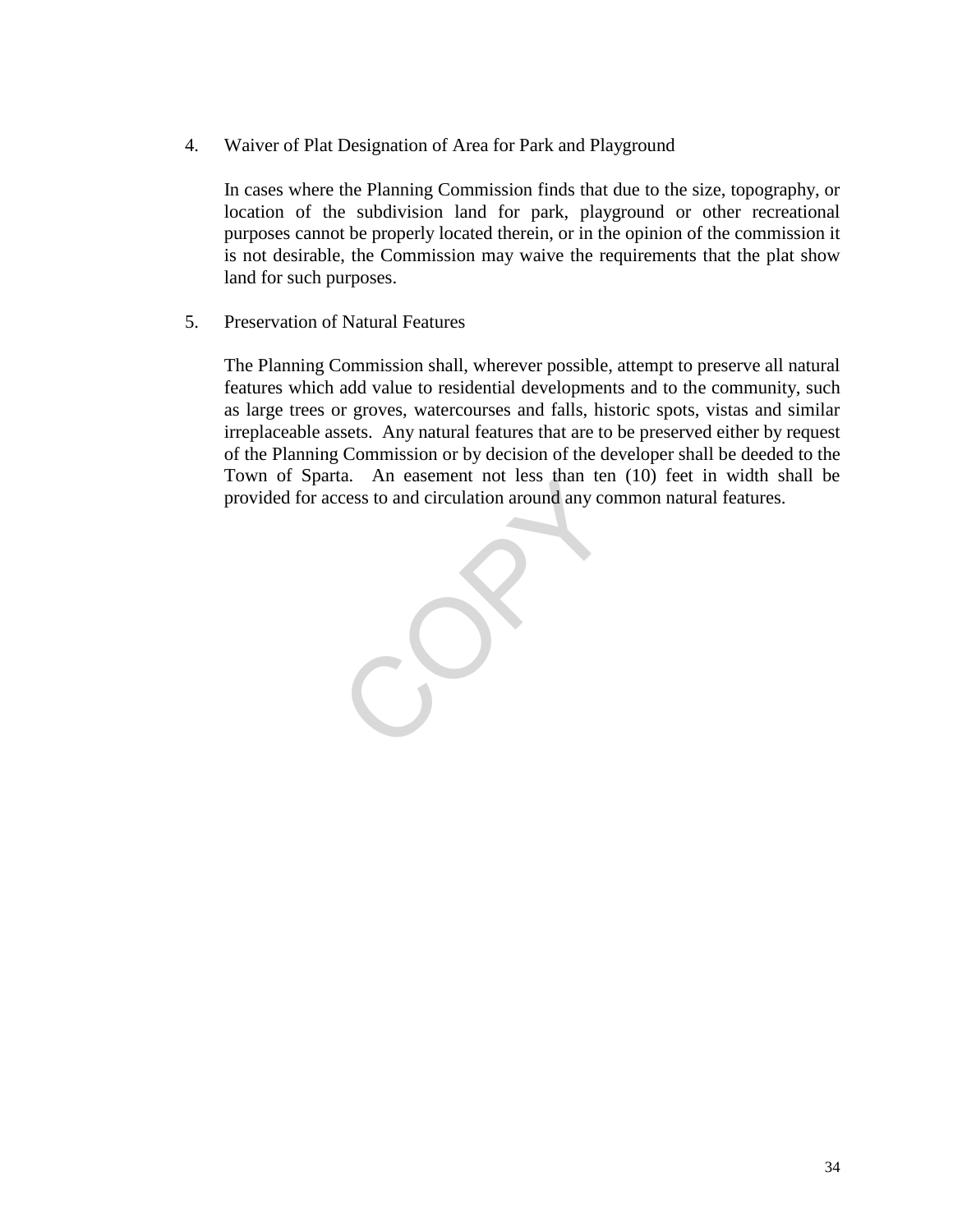## ARTICLE IV SPECIAL DEVELOPMENTS

## A. Open Space Subdivision Standards

In general, recently developed residential lands consist largely of traditional one-family private homes in residential subdivisions centered on individual lots. The Planning Commission encourages the innovation of new ideas and concepts in land development. Under certain circumstances the Planning Commission will approve new design techniques in subdivision developments, designs that will provide more open space preservation within the developed area.

Other common terms for open space development are "cluster development" and "planned unit development". These are ways of designing predominantly residential subdivisions so as to include built-in common space, in addition to individual building lots. Some houses may still have small separate lawns and yards, but all of them, including town houses and multi-family dwellings, have common access to expanses of open land.

- 1. In general, open space subdivision standards will only apply for tracts of five (5) acres or more, but the Planning Commission may waive this requirement at their discretion. n space subdivision standards will on<br>but the Planning Commission may v<br>requirements and minimum standards<br>through H will be required, except Se<br>e Final Plat will be subject to approva<br>on for maintenance of open space by o
- 2. In general, all requirements and minimum standards of design required in Article III, Sections A through H will be required, except Section F (Lots).
- 3. Approval of the Final Plat will be subject to approval of:
	- a. Provision for maintenance of open space by one of the following:
		- (1) Dedication of all open space land to the city or county for maintenance, with the city or county having the option to refuse dedication.
		- (2) Establishment of a mandatory non-profit homeowner's association made up of the residents to maintain the common open spaces and facilities. Each owner will retain an undivided interest in the common land. This interest to be written in the deed of each individual homeowner in perpetuity.

Whenever a home association is proposed, the Planning Commission and the municipality's attorney shall retain the right to review and approve the articles of incorporation and charter of said home association, and to require whatever conditions deemed necessary to insure that the intent and purpose of these regulations are carried out.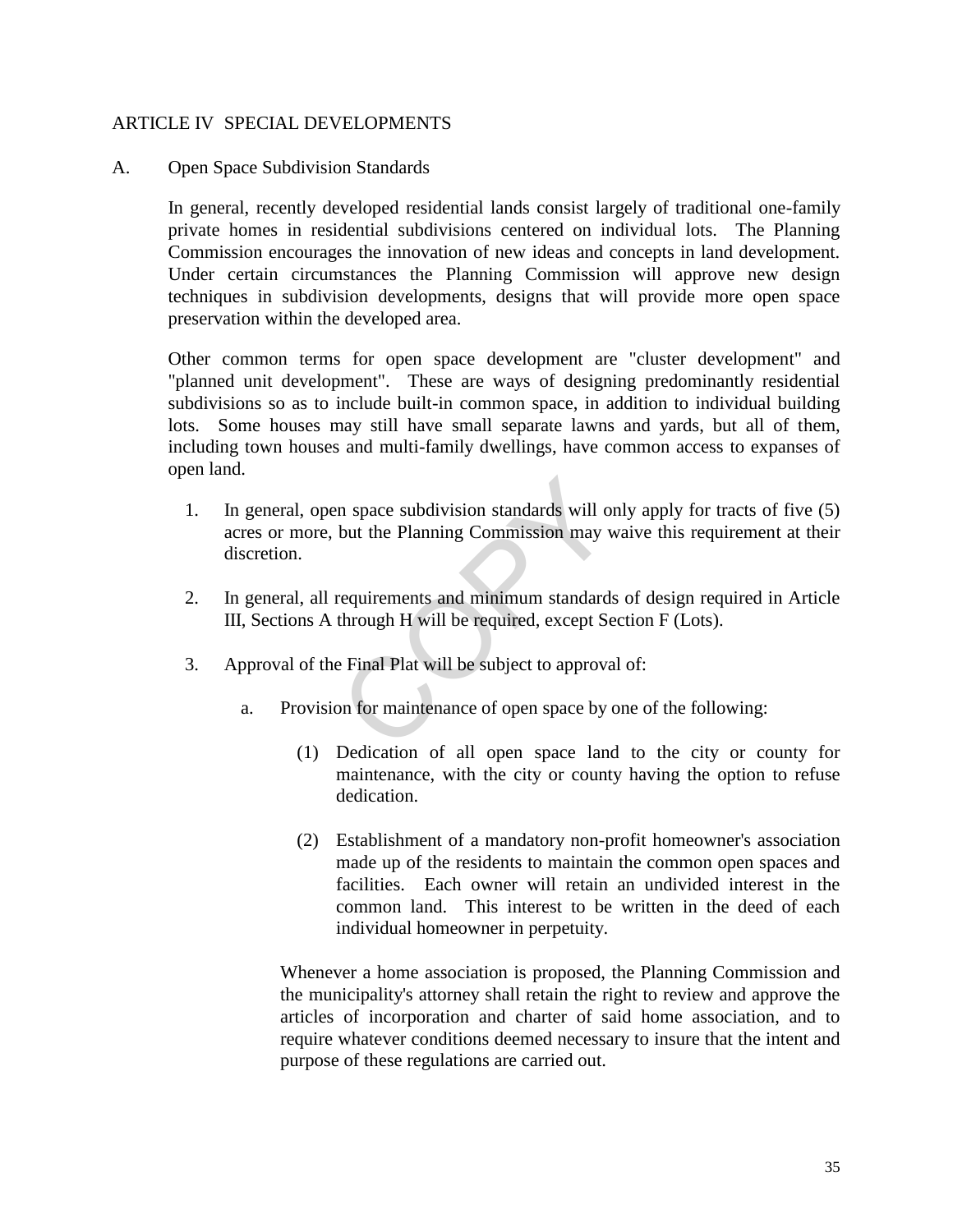- b. A landscape and architectural drawing of the final developed site.
- c. Satisfactory provision for solid waste and sewerage disposal, and adequate water supply and pressure for domestic use and fire protection.
- 4. There shall be no more than a ten percent (10%) increase in population density over the density of regulated subdivision developments.
- 5. Depending on the design of the development and/or types of residential units within, some or all of the development may be required to conform to *Tennessee Code Annotated* 66-27-101 through 123, entitled Horizontal Property Act.
- B. Large Scale Development

The requirements of these regulations may be modified in the case of large scale community or neighborhood units, such as a housing project, trailer court or shopping center which is not subdivided into customary lots, blocks, and streets, if the development is approved by the Planning Commission and if it is in conformity with the purpose and intent of these regulations.

C. Condominium Developments

Proposed residential or commercial projects which will offer individual attached units for sale with or without any land, and with certain elements in common to all units may be required to conform with requirements of *Tennessee Code Annotated* 66-27-101 to 123, entitled the Horizontal Property Act. Survided into customary los, blocks, a<br>nning Commission and if it is in cor<br>ons.<br>pments<br>r commercial projects which will offer<br>ny land, and with certain elements ir<br>ith requirements of *Tennessee Code*<br>Property Act.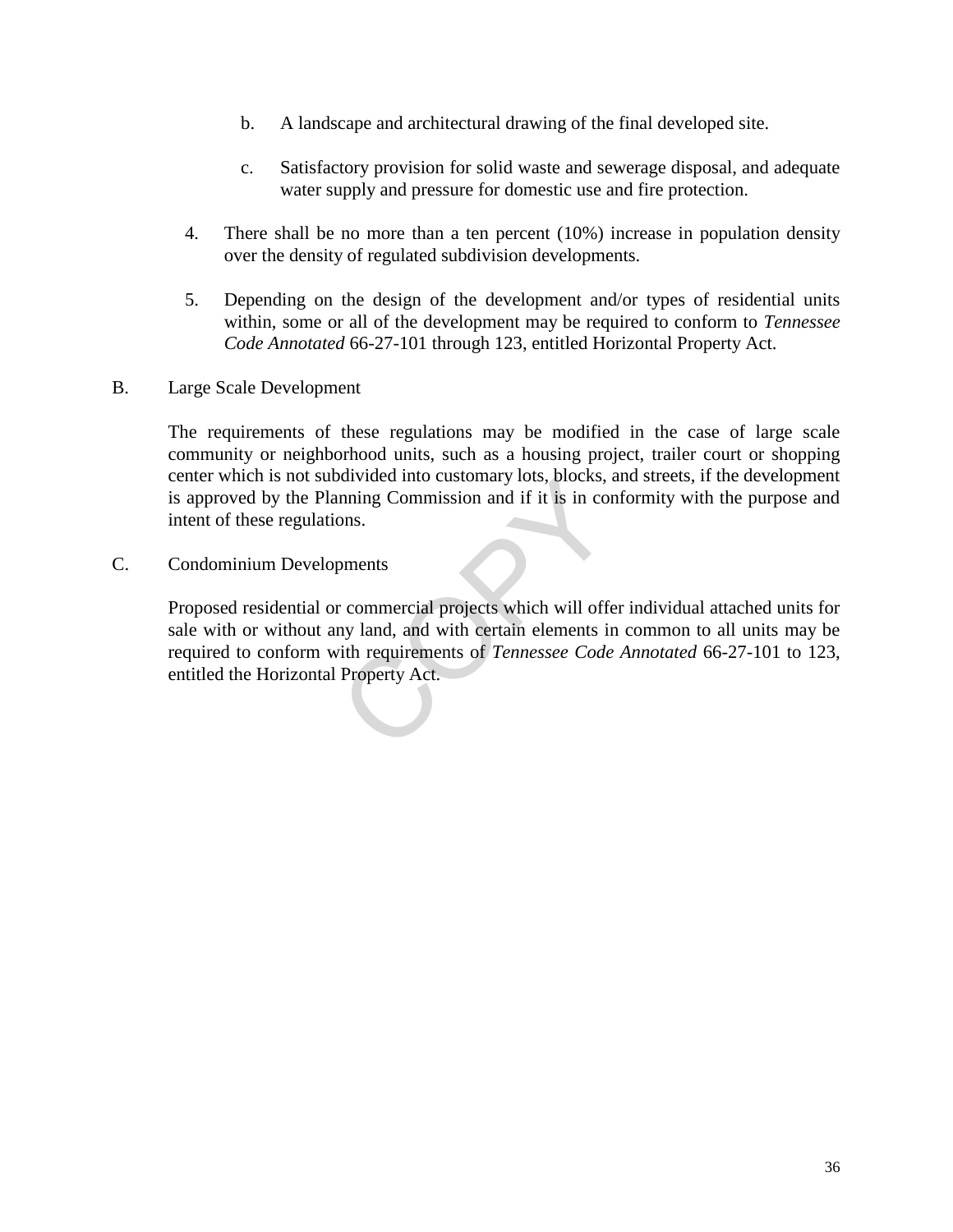## **ARTICLE V ENFORCEMENT AND PENALTIES FOR VIOLATIONS**

The enforcement of these regulations and penalties for the unapproved recordation or transfer of land are provided by state law in the authority granted by public acts of the State of Tennessee.

- A. Whoever, being the owner or agent of the owner of any land, transfers or sells or agrees to sell or negotiates to sell such land by reference to or exhibition of or by other use of a plat of subdivision of such land without having submitted a plat of such subdivision to the Sparta Municipal Planning Commission and obtained its approval and before such plat be recorded in the office of the County Register, shall be deemed guilty of a misdemeanor, punishable as other misdemeanors as provided by law, as provided in Section 13-4-306, *Tennessee Code Annotated.*
- B. The description by metes and bounds in an instrument of transfer or other document used in the process of selling or transferring a lot in an unapproved subdivision shall not exempt the transaction from being a subdivision if two (2) or more lots are being created and does not exempt such transaction from misdemeanor penalties as provided in Section 13-4-306, *Tennessee Code Annotated.*
- C. No building permit shall be issued and no building or structure shall be erected on any lot within the area of jurisdiction of the Planning Commission unless the street giving access to the lot shall have been accepted or opened as a public street in accordance with these regulations, or otherwise had received the legal status of a public street, or unless such street corresponds to a street shown on an approved plat, etc., as provided in Section 13-4-308, *Tennessee Code Annotated.* rom misdemeanor penalties as pi<br>ed.<br>let issued and no building or structure of the Planning Commission un<br>accepted or opened as a public str<br>had received the legal status of a pub<br>hown on an approved plat, etc., as p<br>ed.<br>u
- D. Any building or structure erected or to be erected in violation of Section 13-4-308, *Tennessee Code Annotated*, shall be deemed an unlawful building or structure, and the Building Inspector or the City Attorney or other official designated by the Sparta Board of Mayor and Aldermen may bring action to enjoin such erection or cause it to be vacated or removed.
- E. No board, public officer, or authority shall light any street, lay or authorize the laying of water mains or sewers or the construction of other facilities or utilities in any street located within the area of planning jurisdiction, unless such street shall have been accepted, opened, or otherwise received the legal status of a public street prior to the adoption of these regulations, or unless such street corresponds in its location and lines with a street shown on a subdivision plat approved by the Planning Commission, or a thoroughfare plan made and adopted by the Commission as provided in Section 13-4-307, *Tennessee Code Annotated*.
- F. No County Register of Deeds shall file or record a plat of a subdivision of land within the Town of Sparta without the approval of the Sparta Planning Commission as required by Section 13-4-302, *Tennessee Code Annotated*, and any County Register so doing shall be deemed guilty of a misdemeanor, punishable as other misdemeanors as provided by law.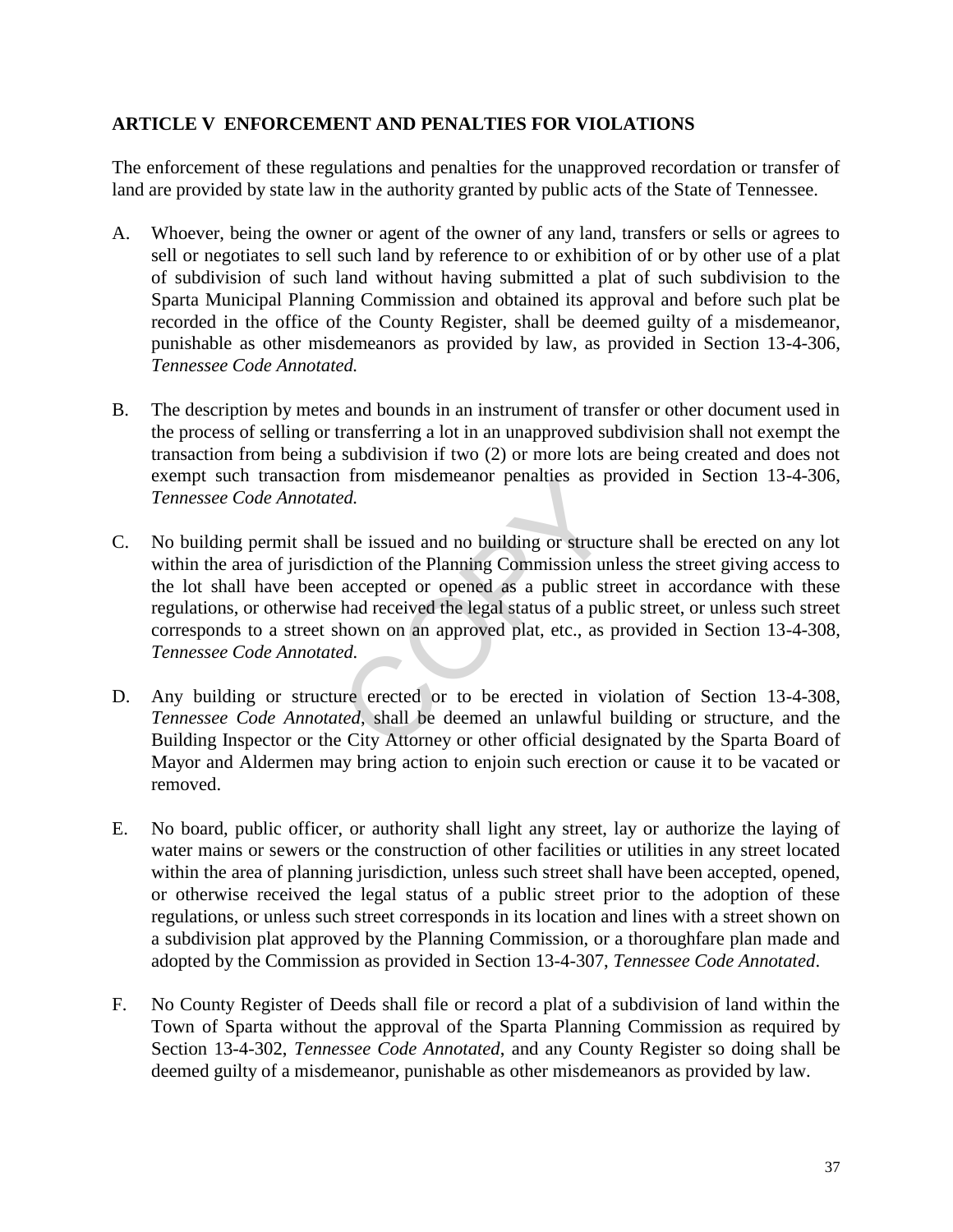## **ARTICLE VI ADOPTION, AMENDMENTS AND EFFECTIVE DATE**

- A. Before adoption of these revised subdivision standards, a public hearing as required by Section 13-4-303, *Tennessee Code Annotated*, was afforded any interested person or persons and was held on October 7, 1992. Notice of such hearing was announced in the *Sparta Expositor* being a newspaper of general circulation within the area of planning jurisdiction, on September 8, 1992.
- B. These regulations shall be in full force and effect from and after their adoption and effective date.

Adopted:\_\_\_\_\_\_\_\_\_\_\_\_\_\_\_\_\_\_\_\_

Effective:

\_\_\_\_\_\_\_\_\_\_\_\_\_\_\_\_\_\_\_\_\_\_\_\_\_\_\_\_\_\_\_\_\_\_\_\_\_\_\_\_ Secretary, Sparta Municipal Planning Commission

C. Before amendments to the Sparta Subdivision Regulations are approved, a public hearing (as required by Section 13-4-303, *Tennessee Code Annotated )* was afforded any interested person or persons and was held on \_\_\_\_\_\_\_\_\_, with notice having been run in the *Sparta Expositor* on \_\_\_\_\_\_\_\_\_\_\_\_\_\_\_. Commission<br>
he Sparta Subdivision Regulations a<br>
13-4-303, *Tennessee Code Annotated*<br>
vas held on \_\_\_\_\_\_\_\_\_\_\_\_\_, with i

Amended By Planning Commission:

*\_\_\_\_\_\_\_\_\_\_\_\_\_\_\_\_\_\_\_\_\_\_\_\_\_\_\_\_\_\_*  **Date** 

 $\overline{\phantom{a}}$  , where  $\overline{\phantom{a}}$  , where  $\overline{\phantom{a}}$  ,  $\overline{\phantom{a}}$  ,  $\overline{\phantom{a}}$  ,  $\overline{\phantom{a}}$  ,  $\overline{\phantom{a}}$  ,  $\overline{\phantom{a}}$  ,  $\overline{\phantom{a}}$  ,  $\overline{\phantom{a}}$  ,  $\overline{\phantom{a}}$  ,  $\overline{\phantom{a}}$  ,  $\overline{\phantom{a}}$  ,  $\overline{\phantom{a}}$  ,  $\overline{\phantom{a}}$  , Secretary, Sparta Municipal Planning Commission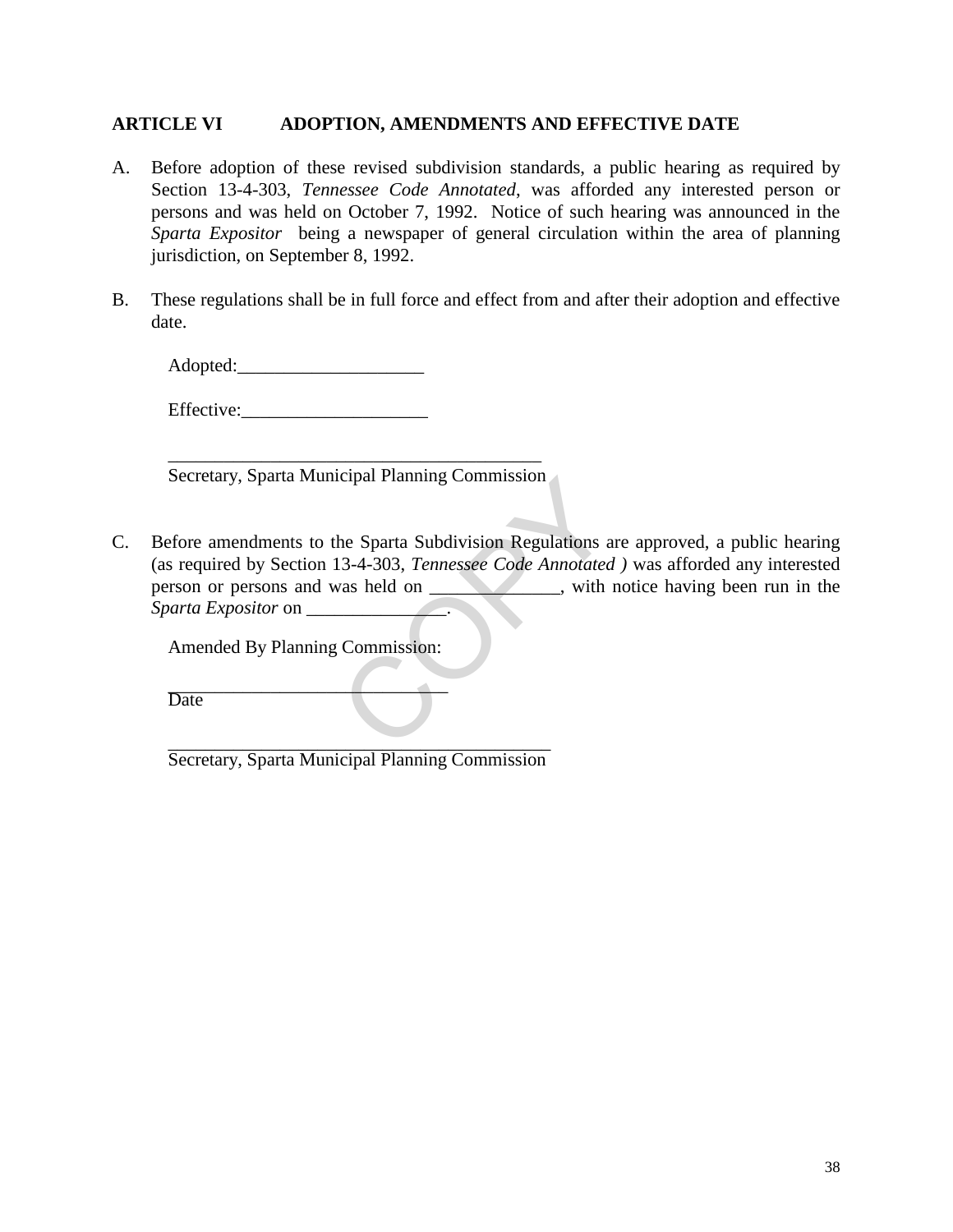#### APPENDIX A FINAL PLAT CERTIFICATION FORMS

#### Form 1 CERTIFICATION OF OWNERSHIP AND DEDICATION

I (we) hereby certify that I am (we are) the owner(s) of the property shown and described hereon and that I (we) hereby adopt this plan of subdivision with my (our) free consent, establish the minimum building restriction lines, and dedicate all streets, alleys, walks, and parks as shown to the public or private use noted. I (we) further acknowledge that any change to this subdivision constitutes a resubdivision and requires the approval of the Planning Commission.

 \_\_\_\_\_\_\_\_\_\_\_\_\_\_\_\_\_\_\_\_ \_\_\_\_\_\_\_\_\_\_\_\_\_\_\_\_\_\_\_\_\_\_\_\_  $\overline{\text{Date Signal}}$  Owner(s) Signature(s)

#### Form 2 CERTIFICATE OF ACCURACY AND PRECISION

I hereby certify that the plan shown and described hereon is a true and correct Class \_\_\_ survey, and the ratio of precision is  $1:$   $\Box$ , performed in accordance to current Tennessee Standards of Practice for Land Surveyors. I further certify that the monuments have been placed as shown hereon, to the specifications of the Sparta Planning Commission. COPY

 **\_\_\_\_\_\_\_\_\_\_\_\_\_\_\_ \_\_\_\_\_\_\_\_\_\_\_\_\_\_\_\_\_\_\_\_\_\_\_\_\_\_\_\_\_\_\_\_** 

Date Signed Surveyor's Signature

## Form 3A CERTIFICATE OF GENERAL APPROVAL FOR INSTALLATION OF SUBSURFACE SEWAGE DISPOSAL SYSTEMS WITH RESTRICTIONS

General approval is hereby granted for lots shown hereon as being suitable for subsurface sewage disposal with the listed and/or attached restrictions. Before the initiation of construction, the location of the house or other structure and the plans for the subsurface sewage disposal system shall be approved by the County Representative of Tennessee Department of Health and Environment.

 $\overline{\phantom{a}}$  ,  $\overline{\phantom{a}}$  ,  $\overline{\phantom{a}}$  ,  $\overline{\phantom{a}}$  ,  $\overline{\phantom{a}}$  ,  $\overline{\phantom{a}}$  ,  $\overline{\phantom{a}}$  ,  $\overline{\phantom{a}}$  ,  $\overline{\phantom{a}}$  ,  $\overline{\phantom{a}}$  ,  $\overline{\phantom{a}}$  ,  $\overline{\phantom{a}}$  ,  $\overline{\phantom{a}}$  ,  $\overline{\phantom{a}}$  ,  $\overline{\phantom{a}}$  ,  $\overline{\phantom{a}}$ Date Signed Environmentalist for White County, TN

#### Form 3B\* CERTIFICATE OF APPROVAL OF SEWAGE COLLECTION FACILITIES

I hereby certify that (1) public sewage collection facilities are installed in an acceptable manner according to Town of Sparta specifications; or (2) a Financial Guarantee acceptable to the Sparta Planning Commission in the amount of \$ has been posted to assure completion of all required improvements in the case of default.

Date Signed Sparta Sewer Dept. Supervisor

\*If no new sewer lines are to be installed because existing lines are used, put Certificate #4B on the final plat instead of 3A or 3B.

 **\_\_\_\_\_\_\_\_\_\_\_\_\_\_\_\_\_\_ \_\_\_\_\_\_\_\_\_\_\_\_\_\_\_\_\_\_\_\_\_\_\_\_\_\_\_\_\_\_\_\_\_\_\_**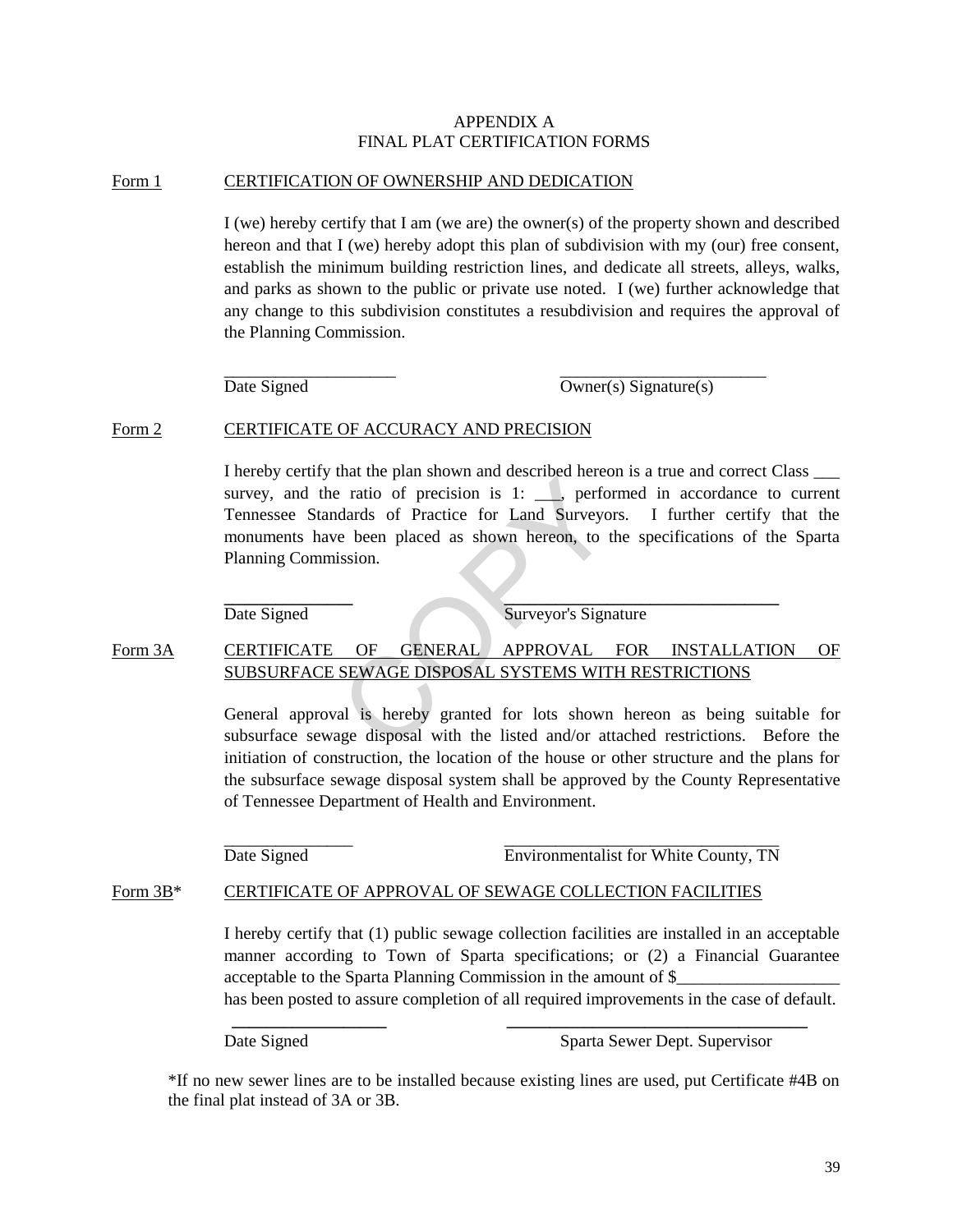#### Form 4A CERTIFICATE OF APPROVAL OF WATER LINES AND/OR HYDRANTS

I hereby certify that (1) water lines and/or fire hydrants are installed in an acceptable manner and according to the specifications of the Sparta Planning Commission and the Town of Sparta or (2) a Financial Guarantee acceptable to the Sparta Planning Commission in the amount of  $\frac{1}{2}$  has been posted to assure completion of all required improvements in the case of default.

 $\overline{\phantom{a}}$  ,  $\overline{\phantom{a}}$  ,  $\overline{\phantom{a}}$  ,  $\overline{\phantom{a}}$  ,  $\overline{\phantom{a}}$  ,  $\overline{\phantom{a}}$  ,  $\overline{\phantom{a}}$  ,  $\overline{\phantom{a}}$  ,  $\overline{\phantom{a}}$  ,  $\overline{\phantom{a}}$  ,  $\overline{\phantom{a}}$  ,  $\overline{\phantom{a}}$  ,  $\overline{\phantom{a}}$  ,  $\overline{\phantom{a}}$  ,  $\overline{\phantom{a}}$  ,  $\overline{\phantom{a}}$ 

Date Signed Sparta Water Dept. Supervisor

#### Form 4B CERTIFICATION OF EXISTING WATER LINES AND/OR SEWER LINES

I hereby certify that the water lines and/or sewer lines shown hereon are in place.

 $\frac{1}{\sqrt{2}}$  ,  $\frac{1}{\sqrt{2}}$  ,  $\frac{1}{\sqrt{2}}$  ,  $\frac{1}{\sqrt{2}}$  ,  $\frac{1}{\sqrt{2}}$  ,  $\frac{1}{\sqrt{2}}$  ,  $\frac{1}{\sqrt{2}}$  ,  $\frac{1}{\sqrt{2}}$  ,  $\frac{1}{\sqrt{2}}$  ,  $\frac{1}{\sqrt{2}}$  ,  $\frac{1}{\sqrt{2}}$  ,  $\frac{1}{\sqrt{2}}$  ,  $\frac{1}{\sqrt{2}}$  ,  $\frac{1}{\sqrt{2}}$  ,  $\frac{1}{\sqrt{2}}$ 

Date Signed Sparta Sewer Dept. Supervisor

#### Form 5A CERTIFICATE OF APPROVAL OF STREETS AND DRAINAGE SYSTEM

I hereby certify that (1) streets, street signs, drainage system (easements, culverts, etc.) and other improvements (curbs, sidewalks, etc.) as required by the Sparta Planning Commission are installed in an acceptable manner and according to required specifications; or (2) a Financial Guarantee acceptable to the Sparta Planning Commission in the amount of \$\_\_\_\_\_\_\_\_\_\_\_\_\_\_\_\_\_\_\_\_\_\_ has been posted to assure completion of all required improvements in the case of default. OF APPROVAL OF STREETS AND D<br>that (1) streets, street signs, drainage sy<br>ovements (curbs, sidewalks, etc.) as re<br>e installed in an acceptable manne<br>or (2) a Financial Guarantee accep<br>the amount of \$<br>l required improvements

 **\_\_\_\_\_\_\_\_\_\_\_\_\_\_\_\_ \_\_\_\_\_\_\_\_\_\_\_\_\_\_\_\_\_\_\_\_\_\_\_\_\_\_\_** 

Date Signed Sparta Street Dept. Supervisor

#### Form 5B CERTIFICATION OF EXISTING STREET(S)

I hereby certify that the street(s) shown on this plat has (have) the status of an accepted public street(s) regardless of current condition.

\_\_\_\_\_\_\_\_\_\_\_\_\_\_\_\_\_\_\_\_ \_\_\_\_\_\_\_\_\_\_\_\_\_\_\_\_\_\_\_\_\_\_\_\_

Date Signed Sparta Street Dept. Supervisor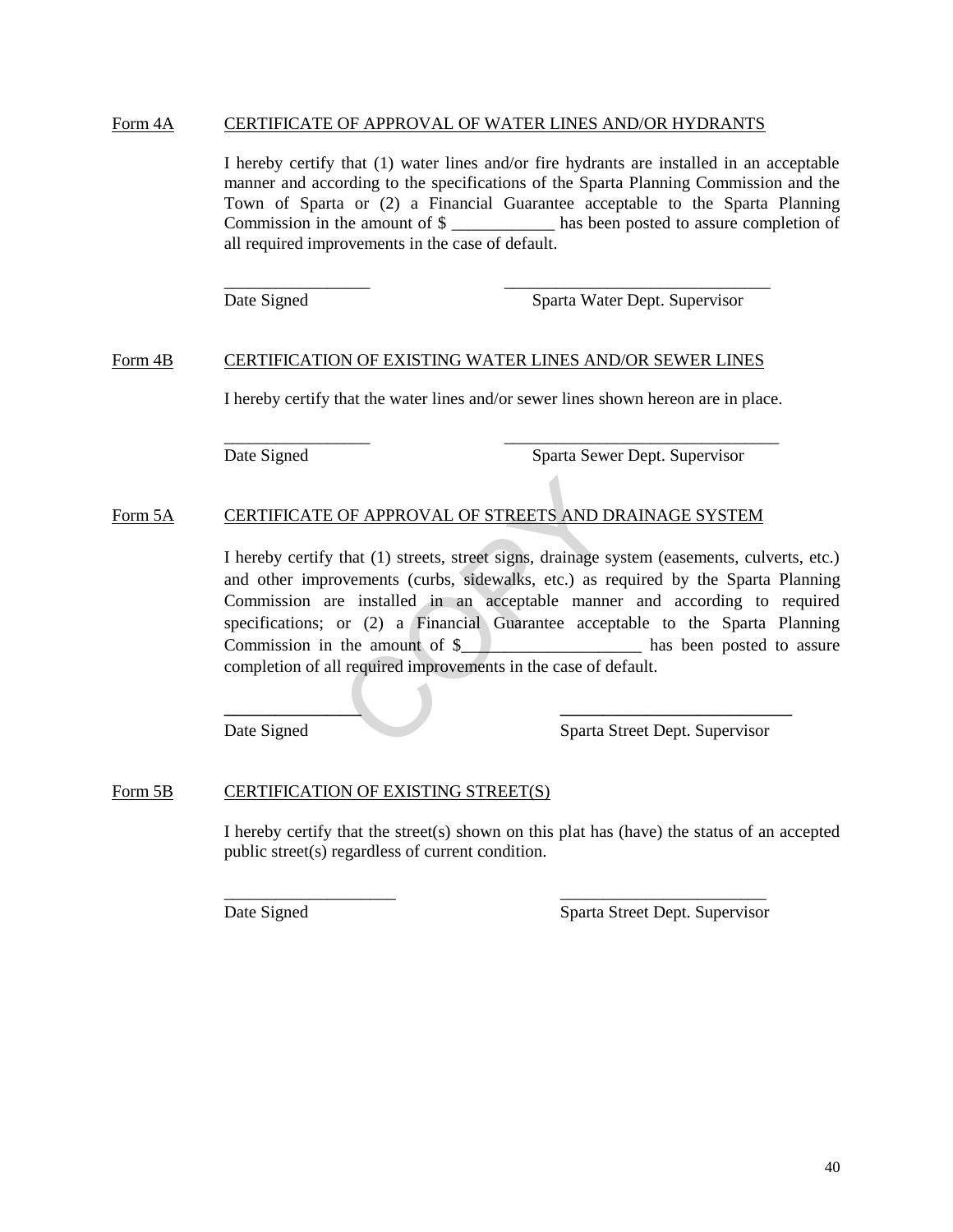#### Form 6 CERTIFICATE OF APPROVAL FOR RECORDING

I hereby certify that the Subdivision Plat shown hereon has been found to comply with the Subdivision Regulations of the Sparta Planning Commission with the exception of such variances, if any, as are noted in the Official Minutes of the Sparta Planning Commission, and that said plat has been approved for recording in the Office of the Register of White County, Tennessee.

\_\_\_\_\_\_\_\_\_\_\_\_\_\_\_\_\_ \_\_\_\_\_\_\_\_\_\_\_\_\_\_\_\_\_\_\_\_\_\_\_\_\_\_\_\_\_\_\_\_\_\_\_\_\_\_\_\_\_

Date Signed Secretary, Sparta Municipal Planning Commission

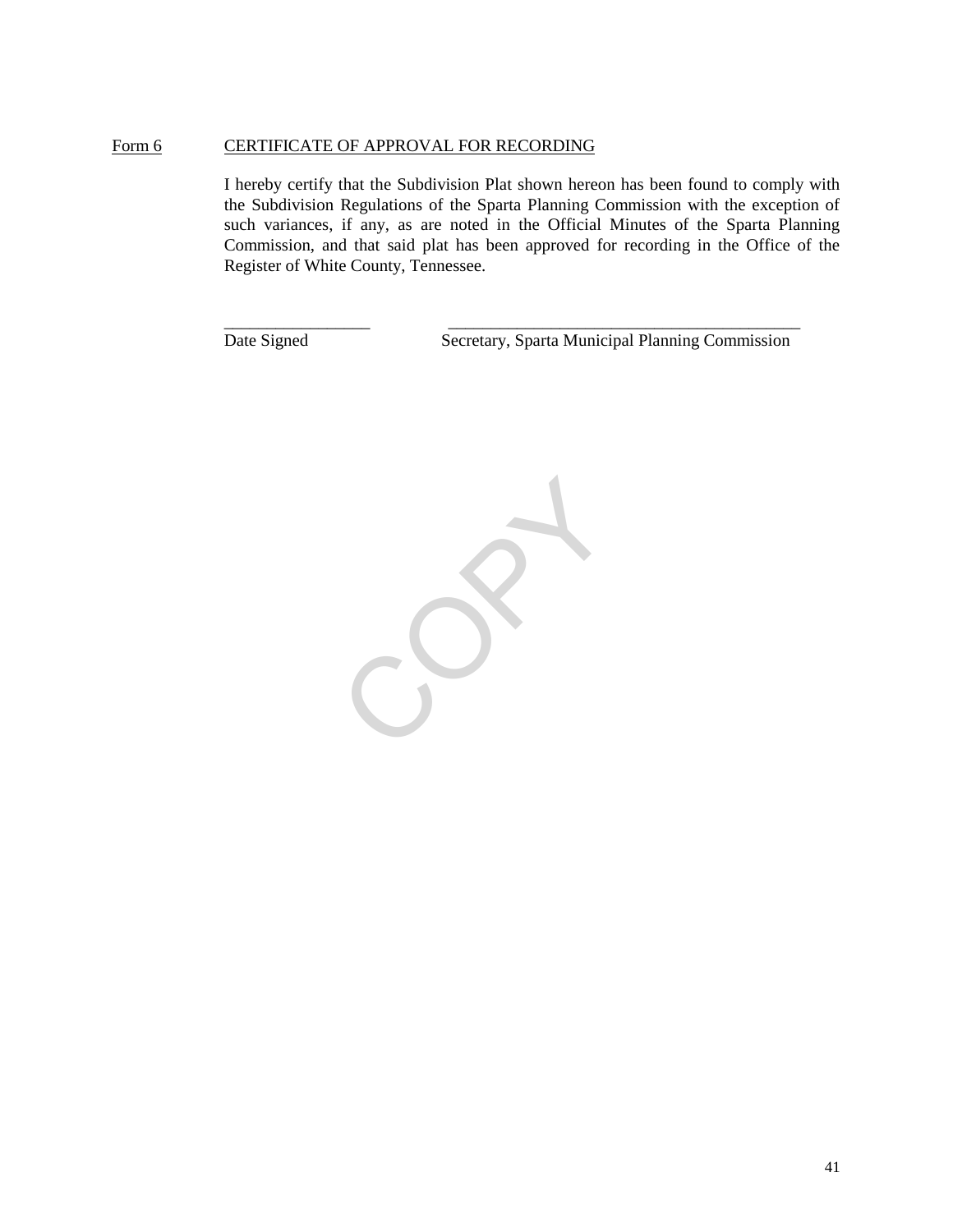#### APPENDIX B IRREVOCABLE LETTER OF CREDIT AGREEMENT

This Irrevocable Letter of Credit Agreement made and entered into on this  $\Box$  day of  $\Box$ 20\_\_\_\_\_, by and between \_\_\_\_\_\_\_\_\_\_\_\_\_\_\_\_\_, (hereinafter referred to as Developer) and the Sparta Municipal Planning Commission (hereinafter referred to as the Commission), and the \_\_\_\_\_\_\_\_\_\_\_\_\_\_\_\_\_\_\_\_\_\_\_\_\_\_\_\_\_\_\_\_\_\_ (hereinafter referred to as the Bank).

#### WITNESSETH:

WHEREAS, Developer is subdividing a tract of land located in the Town of Sparta, Tennessee, containing \_\_\_\_\_\_ acres more or less, into \_\_\_\_\_\_ residential lots, which subdivision is known as \_\_\_\_\_\_\_\_\_\_\_\_\_\_\_\_\_\_\_\_\_\_\_\_\_\_\_\_\_\_\_\_\_\_\_\_\_\_\_\_\_\_\_\_\_\_\_\_\_\_\_\_; and

WHEREAS, in accordance with the requirements of the Commission, Developer is required to insure the completion of certain improvements required by the Sparta Subdivision Regulations, specifically; and

WHEREAS, Section 13-4-303 of the *Tennessee Code Annotated* provides that in lieu of completion of such improvements, the Commission may accept a bond, in form and amount and with conditions and surety satisfactory to it and providing for and securing to the public the actual construction and installation of such improvements within a period specified by the Commission and expressed in said bond; and Solid may accept a bond, in form and a<br>roviding for and securing to the publis<br>tis within a period specified by the Co<br>of the *Tennessee Code Annotated* si<br>ents and utilities shall take place wit<br>the bonding agreement.<br>n c

WHEREAS, Section 13-4-303 of the *Tennessee Code Annotated* states that the construction and installation of such improvements and utilities shall take place within a period specified by the Commission and be expressed in the bonding agreement.

NOW, THEREFORE, for and in consideration of the premises and the mutual covenants, agreements, and considerations thereinafter set out, the parties hereto agree as follows:

1) In consideration of the Commission giving final approval to the final plat of \_\_\_\_\_\_\_\_\_\_\_\_\_\_\_\_\_\_\_\_\_\_\_\_\_\_\_\_\_\_\_\_\_\_\_\_\_\_\_\_\_\_\_\_\_\_\_\_\_\_\_\_\_\_\_\_\_\_\_\_ Subdivision, the Developer has obtained from the Bank, and the Bank covenants and warrants to the Commission an Irrevocable Letter of Credit in the amount of  $\frac{1}{2}$  \_\_\_\_\_\_\_\_\_\_, having been signed by two officers of said Bank. Said Irrevocable Letter of Credit is attached to this Agreement and to the Final Plat.

2) The Developer covenants with and warrants to the Commission that said amount shall cover the full amount of the estimated cost of improvement(s), plus an inflationary contingency of 10 percent per year, as determined by a bonded contractor's bid or by the Town of Sparta and approved by the Commission. A copy of said contractor's bid or the Town of Sparta's estimate shall be attached to this Agreement. Installation of the following improvements are required by the Planning Commission:

3) There can be no withdrawal or expenditure of funds from said Irrevocable Letter of Credit until the expiration of the period specified in this Agreement.

4) The specified period of this Agreement shall be vears and months after the date of execution of this Agreement by all parties; the Irrevocable Letter of Credit will expire not less than sixty (60) days following the expiration of this Agreement.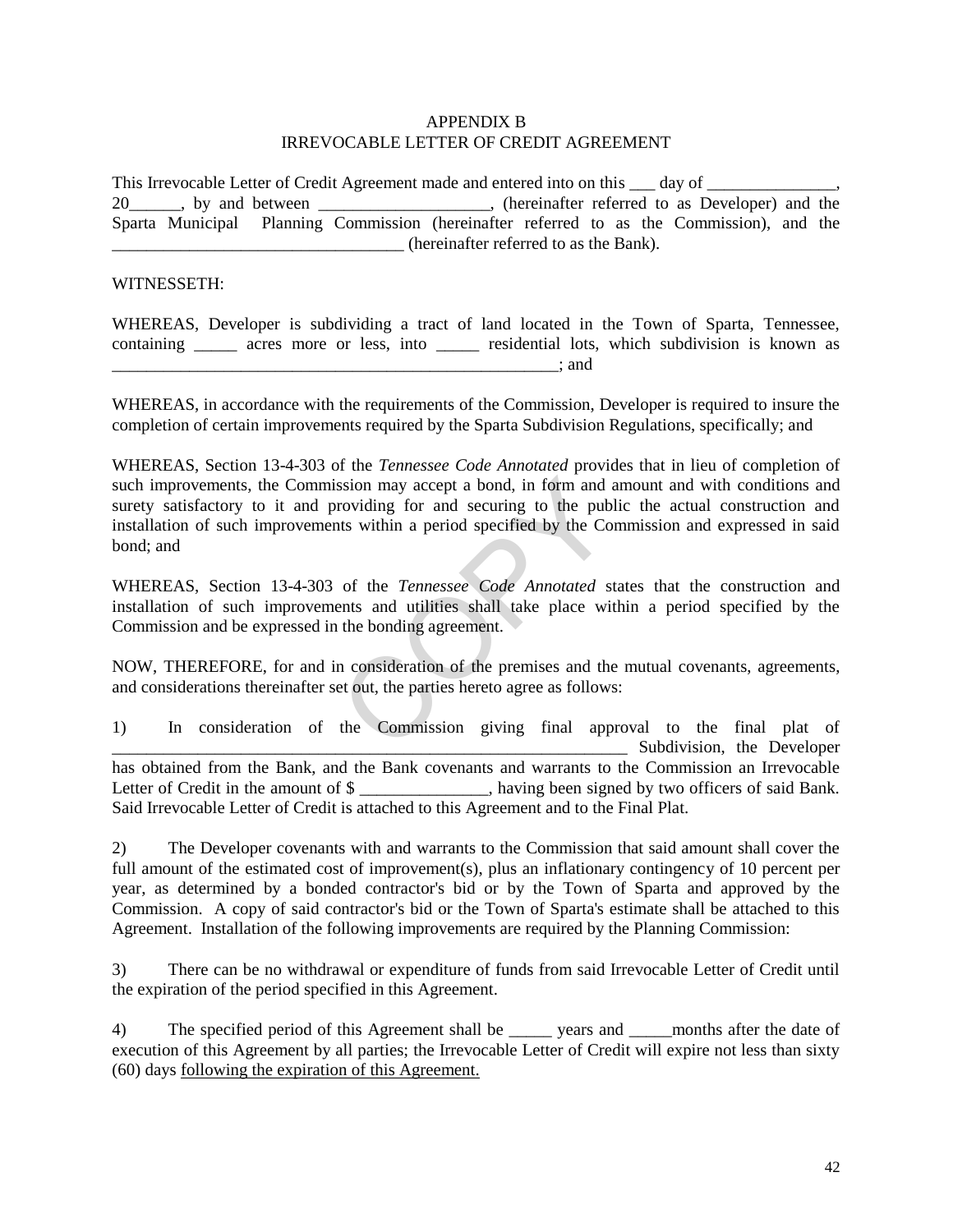5) At such time of expiration of this Agreement, the Commission shall undertake one of the following courses of action:

a) If all improvements required by said subdivision regulations are completed and approved within said period, the Commission shall approve termination of the Irrevocable Letter of Credit Agreement and notify the Bank that the Commission no longer has an interest in the Letter of Credit. Completion of improvements shall be determined by the appropriate Sparta Street or Utility Department Supervisors and such determination reported to the Commission in writing.

b) If upon the expiration of the specified period of this Agreement, it is determined (as above) that required improvements have not been made, the Commission shall direct the City Attorney to enforce this Irrevocable Letter of Credit Agreement, to withdraw the said funds from said Irrevocable Letter of Credit and forward said funds to appropriate jurisdiction for the construction of said improvements.

c) If said Developer can prove in writing within 30 days prior to the expiration of this Agreement that unusual circumstances have prevented the completion of required improvements, the Commission may review the case and, if the situation warrants, may grant an extension. All parties will execute an addendum to this agreement.

6) It is understood and agreed, however, that nothing herein contained shall relieve the Developer from completing the improvements required by the Commission, but said Irrevocable Letter of Credit shall be construed as being merely an assurance of creating a fund from which said improvements can be constructed and completed. ddendum to this agreement.<br>
eed, however, that nothing herein conta<br>
ents required by the Commission, but s<br>
ly an assurance of creating a fund from<br>
shall not allow the withdrawal of fund<br>
conditions hereinabove set out i

7) The Bank agrees that is shall not allow the withdrawal of funds or release of said Irrevocable Letter of Credit except upon the conditions hereinabove set out in the preceding paragraphs.

IN WITNESS WHEREOF, the parties hereto have executed this Agreement on this day and date first above written.

Developer's Signature

Financial Institution (Name)

\_\_\_\_\_\_\_\_\_\_\_\_\_\_\_\_\_\_\_\_\_\_\_\_\_\_\_\_

\_\_\_\_\_\_\_\_\_\_\_\_\_\_\_\_\_\_\_\_\_\_\_\_\_\_\_\_

\_\_\_\_\_\_\_\_\_\_\_\_\_\_\_\_\_\_\_\_\_\_\_\_\_\_\_\_

\_\_\_\_\_\_\_\_\_\_\_\_\_\_\_\_\_\_\_\_\_\_\_\_\_\_\_\_

By:

(Officer's Signature) Sparta Municipal Planning Commission

By:

(Secretary's Signature)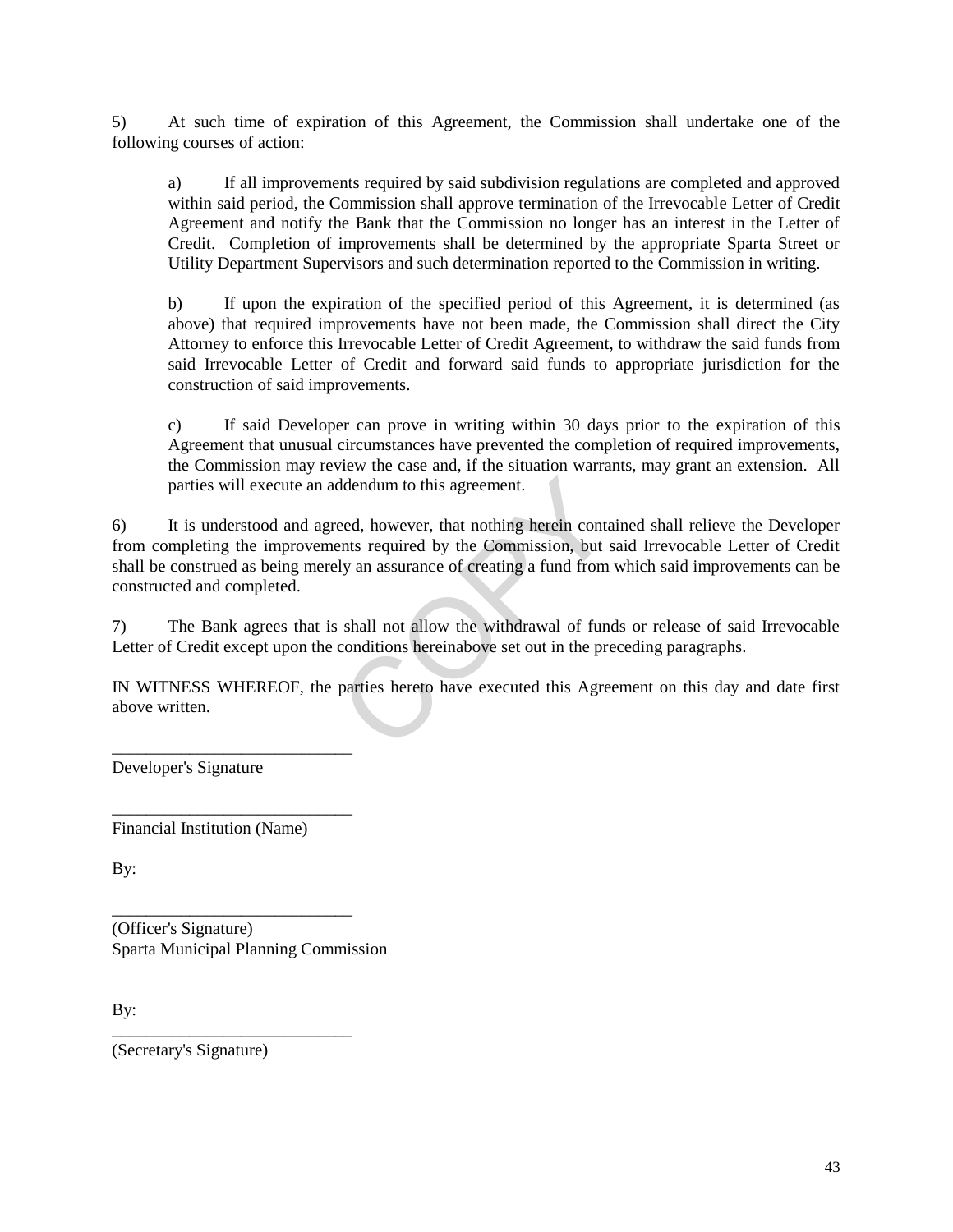#### ACKNOWLEDGEMENTS

State of Tennessee) White County)

Before me, the undersigned authority, a Notary Public, in and for said State and County, personally appeared and the within named Developer(s) with whom I am personally acquainted and who acknowledged that he/they executed the within and foregoing instrument as his/their free act and deed for the purposes therein expressed and contained.

Witness my hand and seal of office on this the  $\_\_\_day$  of  $\_\_\_\_\_\_\_\_\_$ . 20 $\_\_\_\_\_\$ .

Notary Public

My Commission Expires:

State of Tennessee) White County)

Before me, the undersigned authority, a Notary Public, in and for said State and County, personally appeared \_\_\_\_\_\_\_\_\_\_\_\_\_\_\_\_\_\_\_\_\_\_\_\_\_\_\_\_\_\_\_\_, with whom I am personally acquainted, and who, upon oath, acknowledged herself/himself to be the Secretary of the Sparta Municipal Planning Commission, and that as Secretary, being authorized to do so, executed the foregoing instrument for the purposes therein contained, by signing the name of the Planning Commission by herself/himself as Secretary. thority, a Notary Public, in and for saim<br>
with whom I am<br>
with whom I am<br>
with whom I am<br>
with whom I am<br>
with whom I am<br>
with whom I am<br>
self/himself to be the Secretary of the<br>
signing the name of the Planning Co<br>
coffi

Witness this my hand and seal of office this the \_\_\_\_\_day of \_\_\_\_\_\_\_\_\_, 20\_\_\_\_.

Notary Public

My Commission Expires:

State of Tennessee) White County)

Before me, the undersigned authority, a Notary Public, in and for said State and County, personally appeared  $\ddot{\text{a}}$ , with whom I am personally acquainted, and who, upon oath, acknowledged herself/himself to be (Officer) of the (bank) located in \_\_\_\_\_\_\_\_\_\_\_\_, Tennessee, and that as such Officer, being authorized to so do, executed the foregoing instrument for the purposes therein contained, by signing the name of the Corporation by herself/himself as (Officer)

Witness my hand and seal of office this the \_\_\_\_\_ day of \_\_\_\_\_\_\_\_\_\_\_\_, 20 \_\_\_\_.

Notary Public

My Commission Expires: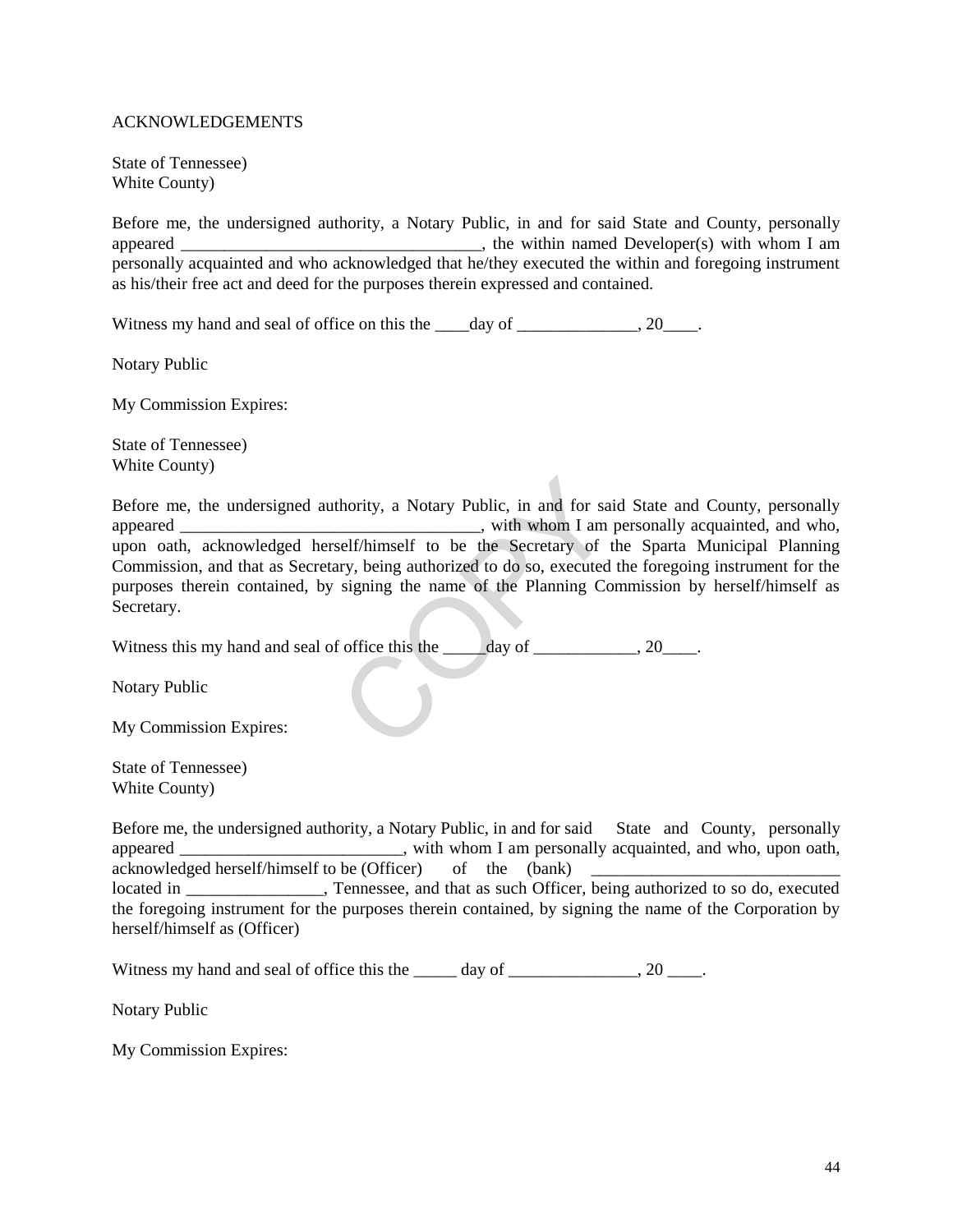#### APPENDIX C ESCROW AGREEMENT

This escrow agreement made and entered into on this day of here is no between by and between \_\_\_\_\_\_\_\_\_\_\_\_\_\_\_\_\_\_\_\_\_\_\_\_\_\_\_\_\_\_\_\_\_\_\_\_\_\_ (hereinafter referred to as Developer) and the Sparta Municipal Planning Commission (hereinafter referred to as the Commission), and the \_\_\_\_\_\_\_\_\_\_\_\_\_\_\_\_\_\_\_\_\_\_\_\_\_\_\_ of Tennessee (hereinafter referred to as Bank).

#### WITNESSETH:

|       |                    |  |  |  | WHEREAS, Developer is subdividing a tract of land in the Town of Sparta, Tennessee, containing _____ |       |  |
|-------|--------------------|--|--|--|------------------------------------------------------------------------------------------------------|-------|--|
| acres | more or less, into |  |  |  | residential lots which subdivision is known as                                                       |       |  |
|       |                    |  |  |  |                                                                                                      | : and |  |

WHEREAS, in accordance with the requirements of the Commission, Developer is required to insure the completion of certain improvements required by the Sparta Subdivision Regulations; specifically; and

WHEREAS, Section 13-4-303 of *Tennessee Code Annotated* provides that in lieu of completion of such improvements, Commission may accept a bond, in form and amount and with conditions and surety satisfactory to it and providing for and securing to the public the actual construction and installation of such improvements within a period specified by the Commission; and y accept a bond, in form and amount<br>for and securing to the public the actual<br>od specified by the Commission; and<br>f *Tennessee Code Annotated* states that<br>ies shall take place within a period spec<br>ent; and<br>consideration of

WHEREAS, Section 13-4-303 of *Tennessee Code Annotated* states that the construction and installation of such improvements and utilities shall take place within a period specified by the Commission and be expressed in the bonding agreement; and

NOW, THEREFORE, for and in consideration of the premises and the mutual covenants, agreements and considerations thereinafter set out, the parties hereto agree as follows:

1) In consideration of Commission giving final approval to the final plat of Subdivision, Developer covenants and warrants to Commission that he has placed in an escrow account with Bank the amount of \$ \_\_\_\_\_\_\_\_\_. A letter from said Bank signed by an officer of the Bank, stating that said escrow account has been established with Bank, shall be attached to this Agreement.

2) The funds placed in said escrow account shall be used solely for labor, materials and other costs related directly to the installation of the following improvements required by the Commission:

3) Developer covenants with and warrants to Commission that said amount has been deposited with Bank consists of the full amount of the estimated cost of improvement, plus an inflationary contingency of ten (10) percent per year, as determined and approved by the Sparta Municipal Planning Commission. If this approval was based on a contractor's bid, that bid shall be attached to this document.

4) The specified period shall be for vears, months, ending on \_\_\_\_\_\_\_\_\_\_\_\_\_\_\_\_\_\_\_\_\_\_, and counting from date of final approval by Commission of the final plat for this subdivision. (Final approval given on  $\qquad \qquad$ .)

5) The Developer and the Commission will mutually agree as to the type of savings account to be used for escrowed funds. Should the Developer prefer some type of C.D., the term of the C.D. can be no longer than that of the Escrow Agreement.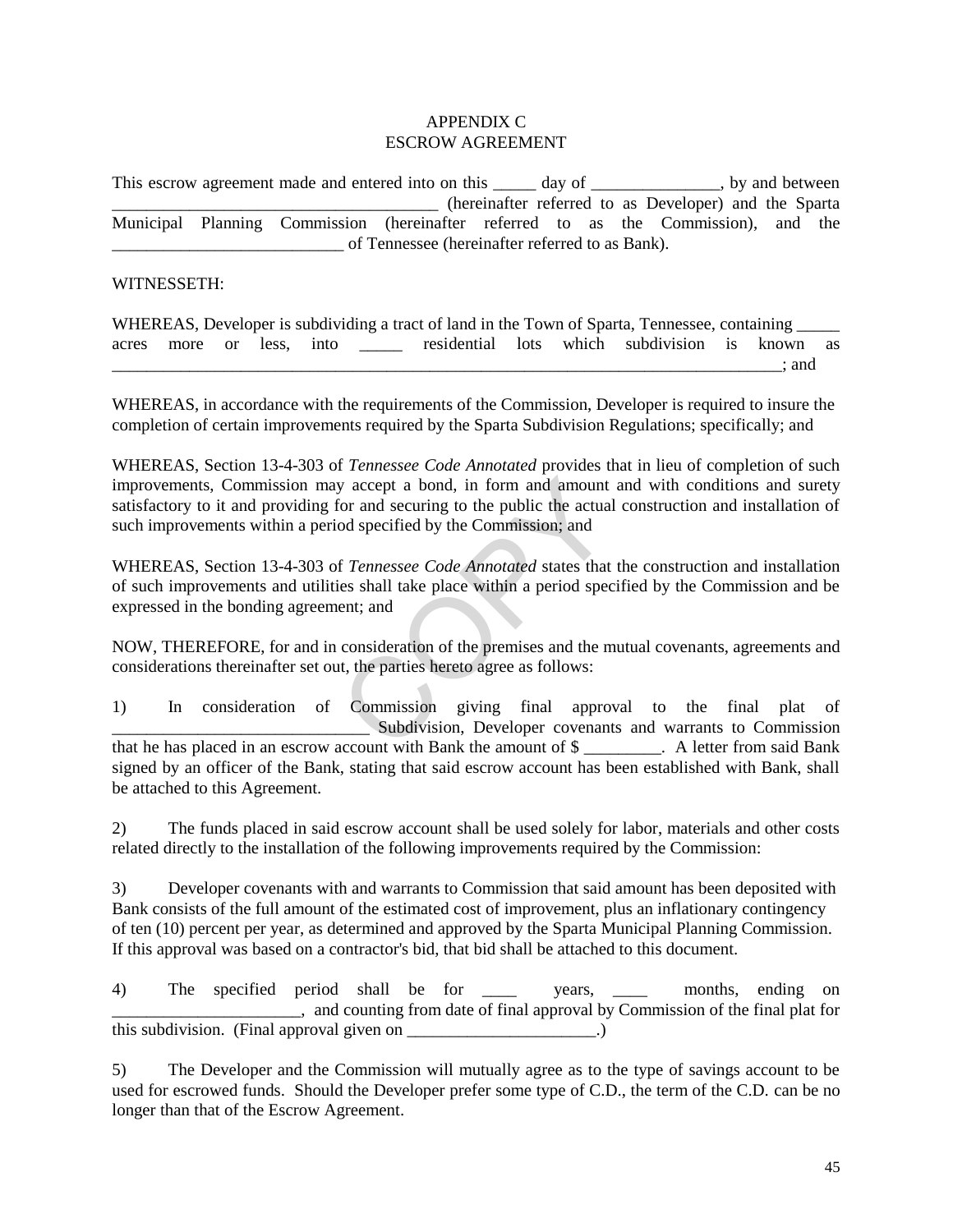6) Interest accumulated on the Escrow Account will be managed as follows:

a) There will be no withdrawal of accumulated interest during the escrow period, unless the escrow agreement and account are released by the Commission upon completion of and approval of improvements, at which time such funds belong to the Developer.

b) Prior to expiration of the Agreement and/or a declaration of default due to noncompletion of improvements, accumulated interest belongs to the Developer.

c) Upon expiration of the Agreement and/or upon declaration of default due to noncompletion of improvements, accumulated interest belongs to the Planning Commission.

7) Any withdrawal and/or reduction of funds from said escrow account shall require a majority vote of approval of the full Commission and the joint written approval of Developer and Commission, signed by two officers of the Commission, until the expiration of said period specified in this Agreement, at which time only the approval of Commission shall be required.

8) If said Developer can prove in writing that unusual circumstances have precluded the completion of required improvements by the expiration of the specified period, the Commission may review the case and, if the situation warrants, may grant an extension of the specified time period.

9) At such time of expiration of this Agreement, Commission shall undertake one of the two following courses of action:

a) If all improvements required by said Subdivision Regulations are completed within said period, Commission shall approve termination of the escrow agreement. Completion of improvements shall be determined by person(s) charged with responsibility for inspection of required improvements and such determination reported to Commission in writing. expiration of the specified period, the C<br>y grant an extension of the specified tim<br>tion of this Agreement, Commission s<br>ents required by said Subdivision Regul<br>all approve termination of the escro<br>determined by <u>person(s)</u>

b) If upon the expiration of specified period, it is determined (as above) that required improvements have not been made, Commission shall direct the City Attorney to enforce this escrow agreement, to withdraw the said funds from the escrow account and forward funds to the appropriate jurisdiction for the construction of said improvements.

10) It is understood and agreed, however, that nothing herein contained shall relieve Developer from completing the improvements required by Commission, but said Agreement shall be construed as being merely an assurance of creating a fund from which said improvements can be constructed and completed.

11) Bank agrees that it shall not allow the withdrawal of funds from said account except upon the conditions hereinabove set out in the preceding paragraphs.

IN WITNESS WHEREOF, the parties hereto have executed this agreement on this day and date first above written.

Developer

Name of Financial Institution

\_\_\_\_\_\_\_\_\_\_\_\_\_\_\_\_\_\_\_\_\_\_\_\_\_\_

\_\_\_\_\_\_\_\_\_\_\_\_\_\_\_\_\_\_\_\_\_\_\_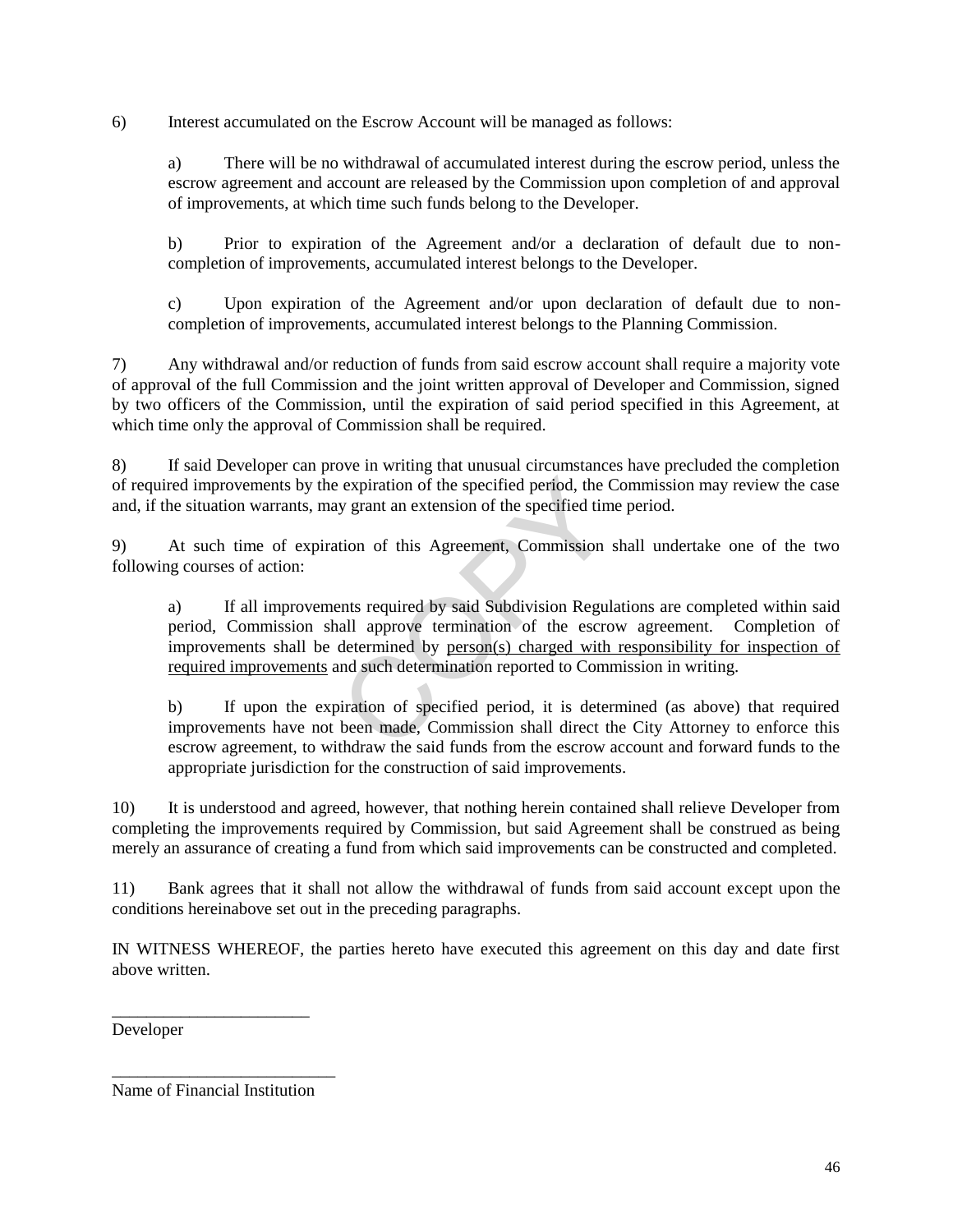By:

(Officer's Signature) Sparta Municipal Planning Commission

\_\_\_\_\_\_\_\_\_\_\_\_\_\_\_\_\_\_\_\_\_\_\_\_\_\_\_\_\_\_

\_\_\_\_\_\_\_\_\_\_\_\_\_\_\_\_\_\_\_\_\_\_\_\_\_\_\_\_\_

By:

(Secretary's Signature)

ACKNOWLEDGEMENTS

State of Tennessee) White County)

Before me, the undersigned authority, a Notary Public, in and for said State and County, personally appeared \_\_\_\_\_\_\_\_\_\_\_\_\_\_\_\_\_\_\_\_\_\_\_\_\_\_\_\_\_\_\_\_\_\_\_ , the within named Developer(s) with whom I am personally acquainted and who acknowledged that he/they executed the within and foregoing instrument as his/their free act and deed for the purposes therein expressed and contained.

| personally acquainted and who acknowledged that he/they executed the within and foregoi<br>as his/their free act and deed for the purposes therein expressed and contained. |
|-----------------------------------------------------------------------------------------------------------------------------------------------------------------------------|
| Witness my hand and seal of office on this the<br>day of<br>.20                                                                                                             |
| Notary Public                                                                                                                                                               |
| My Commission Expires:                                                                                                                                                      |
| State of Tennessee)<br>White County)                                                                                                                                        |

Before me, the undersigned authority, a Notary Public, in and for said State and County, personally appeared \_\_\_\_\_\_\_\_\_\_\_\_\_\_\_\_\_\_\_\_\_\_\_\_\_\_\_\_\_\_\_\_\_\_ , with whom I am personally acquainted, and who, upon oath, acknowledged herself/himself to be the Secretary of the Sparta Municipal Planning Commission, and that as Secretary, being authorized to do so, executed the foregoing instrument for the purposes therein contained, by signing the name of the Planning Commission by herself/himself as Secretary.

Witness my hand and seal of office on this the \_\_\_\_\_ day of \_\_\_\_\_\_\_\_\_\_\_\_, 20 \_\_\_\_.

Notary Public

My Commission Expires: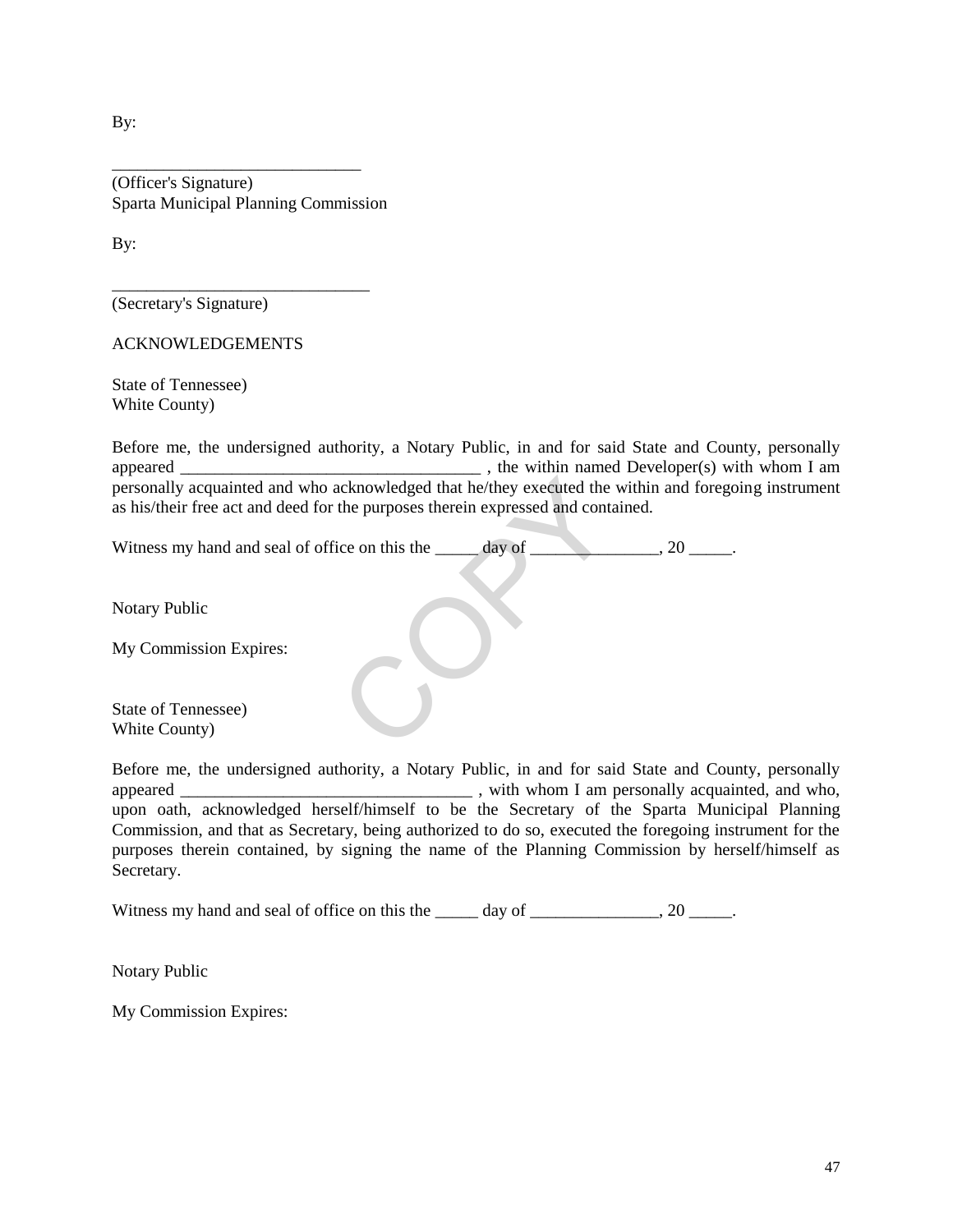## APPENDIX D AGREEMENT FOR CERTIFIED CHECK IN LIEU OF COMPLETED IMPROVEMENTS

In order to obtain final approval from the Sparta Municipal Planning Commission of a Subdivision Plat, known as \_\_\_\_\_\_\_\_\_\_\_\_\_\_\_\_\_\_\_\_\_\_\_\_\_\_\_\_\_\_\_\_\_\_\_\_\_\_\_\_\_\_\_\_\_\_\_\_\_\_\_ , for the purpose of recording and sale of lots before completion of the required improvements, \_\_\_\_\_\_\_\_\_\_\_\_\_\_\_\_\_\_\_\_\_\_\_\_\_\_\_ (Developer) has provided a Cashier's or Certified Check, drawn on \_\_\_\_\_\_\_\_\_\_\_\_\_\_\_\_\_\_\_\_\_\_\_\_\_\_\_\_\_\_\_\_\_\_\_ (lending institution) and made payable to the Town of Sparta in the amount of \$ in order to guarantee construction of the following required improvements:

This has been done in accordance with terms approved by majority vote of the Sparta Municipal Planning Commission at their meeting of \_\_\_\_\_\_\_\_\_\_\_\_\_\_\_\_\_\_\_ (date). This check will be held in the Town's safe by the City Recorder of Sparta until one of the two following conditions are met:

- 1. If all improvements required by the Sparta Municipal Planning Commission are completed within the specified time period of \_\_\_\_\_\_\_\_\_\_\_\_\_\_\_\_\_\_\_\_\_\_ ,and have been inspected and approved during the construction period by the Town of Sparta, the check will be returned to the Developer. Completion of improvements will be determined by the appropriate Sparta Street or Utility Supervisor and reported in writing to the Sparta Planning Commission at their next meeting, at which time release of the check can be made. The Planning Commission shall then direct the City Recorder to return said Certified or Cashier's Check to the Developer.
- 2. If upon expiration of the specified period given in Item #1 above ), the required improvements listed above are not completed, the Planning Commission shall direct the City Attorney to negotiate said Certified or Cashier's Check for the purpose of construction (or completion of construction) of required improvements. If Developer can prove in writing that unusual circumstances have precluded completion of required improvements by the expiration of the specified period, the Sparta Municipal Planning Commission may review the case and, if the situation warrants, may grant an extension of the time period. ents will be determined by the appronuments will be determined by the appronument of the Sparta Planning Communicative Constant in the Space of the Specified period giv the specified period giv the required improvements sh

IN WITNESS THEREOF, the parties hereto have executed this Agreement on this the \_\_\_\_\_\_\_\_\_ day of  $\frac{1}{20}$ , 20  $\frac{1}{20}$ .

SIGNATURES:

\_\_\_\_\_\_\_\_\_\_\_\_\_\_\_\_\_\_\_\_

\_\_\_\_\_\_\_\_\_\_\_\_\_\_\_\_\_\_\_\_

\_\_\_\_\_\_\_\_\_\_\_\_\_\_\_\_\_\_\_\_

Developer

Developer

Secretary Sparta Municipal Planning Commission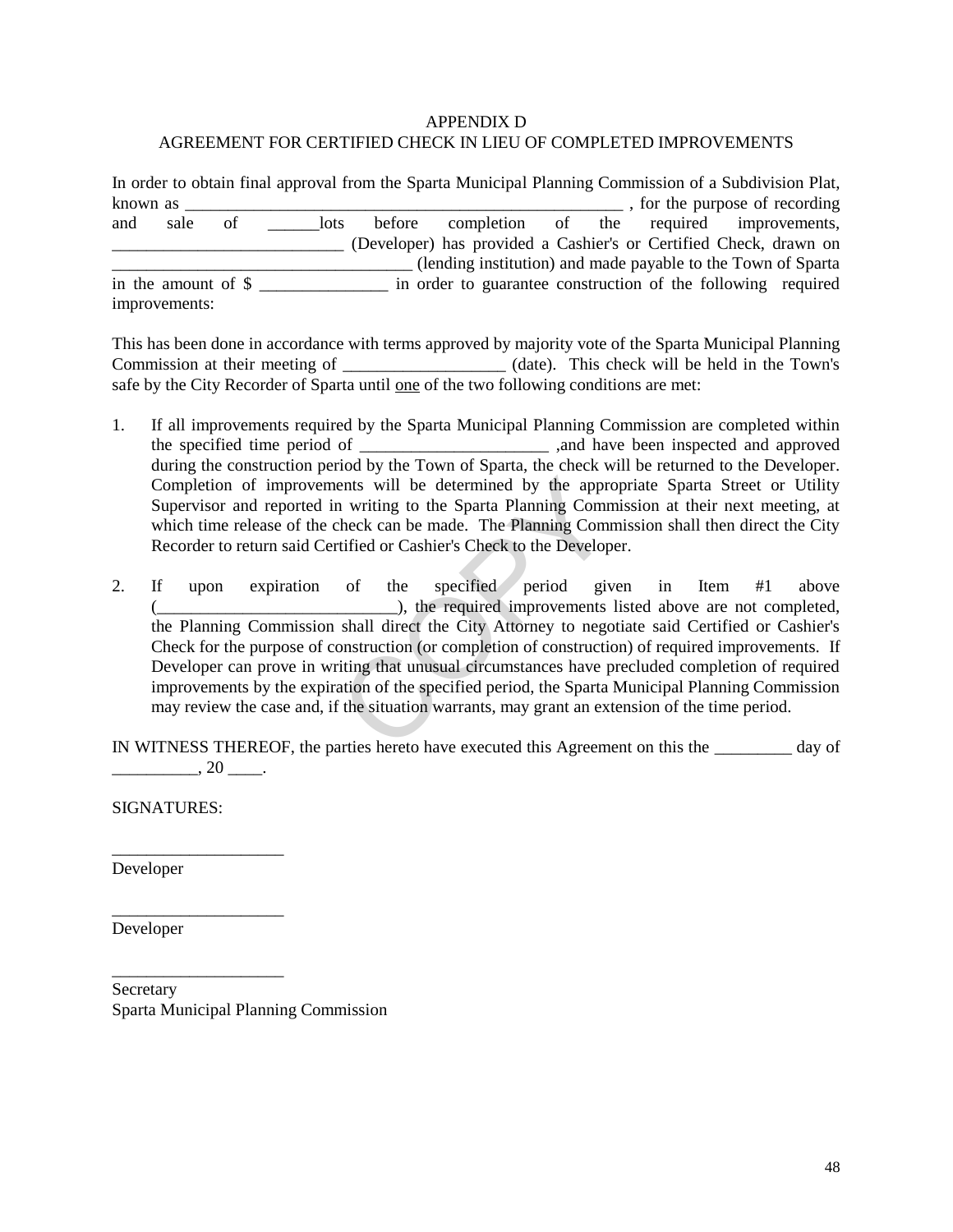State of Tennessee) White County)

Before me, the undersigned authority, a Notary Public in and for said State and County, personally appeared \_\_\_\_\_\_\_\_\_\_\_\_\_\_\_\_\_\_\_\_\_\_\_\_\_\_\_\_\_\_\_\_\_\_\_ , the within named Developer, with whom I am personally acquainted and who acknowledges that he executed the within and foregoing instrument for the purposes therein expressed and contained.

Witness my hand and seal of office on this the  $\qquad \qquad$  day of  $\qquad \qquad$ , 20  $\qquad$ .

Notary Public

My Commission Expires:

State of Tennessee) White County)

Before me, the undersigned authority, a Notary Public in and for said State and County, personally appeared \_\_\_\_\_\_\_\_\_\_\_\_\_\_\_\_\_\_\_\_\_\_\_\_\_\_\_\_\_\_, with whom I am personally acquainted and who upon oath acknowledges himself to be the Secretary of the Sparta Municipal Planning Commission and being authorized so to do, executed the foregoing instrument for the purposes therein contained, by signing the name of the Planning Commission by himself as Secretary. thority, a Notary Public in and for sai<br>
yith whom I am person<br>
e the Secretary of the Sparta Municipal<br>
e foregoing instrument for the purposes<br>
on by himself as Secretary.<br>
Foffice this the day of day of

Witness this my hand and seal of office this the  $\_\_\_\_\_\$  day of  $\_\_\_\_\_\_$ , 20  $\_\_\_\_\$ .

Notary Public

My Commission Expires:

| THIS AGREEMENT RELEASED ON            |  |  | UPON APPROVAL OF |  |
|---------------------------------------|--|--|------------------|--|
| SPARTA MUNICIPAL PLANNING COMMISSION. |  |  |                  |  |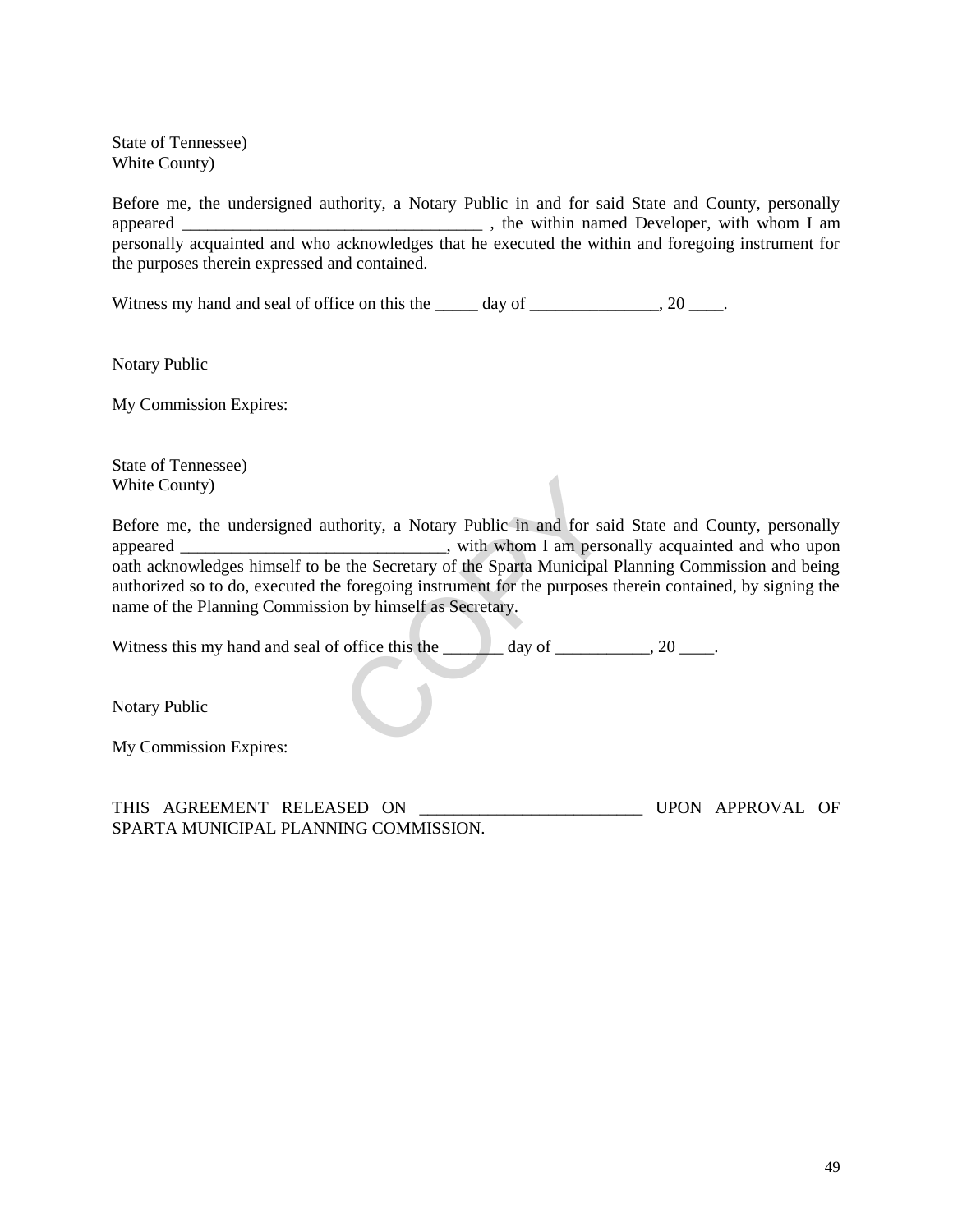# APPENDIX E

## CHECKLIST FOR

# PRELIMINARY PLAT CONSIDERATION

|                                                                     | Location_______________________________Civil District____________Zoning District___________________                                                           |
|---------------------------------------------------------------------|---------------------------------------------------------------------------------------------------------------------------------------------------------------|
|                                                                     |                                                                                                                                                               |
|                                                                     |                                                                                                                                                               |
|                                                                     |                                                                                                                                                               |
|                                                                     |                                                                                                                                                               |
| <b>CHECKLIST</b>                                                    |                                                                                                                                                               |
| _____________                                                       | Five (5) copies (3 to Planning Commission and 2 to Staff Planner) submitted five (5)<br>days prior to meeting, plus one (1) copy to each appropriate utility. |
|                                                                     | Name of subdivision.                                                                                                                                          |
| $\overline{\phantom{a}}$                                            | Drawn to a scale of not less than one inch equals 100 feet.                                                                                                   |
|                                                                     | Name and address of owner of record, subdivider and surveyor.                                                                                                 |
| $\overline{\phantom{a}}$ . The contract of $\overline{\phantom{a}}$ | North point, graphic scale and date.                                                                                                                          |
|                                                                     | Vicinity map showing location and acreage of subdivision.                                                                                                     |
|                                                                     | Boundary lines by bearing and distances.                                                                                                                      |
|                                                                     | Names of adjoining property owners and/or subdivision.                                                                                                        |
|                                                                     | Location of all existing physical features including any identified floodable areas on land<br>and nearby properties.                                         |
|                                                                     | Contour lines, unless not specifically required.                                                                                                              |
|                                                                     | Names, locations and dimensions of proposed streets, alleys, easements, parks and<br>reservations, lot lines, etc.                                            |
|                                                                     | Block numbers and lot numbers.                                                                                                                                |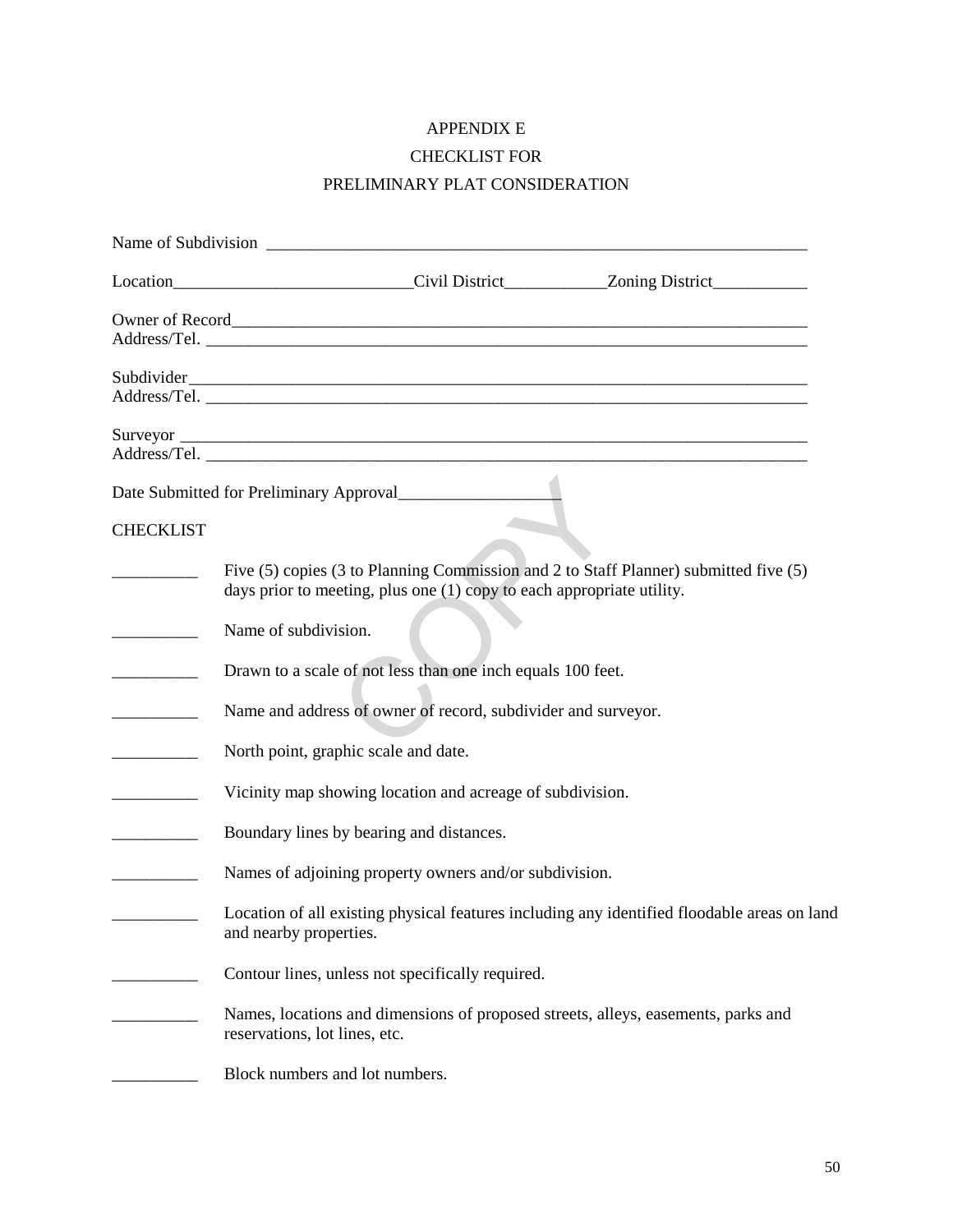|                            | Plans (locations and sizes) of proposed utility layouts showing connections to existing or<br>proposed utility systems.                    |  |  |  |  |
|----------------------------|--------------------------------------------------------------------------------------------------------------------------------------------|--|--|--|--|
|                            | Minimum building setback lines on all lots.                                                                                                |  |  |  |  |
|                            | Present zoning classification, if any, on land in subdivision and adjacent land.                                                           |  |  |  |  |
|                            | Cross-section and centerline street profiles at suitable scales as may be required by Street<br>Superintendent and/or Planning Commission. |  |  |  |  |
|                            | Conforms to general requirements and minimum standards of design.                                                                          |  |  |  |  |
|                            | Health Department has been notified of proposed subdivision.                                                                               |  |  |  |  |
| as stated:                 | <u> 1989 - Johann Barn, mars and de Branch Barn, mars and de Branch Barn, mars and de Branch Barn, mars and de Br</u>                      |  |  |  |  |
| <b>Notes and Comments:</b> | Secretary<br>Sparta Municipal Planning Commission                                                                                          |  |  |  |  |
|                            |                                                                                                                                            |  |  |  |  |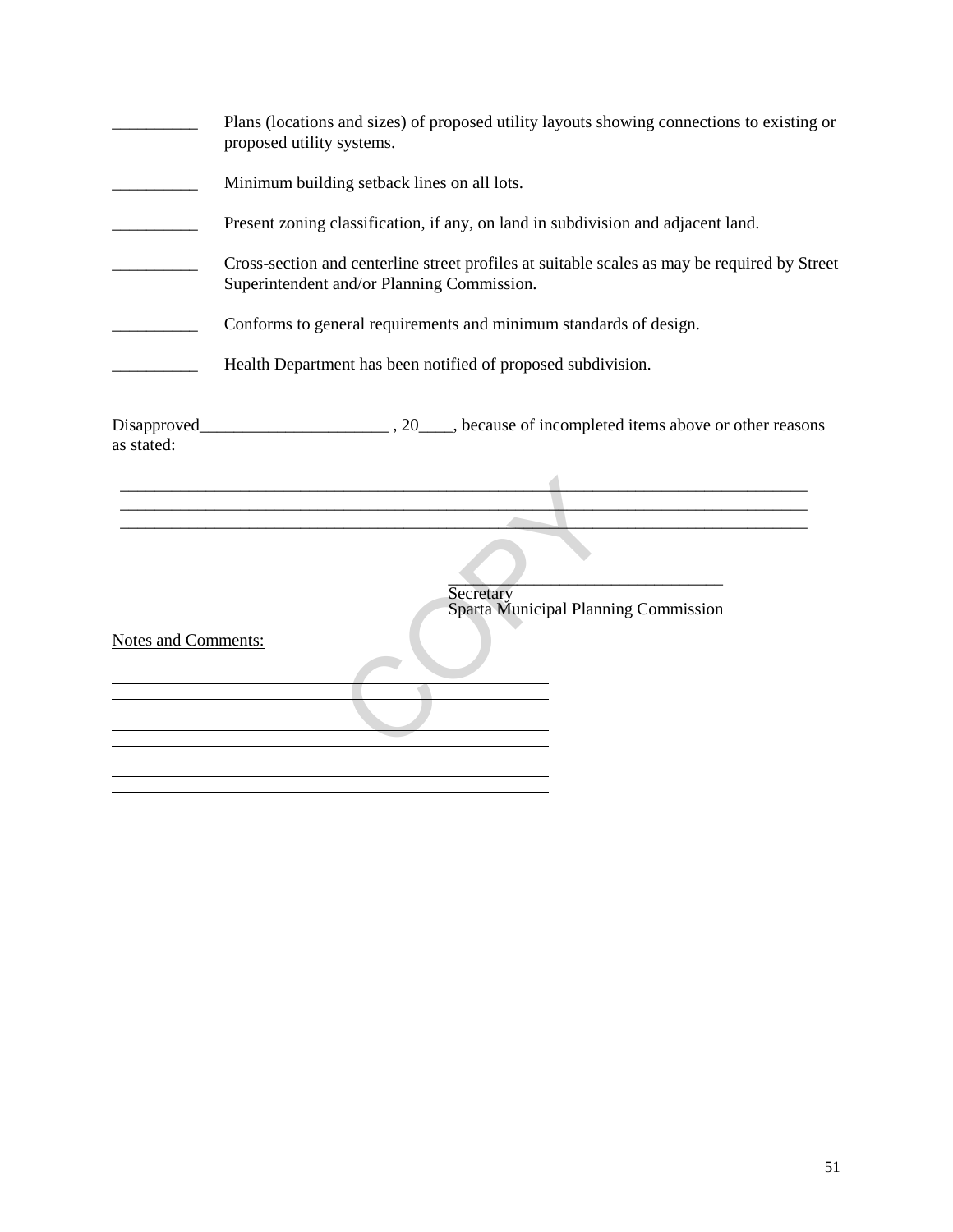## APPENDIX F CHECKLIST FOR FINAL PLAT CONSIDERATION

|                          | Location________________Civil District____________Zoning District________________                                                |  |
|--------------------------|----------------------------------------------------------------------------------------------------------------------------------|--|
|                          |                                                                                                                                  |  |
|                          | (Date)                                                                                                                           |  |
|                          | Submitted for FINAL Approval: (Date)                                                                                             |  |
| <b>CHECKLIST</b>         |                                                                                                                                  |  |
|                          | Submitted within one (1) year from date of preliminary approval.                                                                 |  |
| $\overline{\phantom{a}}$ | Five $(5)$ copies submitted five $(5)$ days prior to meeting plus one $(1)$ copy to each<br>appropriate utility.                 |  |
|                          | Name of subdivision.                                                                                                             |  |
|                          | Drawn to a scale of 1":100' on sheets not larger than 24" x 30".                                                                 |  |
|                          | Name and address of owner of record, subdivider and surveyor.                                                                    |  |
|                          | North point, graphic scale, and date.                                                                                            |  |
|                          | Bearings of property lines and sufficient engineering data to locate all lines including<br>radii, angles and tangent distances. |  |
|                          | Reservations, easements or other non-residential areas with notes stating their purpose<br>and limitations.                      |  |
|                          | Dimensions to the nearest 100th of a foot and angles to the nearest 20 seconds.                                                  |  |
|                          | Lot lines, alleys, building setback lines.                                                                                       |  |
|                          | Location and description of monuments.                                                                                           |  |
|                          | Names of all adjoining property owners, names of adjoining developments, and names of<br>adjoining streets.                      |  |
|                          | Lines, names and widths (including right-of-way and pavement) of all streets.                                                    |  |
|                          | Lots numbered in numerical order.                                                                                                |  |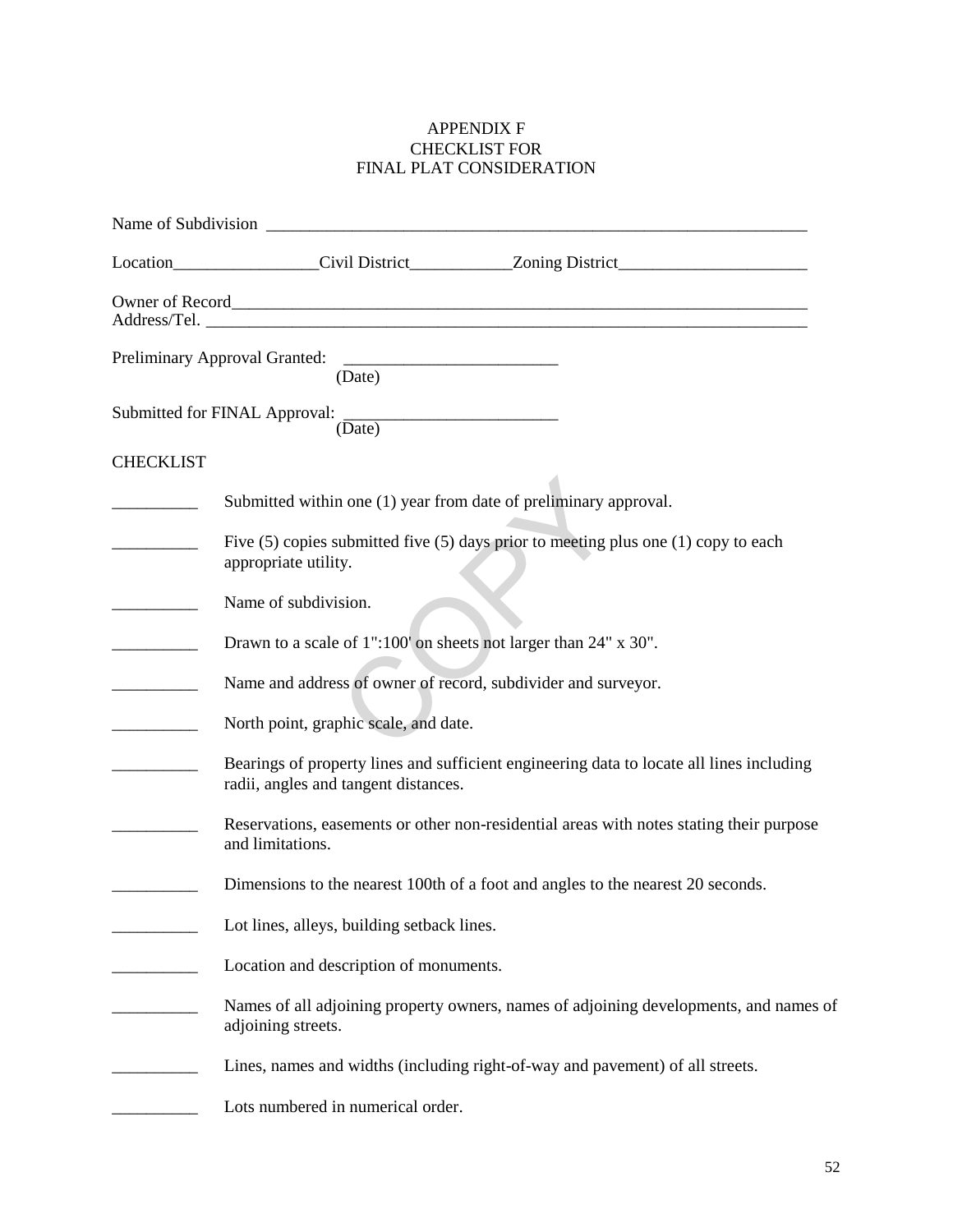- \_\_\_\_\_\_\_\_\_\_ Location sketch map.
- **Example 3** Location of identified floodable areas.
- **EXECUTE:** Certificate of ownership and dedication.
- **EXECUTE:** Certificate of approval of water and public sewer or septic tank systems and streets.
- **EXECUTE:** Certificate of surveyor and seal of surveyor.
- Proposed deed restrictions if not a zoned area.
- \_\_\_\_\_\_\_\_\_\_ Conforms to general requirements and minimum standards of design.
- **EXECUTE:** Soil tests completed and approvals from County Health Officer.
- \_\_\_\_\_\_\_\_\_\_ Location and size of all installed or pre-existing water and sewer lines and all fire hydrants.
- As-built drawings of water systems has been given to appropriate utility district.
- Previous and last conveyance; tax map group and parcel number of property being subdivided. COPY
- If required physical improvements have not been made, bond posted in the amount of \$\_\_\_\_\_\_\_\_\_\_ for\_\_\_\_\_\_ days/months.
- For bonding, developer has used escrow account/certified check/irrevocable letter of credit, and signed an agreement.

Date of Approval:

Notes and Comments: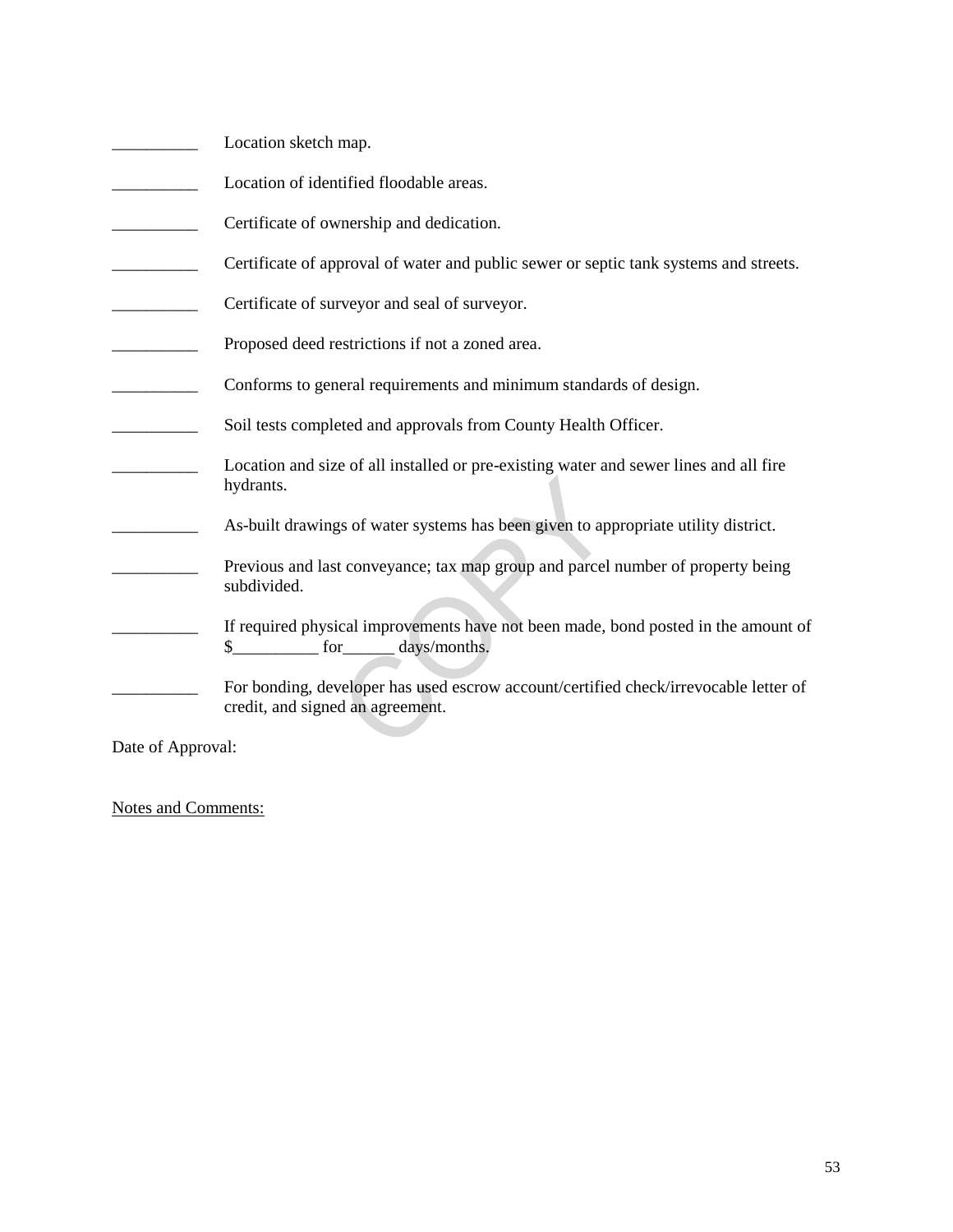## APPENDIX G INSPECTION FORM

Date:\_\_\_\_\_\_\_\_\_\_\_\_\_\_\_

## ROADWAY STAGE:

(Subgrade, stone base, final paving)

| Approved<br>(See Remarks) | Unapproved |  |
|---------------------------|------------|--|
| <b>WATER LINE:</b>        |            |  |
| Approved<br>(See Remarks) | Unapproved |  |
| <b>SEWER LINE:</b>        |            |  |
| Approved<br>(See Remarks) | Unapproved |  |
| Remarks:                  |            |  |
|                           |            |  |
|                           |            |  |

City Engineer or Sparta Street and Utilities Supervisor(s) or Authorized Representative

\_\_\_\_\_\_\_\_\_\_\_\_\_\_\_\_\_\_\_\_\_\_\_\_\_\_\_\_\_\_\_\_\_\_\_\_\_\_\_\_\_\_\_\_\_\_\_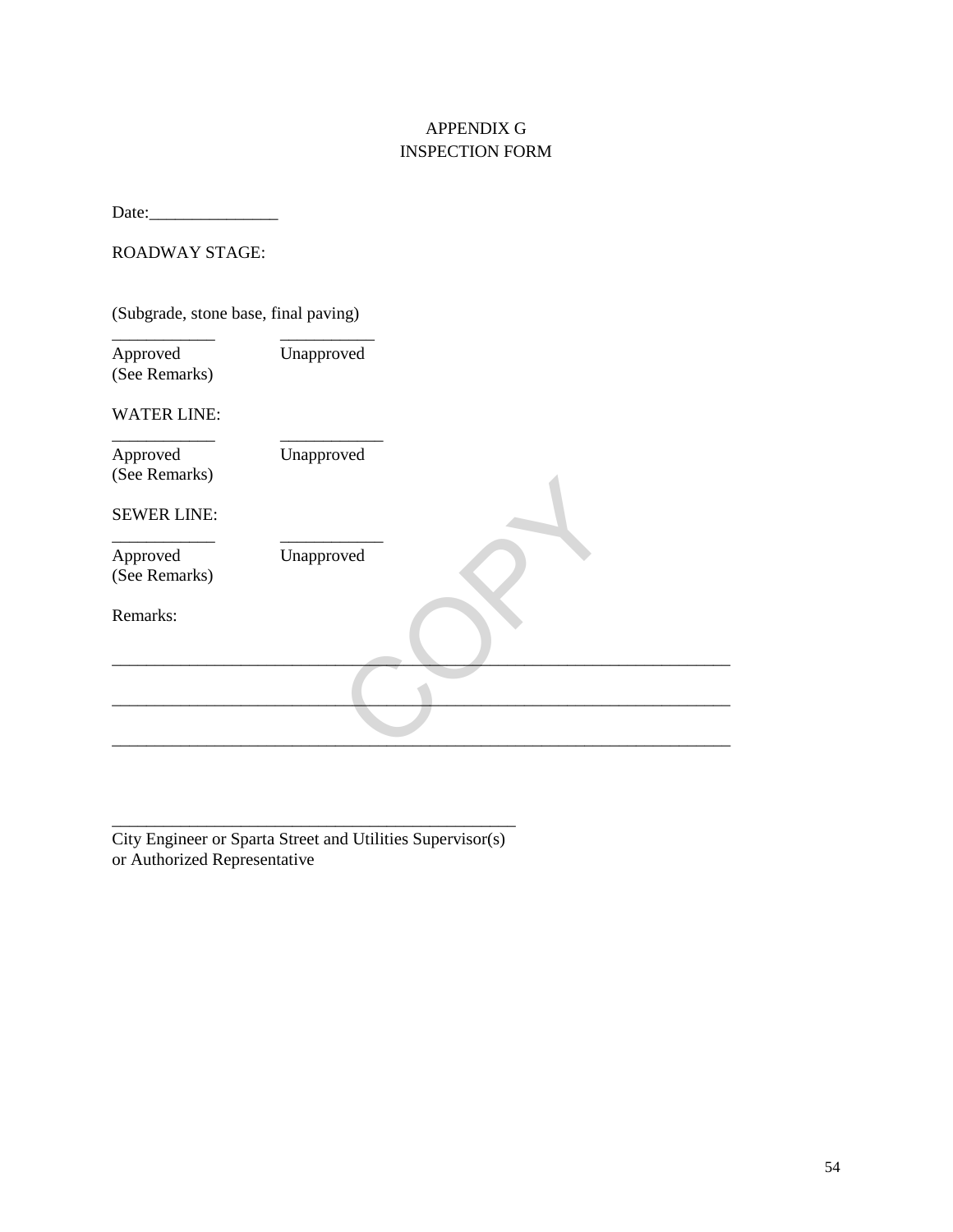#### APPENDIX H AFFIDAVIT

I/we \_\_\_\_\_\_\_\_\_\_\_\_\_\_\_\_\_\_\_\_\_\_\_\_\_\_\_\_\_\_\_\_\_\_\_ , being the owner(s) of record (Deed Book \_\_\_\_\_, Page \_\_\_\_) of property identified as Parcel \_\_\_\_\_\_\_ on White County Tax Map\_\_\_\_\_\_, hereby authorize \_\_\_\_\_\_\_\_\_\_\_\_\_\_\_\_\_\_\_\_\_\_\_\_\_\_\_\_\_\_\_\_\_ to represent my property, to act on my behalf and as my authorized agent in my name, place, and stead in matters presently before the Sparta Municipal Planning Commission. I will be responsible for all actions required by the Planning Commission and/or promised by my authorized agent in order to secure approval of subdivision of this property.

This  $\_\_\_\_\_\$  day of  $\_\_\_\_\_\_\$ , 20 $\_\_\_\_\$ .

\_\_\_\_\_\_\_\_\_\_\_\_\_\_\_\_\_\_\_\_\_\_\_\_\_\_\_\_\_\_\_\_\_

\_\_\_\_\_\_\_\_\_\_\_\_\_\_\_\_\_\_\_\_\_\_\_\_\_\_\_\_\_\_\_\_\_

\_\_\_\_\_\_\_\_\_\_\_\_\_\_\_\_\_\_\_\_\_\_\_\_\_\_\_\_\_\_\_\_\_

Owner(s)

Address(es)

Phone(s)

ACKNOWLEDGEMENT

State of Tennessee) White County)

Before me, the undersigned authority, a Notary Public in and for said State and County, personally<br>the within named person, with whom I am  $\overline{\phantom{a}}$ , the within named person, with whom I am personally acquainted and who acknowledges that he executed the within and foregoing instrument for the purposes therein expressed and contained. thority, a Notary Public in and for sainting the state of the state of the state of the state of the state of the state of the state of the state of the state of the state of the state of the state of the state of the stat

Witness my hand and seal of office on this the \_\_\_\_\_\_\_ day of \_\_\_\_\_\_\_\_\_\_, 20\_\_\_\_.

\_\_\_\_\_\_\_\_\_\_\_\_\_\_\_\_\_\_\_\_\_\_\_ Notary Public

My Commission Expires:

As the authorized agent for the owner(s), I certify that I am retained and/or appointed to represent the owner(s) throughout the process of the matter currently before the Sparta Municipal Planning Commission concerning the above referenced real property. I further certify that I have familiarized myself with the property and the Sparta Subdivision Regulations, and can adequately and completely act in the owner(s) name, place and stead before said Commission.

This  $\_\_\_\_$  day of  $\_\_\_\_\_\_\_$ , 20 $\_\_\_\_\_\.$ 

Agent

\_\_\_\_\_\_\_\_\_\_\_\_\_\_\_\_\_\_\_\_\_\_\_\_\_\_\_\_\_\_\_\_\_

 $\overline{\phantom{a}}$  , and the contract of the contract of the contract of the contract of the contract of the contract of the contract of the contract of the contract of the contract of the contract of the contract of the contrac Address

\_\_\_\_\_\_\_\_\_\_\_\_\_\_

Phone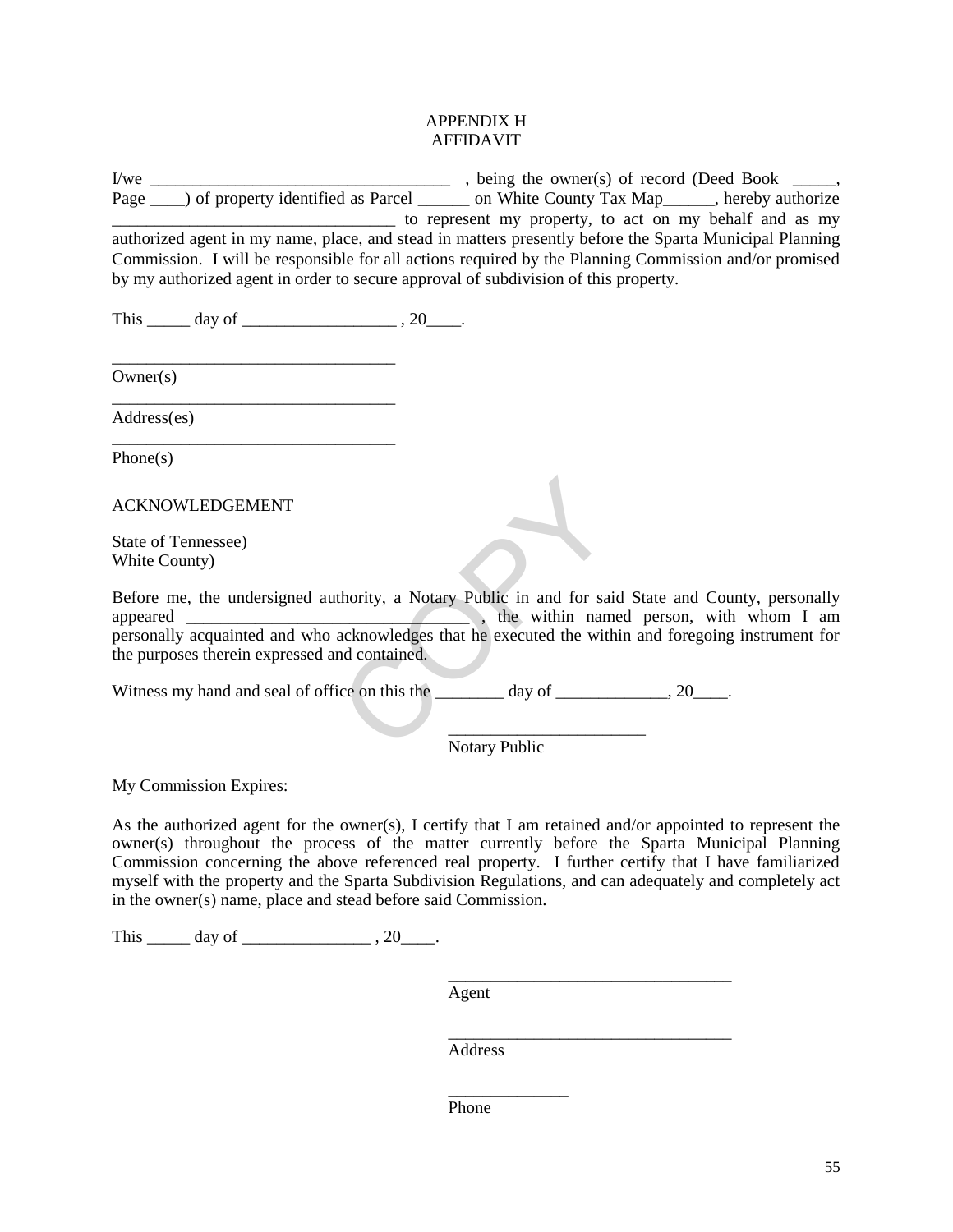## ACKNOWLEDGEMENT

State of Tennessee) White County)

Before me, the undersigned authority, a Notary Public in and for said State and County, personally appeared \_\_\_\_\_\_\_\_\_\_\_\_\_\_\_\_\_\_\_\_\_\_\_\_\_\_\_\_\_ , the within named person, with whom I am personally acquainted and who acknowledges that he executed the within and foregoing instrument for the purposes therein expressed and contained.

Witness my hand and seal of office on this the \_\_\_\_\_\_day of \_\_\_\_\_\_\_\_\_\_\_, 20\_\_\_\_.

\_\_\_\_\_\_\_\_\_\_\_\_\_\_\_\_\_\_\_ Notary Public

My Commission Expires:

COPY.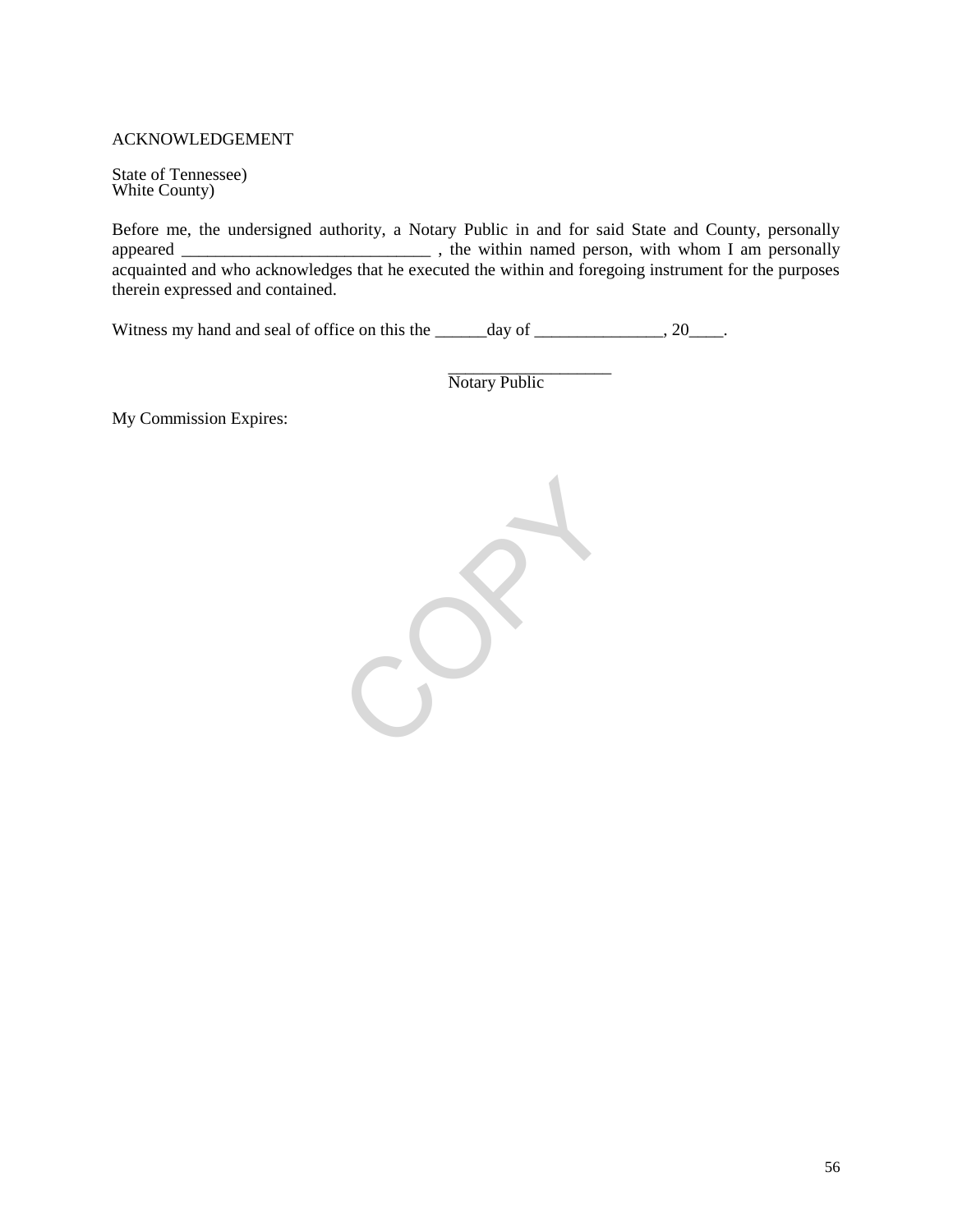## APPENDIX I ADDRESSES OF PERTINENT AGENCIES

Sparta Planning Commission Sparta City Hall P.O. Box 30 Sparta, Tennessee 38583 836-3248

Sparta Staff Planner Jon Ward 67 S. Elm Avenue Cookeville, TN 38501 Ph: 372-0070/Fax: 372-0071

 $\sum_{i=1}^{n}$